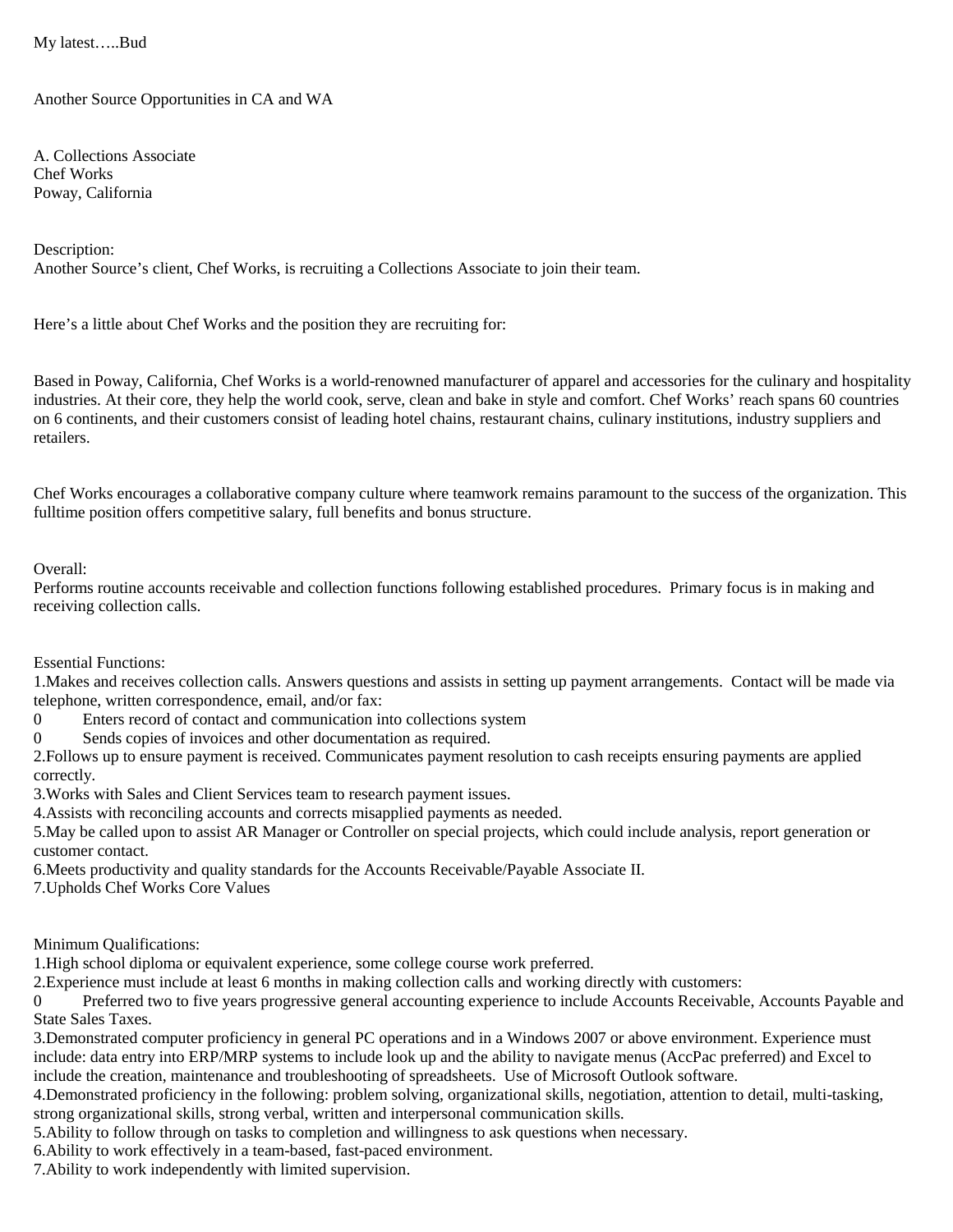Physical Requirements:

Occasional lifting of 10 or less (less than 5% of the time) generally at waist level, some above/below waist, none above shoulders. Must be able to do desk work, which includes computer work for extended periods of time. Requires extensive use of the telephone.

Keywords: Customer service, collections representative, collections agent, collections specialist, account representative, accounts receivable associate, accounts receivable specialist, accounts receivable clerk, accounting assistant, accounts receivable analyst, AR, billing specialist, accounting clerk, bookkeeper, credit specialist, credit analyst

B. Accounting Specialist Sterling Realty Organization Bellevue, Washington

Description:

Another Source's client, Sterling Realty Organization, is recruiting an Accounting Specialist to join their team.

Here's a little about Sterling Realty Organization and the position they are recruiting for:

Founded in 1912, Sterling Realty Organization (SRO) is a locally owned company specializing in the development and management of real estate. Members of the 3rd and 4th generation remain active in the business and ownership now reaches into the 5th generation.

The company focuses on maintaining its foundation of a highly collaborative and professional environment where employees care for one another and both internal and external relationships are paramount to success.

This is a full time position offering competitive compensation, commuter assistance and excellent benefits including employer sponsored health benefits, 401k with a solid matching plan, and generous PTO.

Job Duties

Accounts Payable:

•Process Semi-Monthly Accounts Payable in Spectra (2nd & 4th Wednesday):

- 0 Collect, Code, and Key Check Requests, Print Checks & Prepare Wells Fargo Verification
- 0 Stuff Envelopes for Mail & Distribute Checks
- 0 Invoice Tenants as Needed, Mail Monthly Statements as Needed

•Process Same Day Check Requests & Prepare Wells Fargo Verification

•Process Utilities:

- 0 Track in Log Book, Verify Reasonableness, Code & Key Check Requests
- 0 Invoice Tenants and Calculate Extra HVAC
- 0 Contact Utility Provider of Tenant Changes, Missing Invoices

•Update Recurring Entries Monthly

- •Enter Auto-Withdrawal Log in Spectra
- •Deposit Reimbursement Check for Sterling Self Storage
- •W-9 Tracking
- •SRO Credit Information Requests

Company MasterCard:

- •Process Individual Account Statements, Verify, Code, and Enter Journal Entry
- •Coordinate Charge Limits Reached as Needed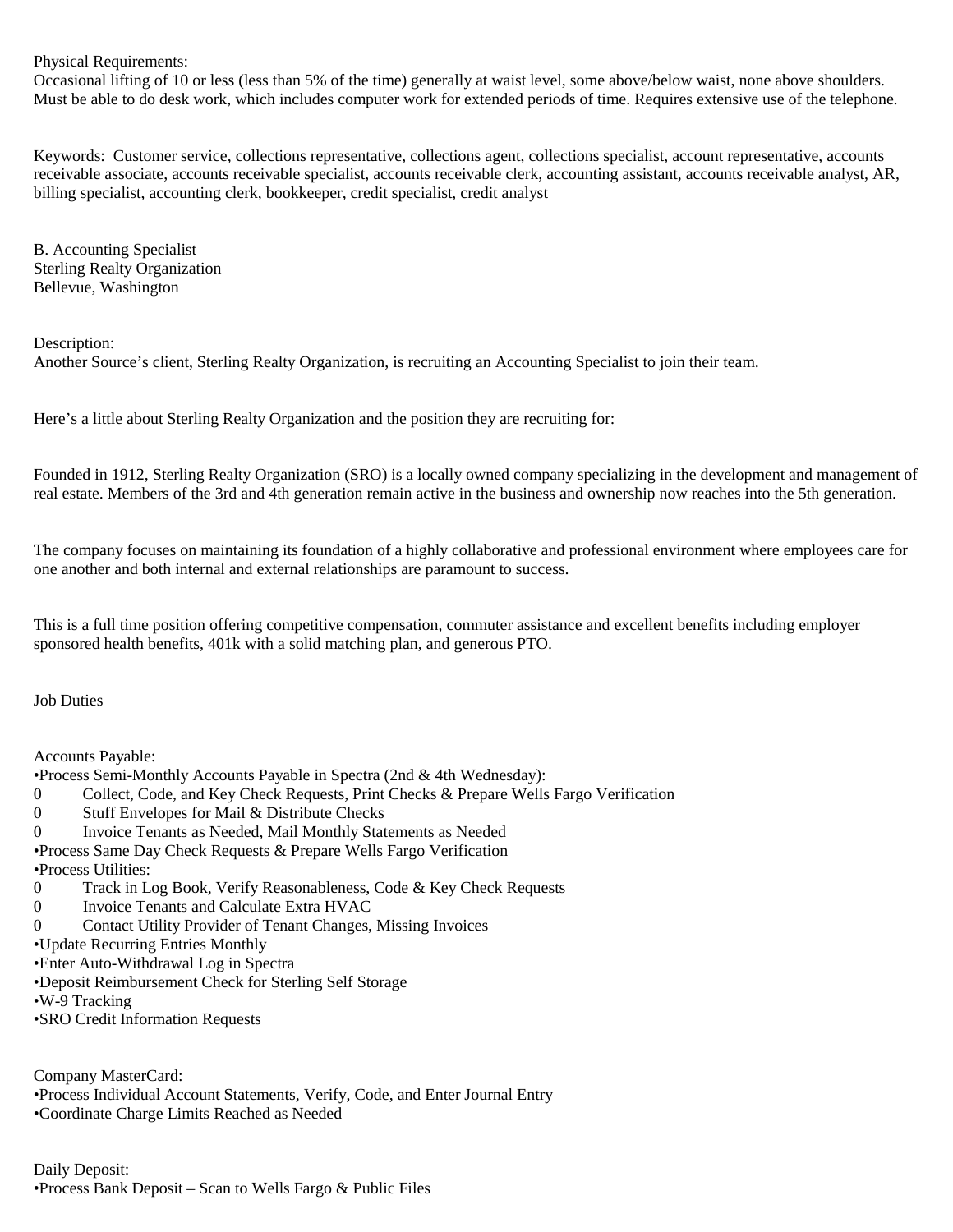•12/31 Bank Deposit

ACH: •Preparation of ACH Reimbursement as needed

Accounts Receivable: •Apply Tenant Payments •Email Property Managers & Tenants regarding their Account •Prepare Delinquent Report & Delinquent Report Notes

Other Accounting Functions: •Campus 1611 Copier Invoicing

•Petty Cash Reconciliation

Payroll: •Backup

Other Projects: •Miscellaneous Projects as Assigned

Minimum Requirements:

•Relevant experience within accounts payable, accounts receivable or payroll

•Proficient in Microsoft Office, in particular MS Excel

•Experience in accounting software

•College degree or professional certification preferred

Keywords: Bookkeeper, Bookkeeping, Accountant, Accounting Associate, Accounting Assistant, A/R, AR, AP, A/P, Accounts Receivable Specialist, Accounts Payable Specialist

Emily Otewalt Recruiting Assistant [emily@anothersource.com](mailto:emily@anothersource.com)

# \$\$\$\$\$\$\$\$\$\$\$\$\$\$\$\$\$\$\$\$\$\$\$\$\$\$\$\$\$\$\$\$\$\$\$\$\$\$\$\$\$\$\$\$\$\$\$\$\$\$\$\$\$\$\$\$\$\$\$\$\$\$\$\$\$\$\$\$\$\$\$\$\$\$\$

Suna Solutions opportunities in San Diego CA Area

A.Office Coordinator Suna Solutions Inc. San Diego, CA \$18 an hour Full-time, Temporary Position Status: Full Time (Temp to Hire)

#### Duties and Responsibilities:

•Provides general administrative and clerical support including meeting requests, filing, updating logs, scheduling, shipping, sorting mail, budget creation, occasional offsite errands, coordinate office events along with other administrative duties. •Schedules, coordinates, and organizes events such as meetings, conferences, and departmental activities as needed •Provides back up support for 50-line VoIP switchboard in a professional manner, screen and direct calls, take messages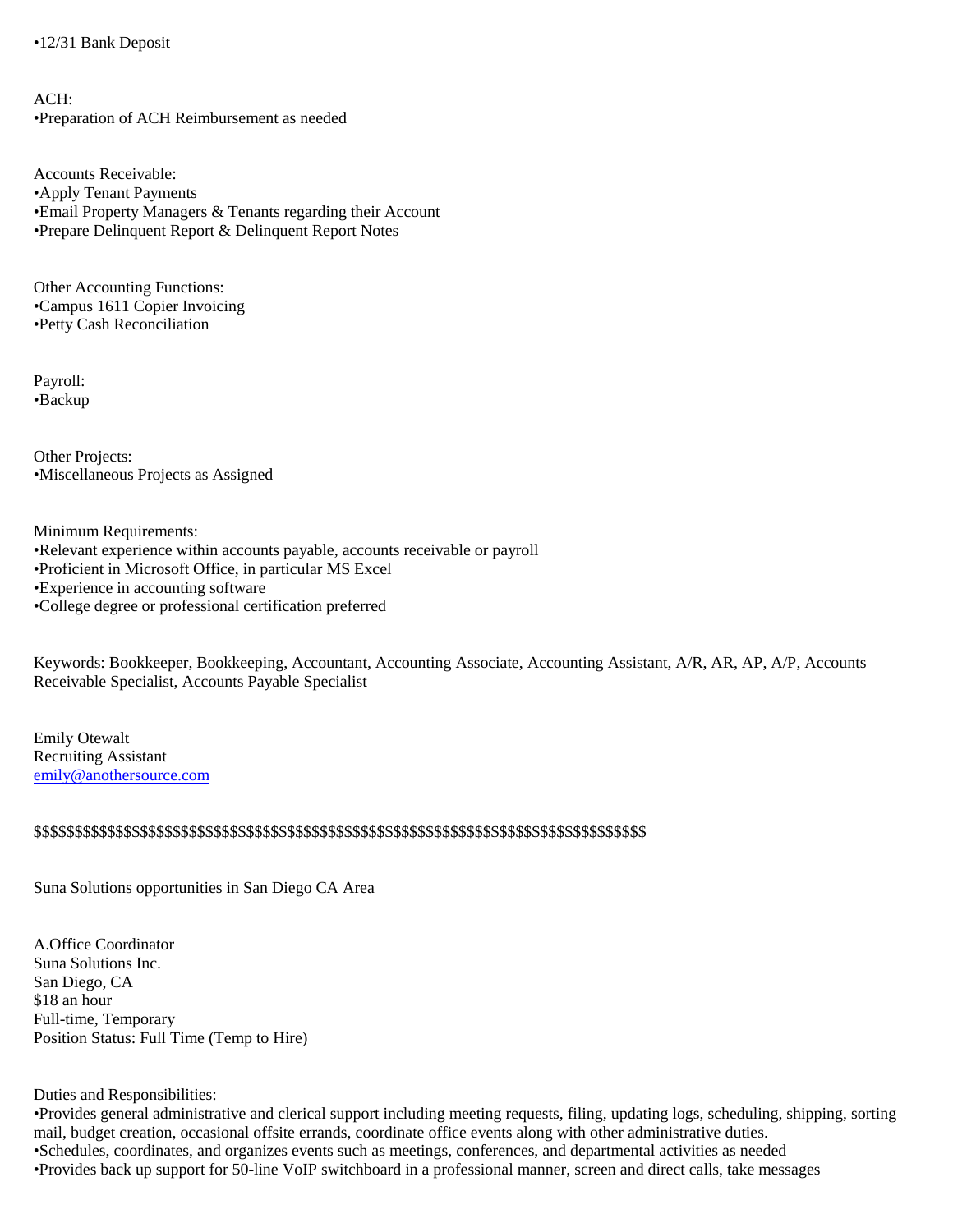•Assists with the preparation of new hire paperwork. Collaborates with IT and hiring managers to ensure new employees are fully equipped to perform work on their first day

Minimum Qualifications:

•Bachelor's degree or equivalent combination of two-year college education and two years related experience is required

•Ability to handle multiple tasks simultaneously in a fast-paced environment and work both independently and in a team environment •Excellent attention to detail, Excellent customer service skills

•Proficiency in Microsoft – Outlook, Excel, Word, PowerPoint

Required experience: •Administrative: 1 year

B. HR Coordinator Suna Solutions Inc. San Diego, CA \$16 an hour Full-time

We have an exciting HR Coordinator Role for a large staffing company in the Del Mar Area. This is a great opportunity for recent grads that want some exposure to HR.

You will be working carefully with payrolling, onboarding and audits.

Required education: •Bachelor's

C. CTR Clerk Suna Solutions Inc. San Diego, CA \$17 an hour Job Type: Full-time

Are you looking for a rewarding career with an entrepreneurial diagnostics company? Through advanced statistical techniques, this leading company is changing the way cancer is understood.

This innovative company has an immediate need for a Certification and Training Registry Clerk. This CTR Clerk's primary responsibility is to provide accurate tracking and submission of the CTR. This individual will team with the sales department, compliance and supporting departments to employ a unified approach. This is a great opportunity for the right candidate to start in an entry level position and grow with a leading company.

Responsibilities

- •Generate, distribute and collect monthly/quarterly client letters
- •Compile and maintain CTR documentation per company requirements
- •Submit documentation to Compliance Officer per company requirements on a routine basis
- •Enter any missing CTR information into internal system
- •Maintain and distribute various sales reports
- •Provide management team monthly updates
- •Performs all other assigned duties as directed by supervisor

Qualifications

- •BS or BA degree preferred
- •STRONG Excel knowledge is a must

•Detail oriented, fast learner with ability to apply knowledge of testing, operations, sales strategies and customer support philosophies

Required education: •Bachelor's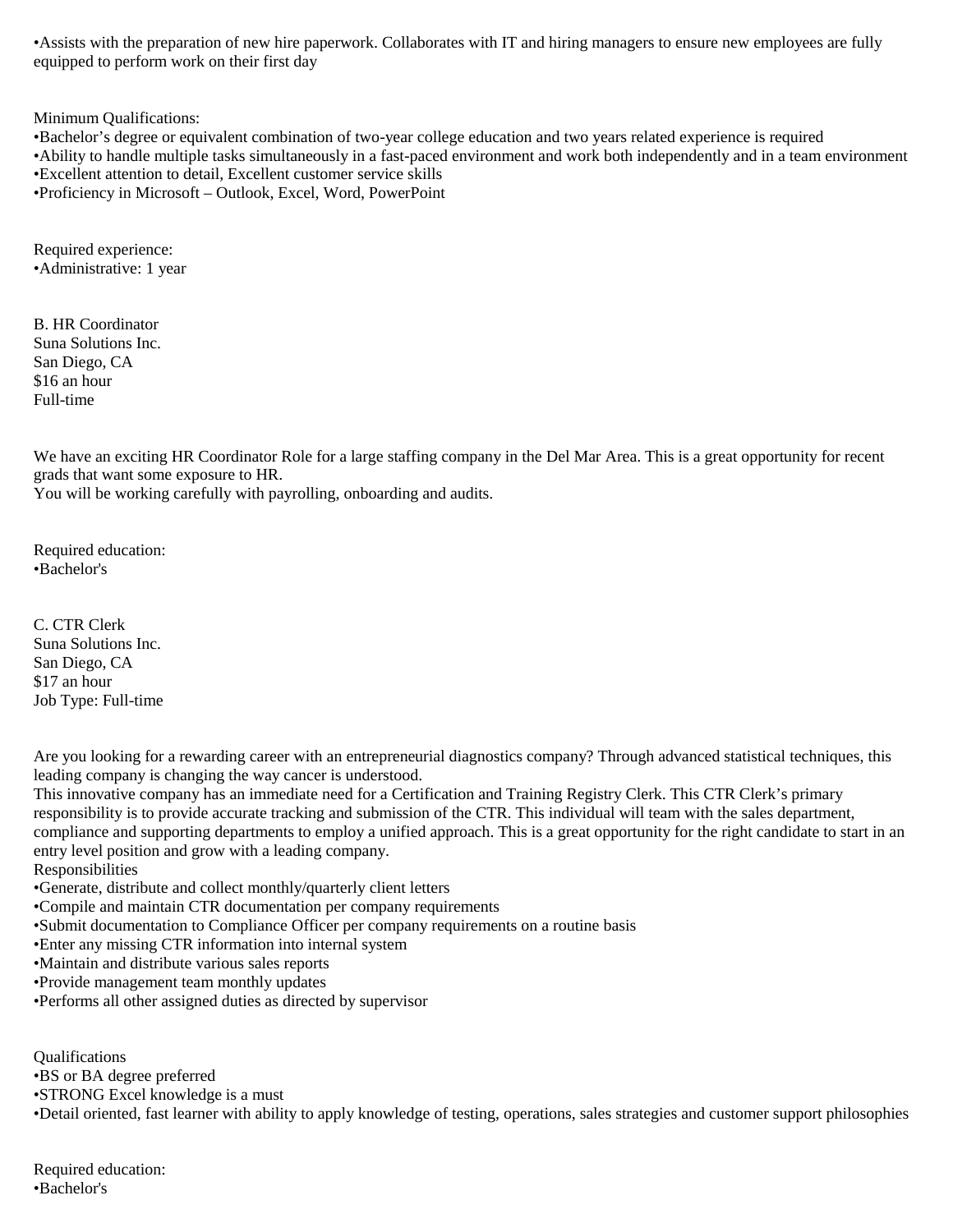Required experience: •Excel: 1 year

Heather (White) Henderson Recruiter [HHenderson@suna.com](mailto:HHenderson@suna.com)

#### \$\$\$\$\$\$\$\$\$\$\$\$\$\$\$\$\$\$\$\$\$\$\$\$\$\$\$\$\$\$\$\$\$\$\$\$\$\$\$\$\$\$\$\$\$\$\$\$\$\$\$\$\$\$\$\$\$\$\$\$\$\$\$\$\$\$\$\$\$\$\$\$\$\$\$

Financial Consultant Program- Relationship Manager - 1610310 Fidelity Rancho Bernardo, CA

For you, client interactions are more than transactions. They are opportunities to deepen relationships, understand the unique financial needs of your customers, and make an impact on the lives of others. Join Fidelity as a Relationship Manager in our Financial Consultant Program, for the opportunity to further your career in financial planning. Fidelity will outline the path to becoming a Financial Consultant in as little as five years and provide you with comprehensive training, unmatched professional development opportunities, and the top tools in the industry.

The Expertise We're Looking For •FINRA Series 7 & 63 required prior to hire •Series 65 and/or 66 and state registrations preferred or required within 3 months of hire •A college degree is preferred

The Purpose of Your Role:

The Relationship Manager is an essential member of the branch team responsible for identifying new areas of opportunity to retain  $\&$ grow Fidelity assets, and deepening client relationships. Here, you will use your passion, insight and motivation to work in partnership with financial consultants and build the path to an enhanced client experience while driving asset development.

The Skills You Bring:

- •Your interpersonal and communication skills are unmatched, and you are enthusiastic to interact with and advocate for our customers •You have a fundamental understanding of the planning process, and your ability to educate allows you to naturally uncover your customers' needs
- •Your professionalism and polished communication style are compatible with high net worth clientele

The Value You Deliver:

- •You are key to the Fidelity relationship strategy
- •You are sensitive to the diverse needs of others and are passionate about providing solutions
- •Deepening client relationships through long-term guidance
- •Leading the client contact strategy
- •Strong interpersonal skills and comfort making outbound calls

How Your Work Impacts the Organization:

Working in our Investor Center, you will act as an extension of our Financial Consultants providing supplemental financial planning along with high touch support for more complex service needs. Fidelity has an open architecture, allowing you to partner with our Financial Consultants to provide comprehensive and complex investment solutions. At Fidelity, you'll have the support of a wellrounded team of professionals, full access to some of the best resources and tools in the industry, and a top compensation package with great benefits. While you build relationships here, you will also be building your career!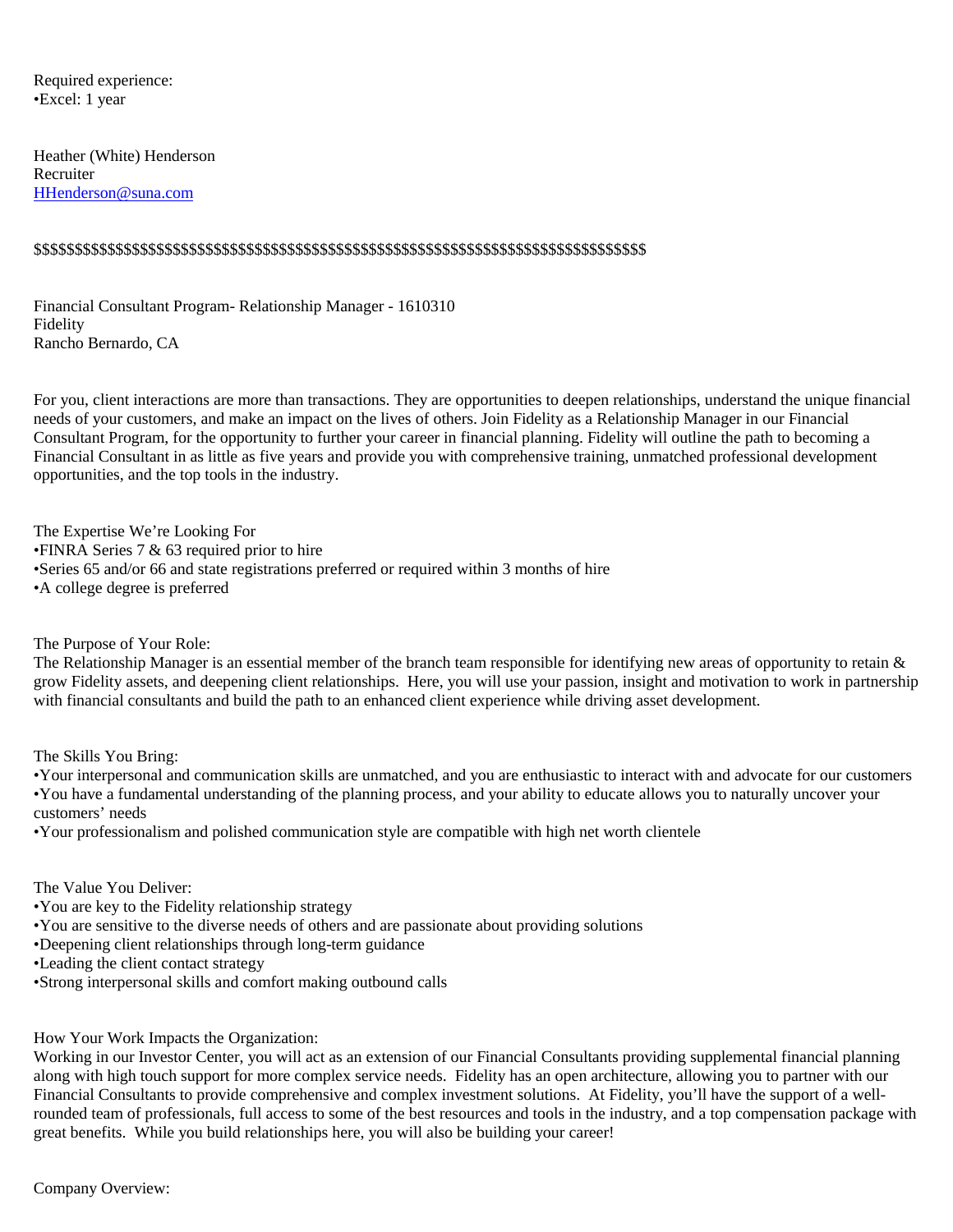At Fidelity, we are focused on making our financial expertise broadly accessible and effective in helping people live the lives they want. We are a privately held company that places a high degree of value in creating and nurturing a work environment that attracts the best talent and reflects our commitment to our associates.

Nichole Bridges Sr. Talent Acquisition Consultant [nicholehubbard@gmail.com](mailto:nicholehubbard@gmail.com)

# \$\$\$\$\$\$\$\$\$\$\$\$\$\$\$\$\$\$\$\$\$\$\$\$\$\$\$\$\$\$\$\$\$\$\$\$\$\$\$\$\$\$\$\$\$\$\$\$\$\$\$\$\$\$\$\$\$\$\$\$\$

Recruiting Sourcer Lending Club San Francisco, CA (Headquarters) Full-time

Lending Club is the world's largest online marketplace connecting borrowers and investors. Our mission is to transform the banking system to make credit more affordable and investing more rewarding, helping millions of people achieve their financial goals. Since launching in 2007 we've delivered exceptional value to both borrowers and investors. Lending Club's awards include being named to the Inc. 500 in 2014 and a CNBC Disruptor 50 for the second year in a row, one of Forbes' America's Most Promising Companies three years in a row, one of The World's 10 Most Innovative Companies in Finance by Fast Company in 2013 and a 2012 World Economic Forum Technology Pioneer.

The Recruiting Sourcer at Lending Club is a pivotal role within Lending Club's Talent Acquisition function. Sourcers own the pipelining efforts for our most critical requisitions: hard to find talent sets, roles that are ranked high priority within our corporate structure, and talent we need en masse to support specific strategic corporate initiatives. At Lending Club, Sourcers are not in the shadows; our sourcers have direct contact with recruiters and hiring teams and have a strong voice when it comes to providing essential competitive and market data within the course of a search.

The opportunity currently available is a blend between GA and Technology sourcing. Over time, the opportunity to specialize in one area or another may be an option. The right team member for this role will have a flexible work style that includes strong research skills and professional phone skills, positive energy, a natural sense of urgency, exceptional detail orientation, and a balance of confidence and humility.

We provide a close-knit, fun, loud team environment plus tons of resources and opportunities for personal and professional development. Our on-site spa, cafe, gym and wine bar--in the heart of the commuter-friendly San Francisco FiDi--are pretty great too!

#### Key Components:

• Research – Use everything from internet search tools to meetup attendance to discover and engage the best-of-the-best across corporate functions, including Finance, Sales, Marketing, Legal, Risk, and Operations

• Network – Build relationships within industries and functions which will lead you to the best talent in the market

• Influence – Engage top talent as their first point of contact with Lending Club; inspire them with your passion for our business and culture; convince them to continue the conversation with our hiring teams

• Collaborate – Contribute your ideas and partnership to our fast-paced, low-ego, high-energy and intellectually-driven recruiting team

Requirements:

•Bachelor's Degree & 1-4 years of relevant passive-candidate recruitment experience in a fast-paced internal corporate environment or agency

•Proficiency with LinkedIn Recruiter and any ATS or recruiting database required; Taleo, Entelo, GitHub, advanced boolean skills a plus

•Professional, engaging phone skills and a metrics-driven mindset required

Additional: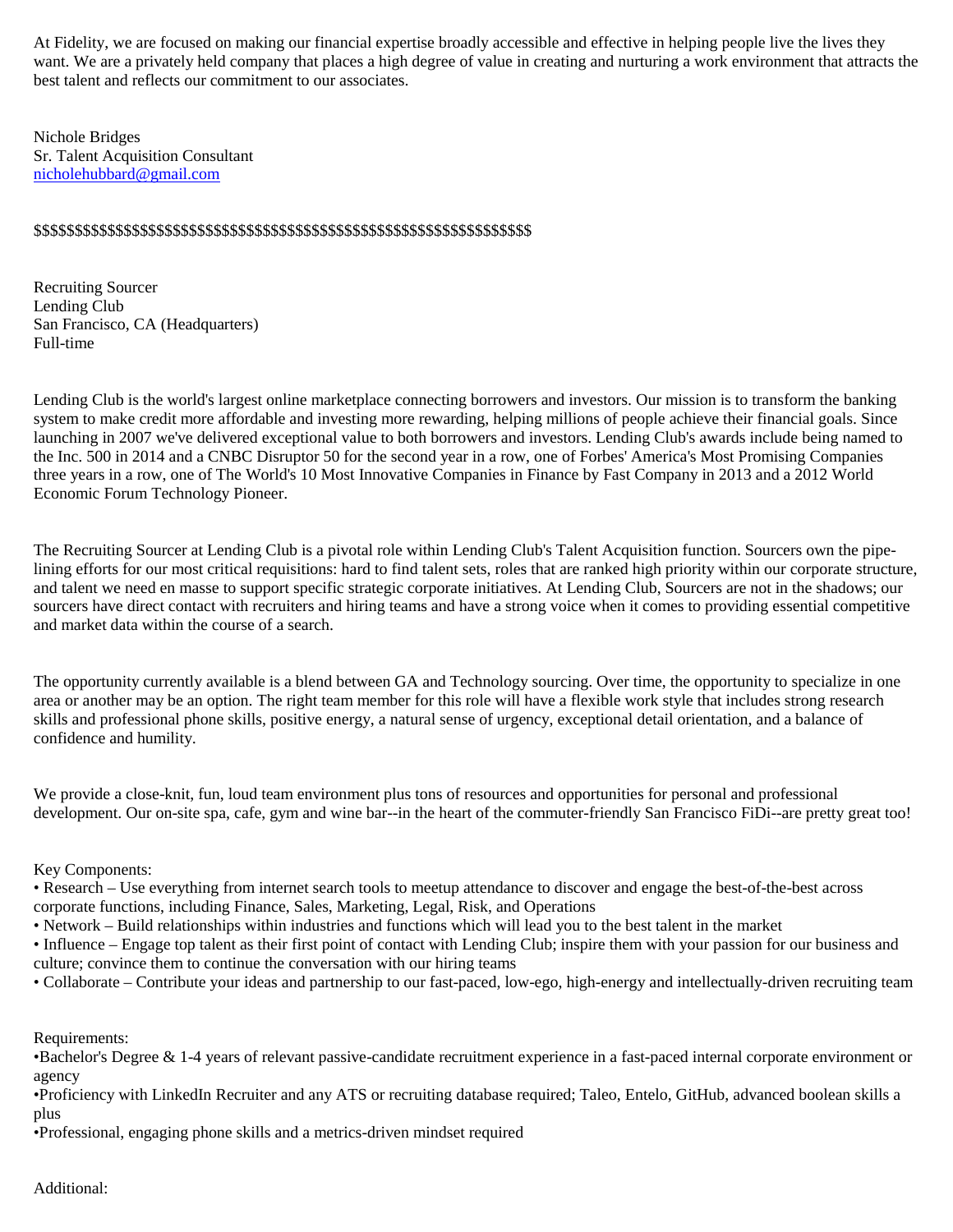•Located in the San Francisco Financial District, conveniently near Montgomery Street BART

•Comprehensive benefits and perks

Anna Selina Executive Search [aselina@lendingclub.com](mailto:aselina@lendingclub.com)

# \$\$\$\$\$\$\$\$\$\$\$\$\$\$\$\$\$\$\$\$\$\$\$\$\$\$\$\$\$\$\$\$\$\$\$\$\$\$\$\$\$\$\$\$\$\$\$\$\$\$\$\$\$\$\$\$\$\$\$\$\$\$\$\$\$\$\$\$\$\$\$\$\$\$\$\$\$\$\$\$\$\$

Freedom Mortgage Corporation Opportunities in AZ, OR and CA

A. Supervisor, Sales Coordinators ID: 2016-5191 Freedom Mortgage Corporation Phoenix, AZ

## Overview:

Freedom Mortgage Corporation, a full-service direct lender founded in 1990, has an excellent opportunity for a dynamic professional to join one of the nation's leading mortgage companies. Freedom Mortgage is a privately held, mortgage lender and servicer, licensed in all 50 states, with 8 operation centers nationwide.

Freedom Mortgage is a member of the Mortgage Bankers Association, the National Association of Mortgage Brokers, and is the #1 largest issuer of FHA/VA GNMA securities nationwide. Currently, we have over 5,200 employees, we are funding over 6 billion dollars in loans a month and we have a servicing portfolio of over 100 billion dollars.

Freedom is characterized by an energetic, creative staff, and cutting edge technology. Our IT and processing systems allow us to approve and process mortgages quickly without jeopardizing quality. We have cultivated a fun team environment where there is opportunity to learn and develop within both the company and your career. With hard work, you'll reap benefits both professionally and personally.

#### Responsibilities:

Essential Job Functions:

•Manage a team of approximately 10-15 sales support staff – sales coordinators, handling all day to day tasks in Ultipro/etc.

•Oversees the process for recovering disclosures and supporting documentation needed to support files to processing and underwriting. •Handles escalated issues to help bridge the gap between the loan officer and customer, serving as a common communication link between both parties

- •Monitors specialists to be sure timely communication happens with contacts (internal and external).
- •Listens to calls to make sure the team is compliant.
- •Works with quality assurance.
- •Pulls the prior days leads and reviews counts.
- •Sends call report to the specialists.
- •Sends other report(s) as necessary to meet/exceed targets.
- •Provide leadership and vision to guide your team to achieve individual and team goals.

•Ensure team adherence to performance, process, and procedure standards as established by Sales Leadership primarily focused on sales conversion, general productivity, and quality.

•Confirm all staff under direct supervision have all necessary training and requisite competencies in sales, products, procedures, processes, and technologies/systems.

•Provide developmental plans to team members as needed to drive improved performance.

•Maintain a deep understanding of production and activity reports for the team and provide insight and guidance to management regarding strengths, weaknesses, and opportunities.

•Monitor team members' systems activity to ensure appropriate actions, compliance with corporate and regulatory practices, and data integrity.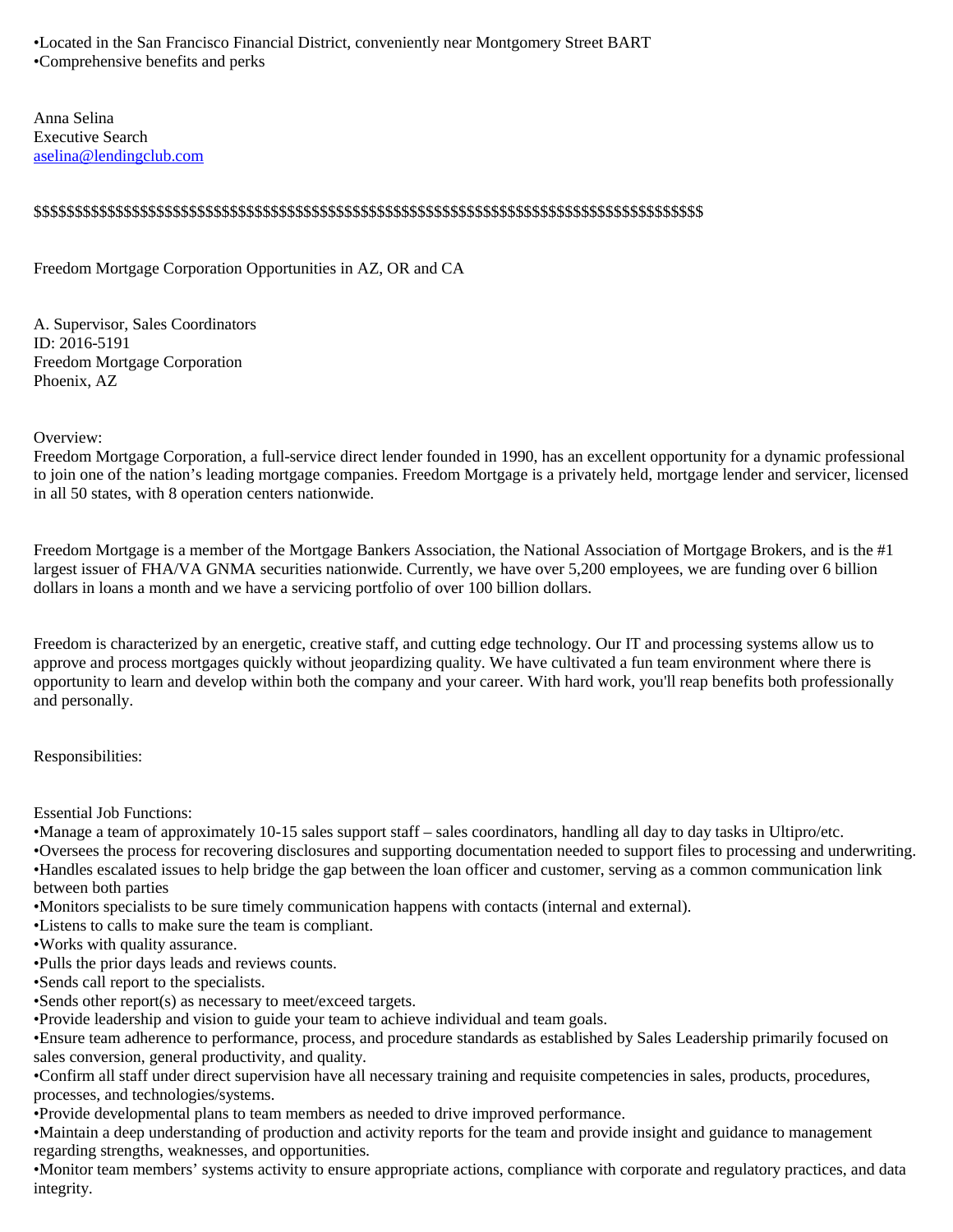•Facilitate on-boarding of and mentor new sales support staff.

•Keep informed of all origination, processing, underwriting and closing requirements for both company and investor guidelines.

Other Related Duties:

•Maintain a professional image and standards consistent with company policies and procedures.

•Participate in and contribute to Company training initiatives as needed.

•Communicate the company's goals and initiatives to team members.

•Ability to maintain flexible working hours including some late week nights to 8pm AZ,MST as well as Saturday hours as needed.

•Performs other related duties as assigned.

Supervisory Responsibilities:

•Manages staff and carries out supervisory responsibilities in accordance with the organization's policies and applicable laws. Responsibilities include interviewing, hiring, and training employees; planning, assigning, and directing work; appraising performance; rewarding and disciplining employees; addressing complaints and resolving problems.

B. Mortgage Loan Closer ID: 2016-5333 Freedom Mortgage Corporation Job May be Located; Ontario, Carlsbad, CA

# Overview:

Freedom Mortgage Corporation, a full-service direct lender founded in 1990, has an excellent opportunity for a dynamic professional to join one of the nation's leading mortgage companies. Freedom Mortgage is a privately held, mortgage lender and servicer, licensed in all 50 states, with 8 operation centers nationwide.

Freedom Mortgage is a member of the Mortgage Bankers Association, the National Association of Mortgage Brokers, and is the #1 largest issuer of FHA/VA GNMA securities nationwide. Currently, we have over 5,200 employees, we are funding over 6 billion dollars in loans a month and we have a servicing portfolio of over 100 billion dollars.

Freedom is characterized by an energetic, creative staff, and cutting edge technology. Our IT and processing systems allow us to approve and process mortgages quickly without jeopardizing quality. We have cultivated a fun team environment where there is opportunity to learn and develop within both the company and your career. With hard work, you'll reap benefits both professionally and personally.

ESSENTIAL DUTIES AND RESPONSIBILITIES include the following. Other duties may be assigned:

•Reviewing HUDs.

- •Must have current knowledge of RESPA and TILA guidelines
- •Must have experience preparing mortgage closing documents for Conventional, VA and FHA loan programs

•Must maintain a high level of productivity while not sacrificing quality

•Excellent verbal and written communication skills

•Review Case Number Assignment, Title Commitments, Insurance Policies, PMI Certification and all loan documents for accuracy. Closer must review each file for completeness and accuracy to ensure compliance with underwriting, government, investor and company requirements.

•Maintain open lines of communication with all parties to obtain loan status information. Provide timely communications regarding closing status as appropriate.

•Ensure all loans are closed in strict accordance with all guidelines

•Understand and adhere to all existing and/or changes to internal or external guidelines, processes and procedures as soon as they are implemented.

- •Responsible for preparing and verifying final figures
- •Coordinating closings with title companies

•Calculate Payoffs

Job Requirements:

•Computer knowledge with Microsoft Excel, and different LOS systems.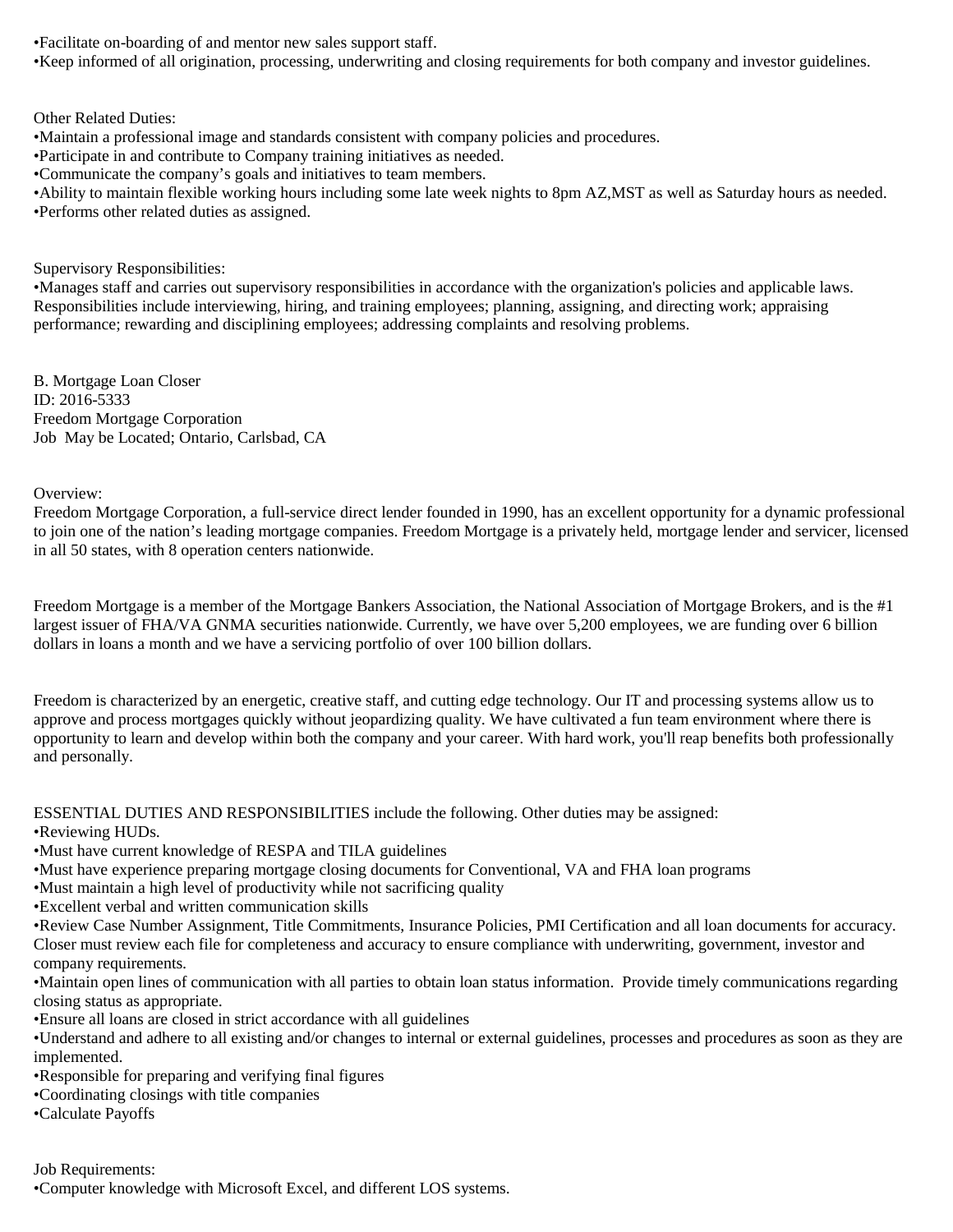- •Strong knowledge in reading title app
- •Current recent working knowledge of RESPA 2010, HMDA and Appraisal Independence Requirements (AIR)
- •Experience preparing loan documents and funding
- •Minimum two years' experience as a closer or funder
- •Must have experience preparing mortgage closing documents for Conventional, VA and FHA loan programs
- •Excellent verbal and written communication skills
- •Must have the ability to calculate a payoff demand statement
- •High school diploma or equivalent required
- •Ability to work in a high paced environment, recognizes and acts on changing priorities
- •Ability to work extensive hours during high volume
- •Demonstrated analytical skills
- •Prioritization skills
- •Positive attitude and team-oriented spirit

C. Customer Care Research Specialist ID: 2016-5329 Freedom Mortgage Corporation Ontario, CA

# Overview:

Freedom Mortgage Corporation, a full-service direct lender founded in 1990, has an excellent opportunity for a dynamic professional to join one of the nation's leading mortgage companies. Freedom Mortgage is a privately held, mortgage lender and servicer, licensed in all 50 states, with 8 operation centers nationwide.

Freedom Mortgage is a member of the Mortgage Bankers Association, the National Association of Mortgage Brokers, and is the #1 largest issuer of FHA/VA GNMA securities nationwide. Currently, we have over 5,200 employees, we are funding over 6 billion dollars in loans a month and we have a servicing portfolio of over 100 billion dollars.

Freedom is characterized by an energetic, creative staff, and cutting edge technology. Our IT and processing systems allow us to approve and process mortgages quickly without jeopardizing quality. We have cultivated a fun team environment where there is opportunity to learn and develop within both the company and your career. With hard work, you'll reap benefits both professionally and personally.

# ESSENTIAL DUTIES AND RESPONSIBILITIES

The Research Specialist is responsible for the processing of Customer Care related tasks including but not limited to: borrower written correspondence, borrower statements/letters, payoff quotes, credit bureau reporting, credit disputes and research.

- •Process all aspects of borrower incoming and outgoing correspondence.
- •Assist in the generation of all outgoing borrower statements, letters and notifications.
- •Handles research processes for Customer Care Department.
- •Process all incoming Servicing inquiries from internal Freedom Mortgage employees.
- •Experience in written communication.
- •Responsible for credit bureau reporting and disputes.
- •Fiserv experience is a plus

#### Job Requirements:

•To perform this job successfully, an individual must be able to perform each essential function satisfactorily. The requirements listed below are representative of the knowledge, skill, and/or ability required. Reasonable accommodations may be made to enable individuals with disabilities to perform the essential functions of the job.

### Education and/or Experience:

•Some College/Associates Degree or equivalent from two-year College or Technical School; or six (6) months to one (1) year related experience and/or training; or equivalent combination of education and experience.

•Experience in a mortgage servicing environment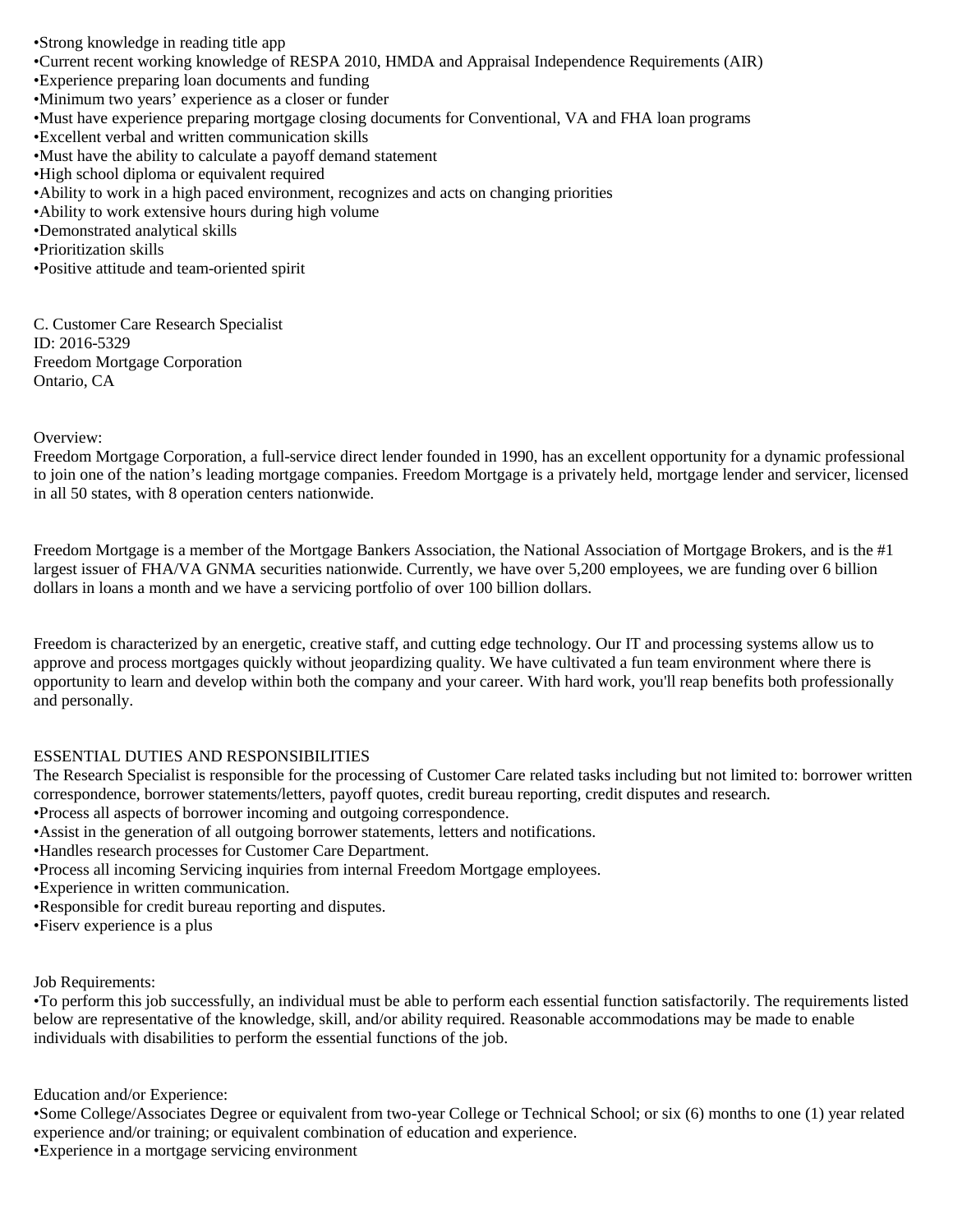D. Loss Mediation Mitigation Specialist ID: 2016-5322 Freedom Mortgage Corporation Ontario, CA

Overview:

Freedom Mortgage Corporation, a full-service direct lender founded in 1990, has an excellent opportunity for a dynamic professional to join one of the nation's leading mortgage companies. Freedom Mortgage is a privately held, mortgage lender and servicer, licensed in all 50 states, with 8 operation centers nationwide.

Freedom Mortgage is a member of the Mortgage Bankers Association, the National Association of Mortgage Brokers, and is the #1 largest issuer of FHA/VA GNMA securities nationwide. Currently, we have over 5,200 employees, we are funding over 6 billion dollars in loans a month and we have a servicing portfolio of over 100 billion dollars.

Freedom is characterized by an energetic, creative staff, and cutting edge technology. Our IT and processing systems allow us to approve and process mortgages quickly without jeopardizing quality. We have cultivated a fun team environment where there is opportunity to learn and develop within both the company and your career. With hard work, you'll reap benefits both professionally and personally.

# ESSENTIAL DUTIES AND RESPONSIBILITIES:

This position is responsible for attending in person and over the phone mediations with various courts, judges and attorneys. The Loss Mitigation Mediation Specialist will have to discuss all loss mitigation options the borrower was reviewed for and explain why they did or did not qualify. Individual will need to understand all investor requirements and balance them in a fast-paced legal setting.

#### Essential Job Functions:

•Responsible for the attendance of mediation hearings with the various courts to ensure workout option shave been exhausted. Must maintain the accounts they are responsible for on a daily basis.

•Utilized judicial processes and protocols for state mediation procedures.

•Must appear in conference calls or in person trials and/or mediations in the county where the foreclosure or mediation is filed.

•According to investor guidelines, represent Freedom Mortgage in various loss mitigation workouts.

•Interact with judges, court-appointed mediators, opposing counsel, borrowers and Freedom Mortgage retained counsel to resolve delinquencies through loss mitigation.

- •Maintain business records within Fiserv, emails and other business systems to capture account activity.
- •Through conference calls or in writing determine solutions to resolve delinquent accounts.
- •Respond to phone call from attorneys and other interested parties.
- •Responsible for delivering workouts per investor guidelines approval or denials.

#### Job Requirements:

To perform this job successfully, an individual must be able to perform each essential function satisfactorily. The requirements listed below are representative of the knowledge, skill, and/or ability required. Reasonable accommodations may be made to enable individuals with disabilities to perform the essential functions of the job. Experience with MS Office, thorough understanding of all government collection laws including Fair Debt Collection Act and ECOA. NMLS license with experience in Mortgage Servicing and Mediation.

Education and/or Experience:

Bachelor's degree (B.S.) from a four-year College or University. Experience using Microsoft Excel. Travel: Must be able to travel to mandatory mediations, including overnight stays.

\*We offer competitive salaries, an excellent benefit package including medical, dental, vision, and (401k)!\*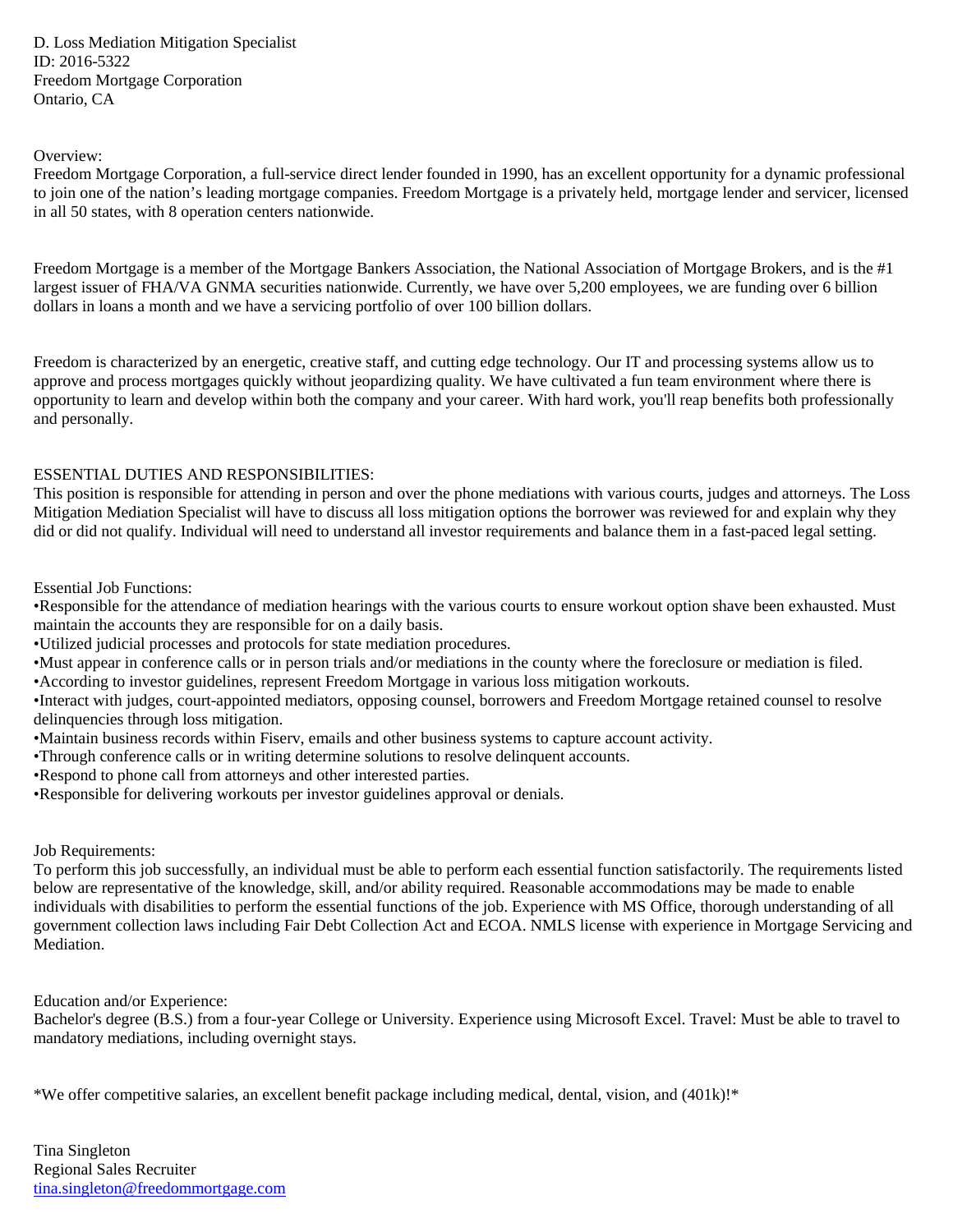++++++++++++++++++++++++++++++++++++++++++++++++++++++

Mortgage Banker ID 2016-4423 Freedom Mortgage Corporation Eugene, OR

Overview:

Freedom Mortgage Corporation, a full-service direct lender founded in 1990, has an excellent opportunity for a dynamic professional to join one of the nation's leading mortgage companies. Freedom Mortgage is a privately held, mortgage lender and servicer, licensed in all 50 states, with 8 operation centers nationwide.

Freedom Mortgage is a member of the Mortgage Bankers Association, the National Association of Mortgage Brokers, and is the #1 largest issuer of FHA/VA GNMA securities nationwide. Currently, we have over 5,200 employees, we are funding over 6 billion dollars in loans a month and we have a servicing portfolio of over 100 billion dollars.

Freedom is characterized by an energetic, creative staff, and cutting edge technology. Our IT and processing systems allow us to approve and process mortgages quickly without jeopardizing quality. We have cultivated a fun team environment where there is opportunity to learn and develop within both the company and your career. With hard work, you'll reap benefits both professionally and personally.

ESSENTIAL DUTIES AND RESPONSIBILITIES:

### RETAIL LOAN OFFICER

•The Loan Officer is responsible for proactively soliciting new residential mortgage business and sells current Freedom Mortgage's products to meet established loan quality and production goals.

•Establishes, develops and maintains client referral relationships with Realtors, builders, Developers, and sales calls on potential or existing customers in order to develop new business and/or retain existing business.

•Keeps informed on trends, changes and developments in the local real estate market.

•Keeps up with what competitors are doing by keeping up-to-date with changing rules, regulations and guidelines from FHMA, FHLMC, FHA, and VA in addition to other investors and agencies.

•Keeps informed of all origination, processing, appraisal, underwriting and closing requirements for both company and investor guidelines pertaining to both governments insured and privately insured mortgages.

•Negotiates price, terms and conditions with mortgagors.

•Responsible for the overall customer interaction and interface with all parties involved on each individual loan that is originated from application to closing including, but not limited to: counseling and prequalifying potential home buyers; taking complete and accurate applications; obtaining all necessary support documents along with the appropriate fees and lock-in information; overseeing the loan status to all interested parties; and obtaining loan documentation after closing as directed by corporate or senior management. •Maintains a professional image and standards consistent with company policies and procedures.

Qualifications:

To perform this job successfully, an individual must be able to perform each essential function satisfactorily. The requirements listed below are representative of the knowledge, skill, and/or ability required. Reasonable accommodations may be made to enable individuals with disabilities to perform the essential functions of the job.

•Must have a current and active NMLS in good standing

•Must have State Licensing

Education and/or Experience:

Bachelor's degree (B.A.) from four-year College or University; or one to two years related experience and/or training; or equivalent combination of education and experience as loan originator.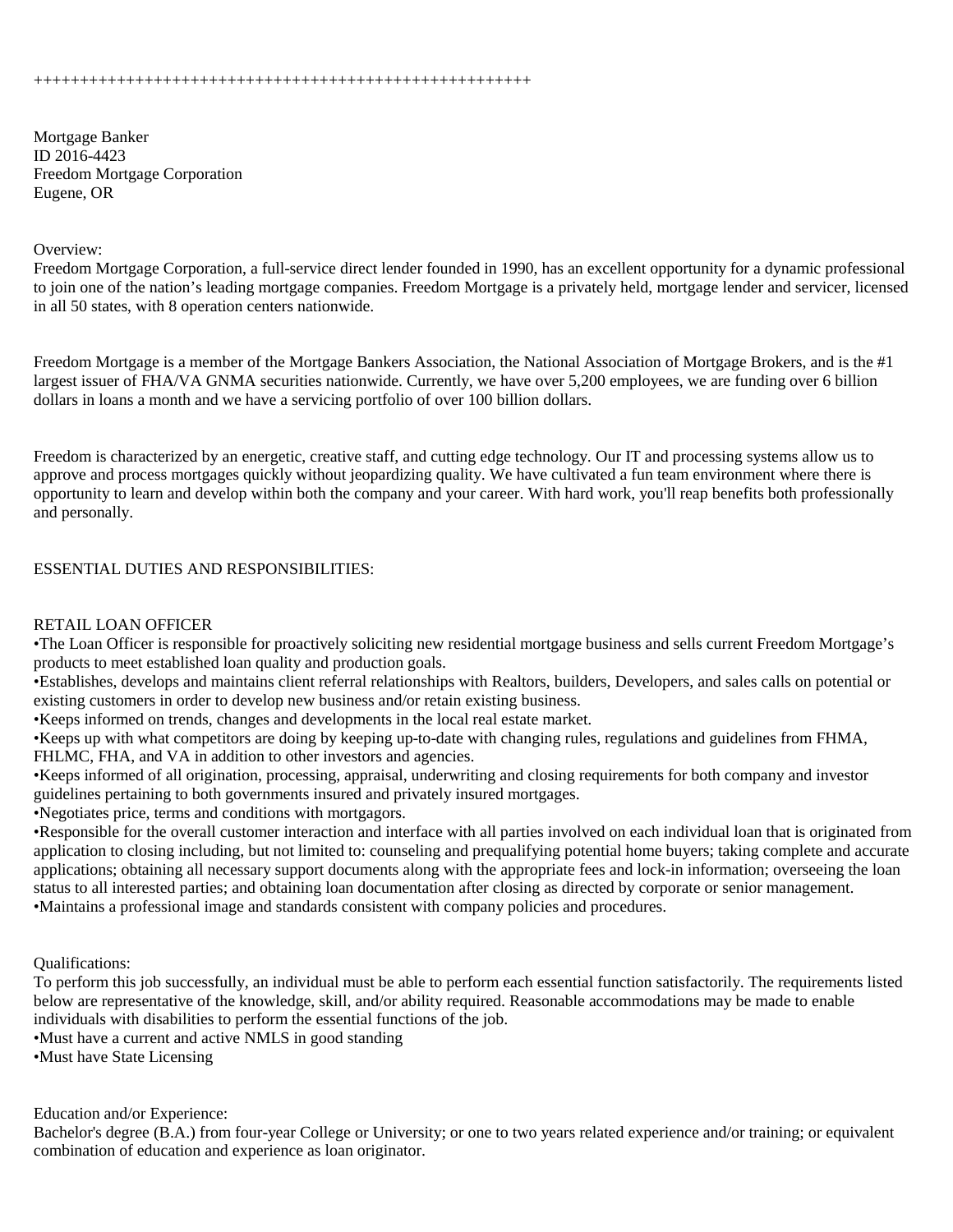# Language Skills:

Ability to read and comprehend instructions, correspondence, memos, and work place policies. Ability to analyze,interpret general business periodicals, professional journals, procedures and governmental regulations. Ability to write professional correspondences. Ability to write routine business reports. Ability to speak effectively with other employees and/or customers. Ability to present formal information in one-on-one and small group situations to customers and employees. Ability to present information and respond to questions from groups of administrators, managers, employees, customers and/or the general public.

Jason Plazola Regional Recruiter [Jason.Plazola@freedommortgage.com](mailto:Jason.Plazola@freedommortgage.com)

#### \$\$\$\$\$\$\$\$\$\$\$\$\$\$\$\$\$\$\$\$\$\$\$\$\$\$\$\$\$\$\$\$\$\$\$\$\$\$\$\$\$\$\$\$\$\$\$\$\$\$\$\$\$\$\$\$\$\$\$\$\$\$\$\$\$\$\$\$\$\$\$\$\$\$\$\$\$\$\$\$\$\$\$\$\$\$\$\$

Senior Financial Planning Analyst WD-40 Company Greater San Diego, CA Area Full time

Job description:

The Senior Financial Analyst is a key contributor to our small Global FP&A team located in our corporate offices in San Diego. This self-directed position is responsible for completing financial reporting, complex consolidations from our Asia Pacific, EIMEA and Americas finance/accounting teams and analyses in support of global business objectives. The successful candidate will perform various financial planning and analysis tasks, including contributing to Board of Directors and management reports, support financial modeling, forecasting, corporate budgeting process, capital planning, and special projects.

This position interacts with internal financial/accounting partners and business leaders across the HQ, AsiaPac, EMEA and the Americas in the preparation of routine and adhoc reporting. This position reports to the FP&A Manager, Global. If you live, breathe and sleep spreadsheets and models … please consider applying today.

Summary of Responsibilities:

1. Develop and maintain routine and adhoc reports to management that provide visibility to financial results and trends. Analyzes financial results, comparing actual and year-to-date performance with prior periods, forecasts, and plans. Prepares material for monthly business reviews, quarterly presentations to senior leadership, and for external reporting.

2. Independently construct moderate to complex financial models to analyze the impact of current and proposed company initiatives. Analyze, assess and report the overall impact of initiatives and how well they meet organizational and functional unit goals and strategies.

3. Prepare reporting and analysis of financial results related to business and financial objectives. Frequently consults with internal partners to gain information and insight, and influence results that maximize EBITDA.

4. Lead the quarterly forecasting and annual budgeting processes for assigned functional unit(s). Develop and maintain forecast and budget templates. Supports the identification and prioritization of capital asset requests.

5. Interact with, and provide, broad analytical and business support to assigned functional unit(s). Prepare reporting and analysis of financial results related to business and financial objectives. Frequently consults with members of the functional unit to gain information and insight, and influence results that maximize EBITDA.

6. Drive continuous process improvements and best practices across the finance team and broader organization to enhance the effectiveness and efficiency of reporting and planning processes. Maximize productivity by automating reports, utilizing financial systems and processes as appropriate.

7. Interacts with the independent public accounting team and provides reporting and analysis as needed to complete quarterly and annual audits.

Performs other related activities as needed to support corporate objectives. Act in the best interest of the company by applying stated corporate values and priorities to all communications, decisions, and actions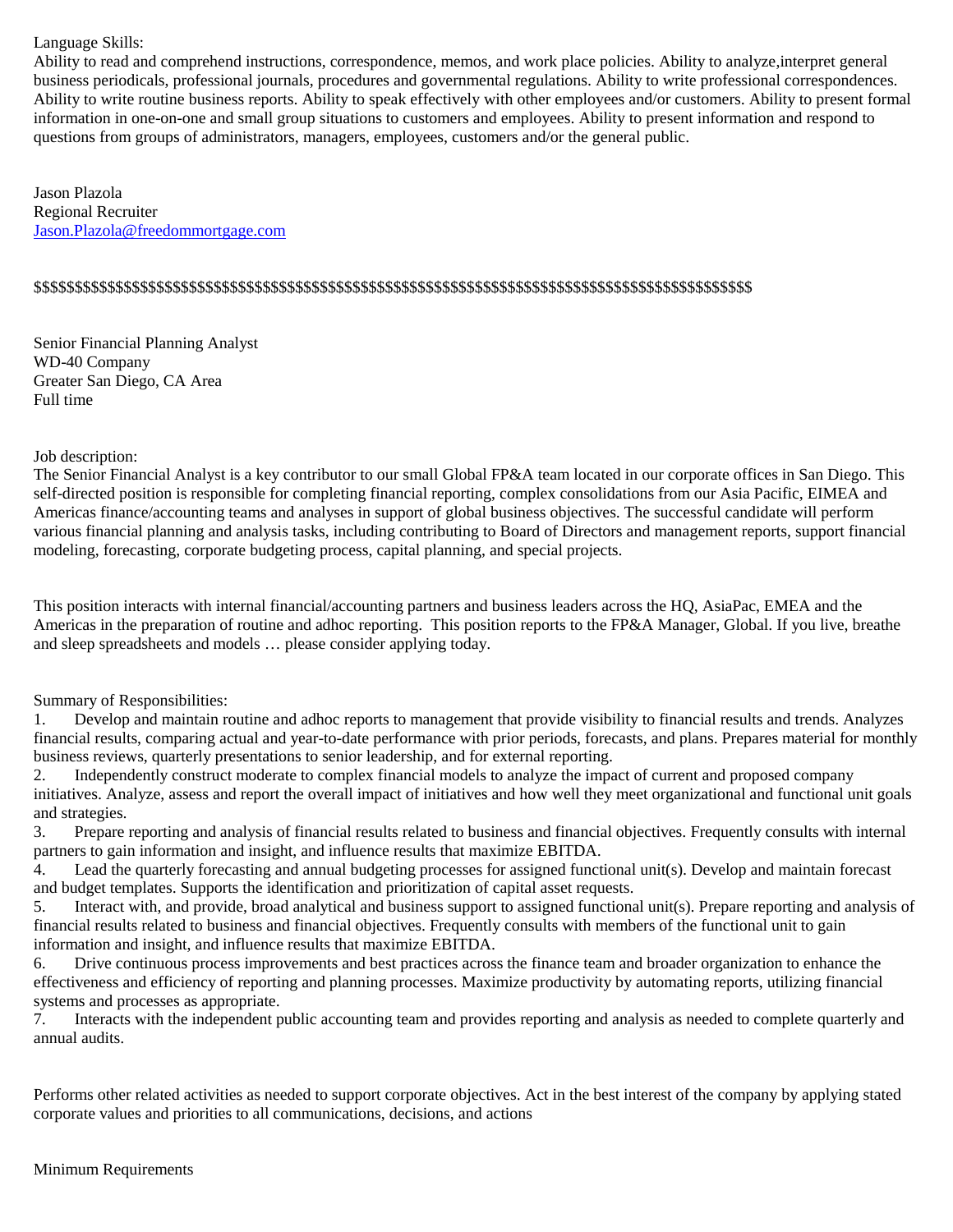•5+ or more years' experience as a Senior FP&A Analyst in a publically traded company with over \$400M annual revenue, ideally within a consumer products company

•Ability to independently conceive and construct financial models

•International corporate FP&A consolidation experience, ideal

•Champion annual budgeting process, templates and outcomes

•Make timely decisions and draw appropriate conclusions from analysis of the business and financial information available

•Skilled in the identification and analysis of business trends

•Lead and partner with internal team in the forecasting process for assigned internal customers

•Provides critical thinking in approaching and addressing financial analysis, modeling and reporting needs

•Demonstrated experience successfully acting as an internal consultant and educator, providing ongoing guidance and formal training for internal customers

•Basic knowledge of U.S. GAAP and SOX regulations

Education Completed: Bachelor Degree in business Bachelor's Degree in Accounting, Economics, Finance or Mathematics. MBA, highly desirable

Systems: Advanced Excel, knowledge of Cognos Finance and BI, or similar financial reporting, forecasting and planning applications.

Rachelle Snook Global Talent Acquisition Manager [rsnook@wd40.com](mailto:rsnook@wd40.com)

# \$\$\$\$\$\$\$\$\$\$\$\$\$\$\$\$\$\$\$\$\$\$\$\$\$\$\$\$\$\$\$\$\$\$\$\$\$\$\$\$\$\$\$\$\$\$\$\$\$\$\$\$\$\$\$\$\$\$\$\$\$\$\$\$\$\$\$\$\$\$\$\$\$\$\$\$\$

# JOB FAIR & RECRUITING EVENT - New Mexico

This is a statewide veteran hiring initiative, with events at several locations throughout the State of New Mexico. In Las Cruces, NM this veteran hiring event will be held at the American Legion (1185 E. Madrid Ave. Las Cruces, NM 88001), employer table set up begins at 8:00 am and the doors will open at 9:00 am for veterans/job-seekers. At this event, hiring managers, HR professionals, recruiters, and community organizations can meet, interact with, interview, and hire veterans, transitioning military members and their spouses on the spot. Although the theme of this initiative is focused toward hiring veterans and transitioning service members, this event will be open to the general public.

As always, any veteran/jobseeker who wishes to develop or improve their cover letter, resume, or build job ready skills can work with a veteran/employment representative from the New Mexico Workforce Connection, no initial appointment is needed. Simply walk in, sign-in, and sit down face-to-face with an employment representative.

Date: NOVEMBER 17, 2016 Time: 9:00 AM - 3:00 PM

Location: American Legion 1185 E. Madrid Ave. Las Cruces, NM 88001

The Hire Veterans Job Fair is open to the general public but is focused on hiring veterans, transitioning service members, military spouses, and their families.

The booth set-up will be one table with two chairs.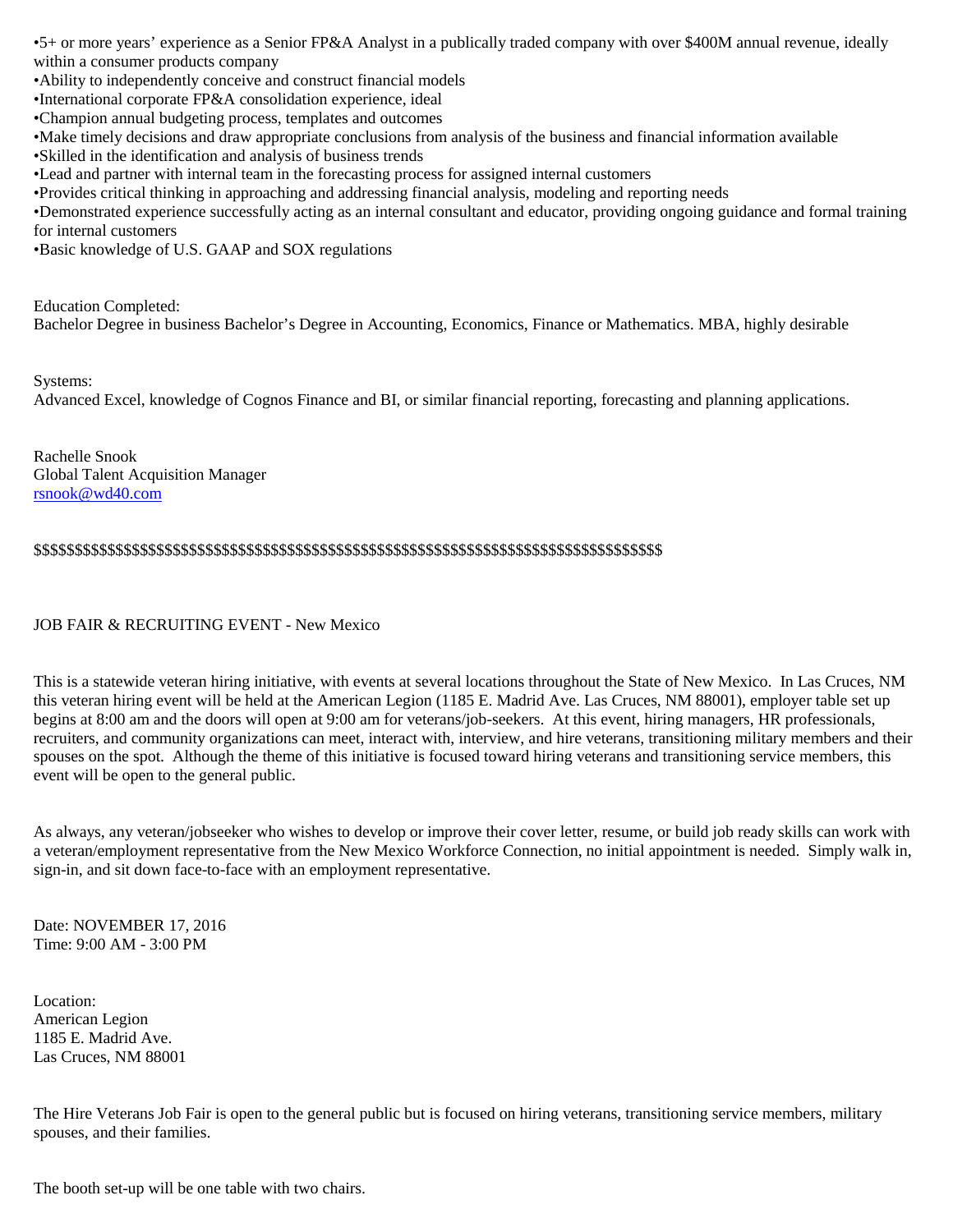Your company/organization must be actively recruiting for open positions.

Brochures, job descriptions, yers, and business cards are great tools for job seekers to keep in contact with you and learn more about your company/organization, feel free to bring any outreach and marketing material that you would like to provide to the job fair attendees.

For Information: Contact Terry Gaiter, Local Veterans Employment Representative New Mexico Workforce Connection Oce: 575.524.6250 ext. 1026 Email: [Terry.Gaiter@state.nm.us](mailto:Terry.Gaiter@state.nm.us) LAS CRUCES NO COST TO PARTICIPATE

Register today by: calling 575.524.6250 or online at the web address listed below. [www.dws.state.nm.us/Hire-Veterans-Job-Fair](http://www.dws.state.nm.us/Hire-Veterans-Job-Fair)

# \$\$\$\$\$\$\$\$\$\$\$\$\$\$\$\$\$\$\$\$\$\$\$\$\$\$\$\$\$\$\$\$\$\$\$\$\$\$\$\$\$\$\$\$\$\$\$\$\$\$\$\$\$\$\$\$\$\$\$\$\$\$\$\$\$\$\$\$\$\$

L-3 Opportunities in San Diego, CA

A. Facility Security Officer  $L-3$ San Diego, CA Full time

Job description

This position will provide onsite support for all security actions in accordance with NISPOM and other Federal government security regulations. The Facility Security Officer (FSO) will serve as the liaison with US government counterparts, conduct security briefings and debriefings, monitor classified controlled areas, and perform periodic self-inspections.

Essential duties and responsibilities include the following. Other duties may be assigned:

• Process and track employee security clearances, special access and perform administrative support functions to include Joint Personnel Adjudication System (JPAS) administration.

- Process necessary badges, visit requests and certifications for government facilities.
- Prepare, issue and maintain DD254s.
- The FSO will be responsible for administering, executing, and ensuring adherence to DoD and company regulations, policies and procedures regarding the protection of DoD classified information.
- Implement and administer standard operating procedures in accordance with the NISPOM, NISPOM Supplement, DoD 5105.21-M-1, COMSEC Manual 90-1, and associated corporate and government policies and directives.
- Develop and administer a comprehensive security education training program. Interface with government customers on security related issues. Prepare and maintain the company SPP for security procedures to include automated information systems.
- Use JPAS, SIMS, e-QIP, DIAS and other security software in the performance of assigned duties.
- Perform required self inspections of security programs, regular security inspections, required audits and coordinate with the Corporate Office on security matters.
- Manages and implement physical security safeguards for the protection of personnel and property in a cost-effective and risk appropriate manner.
- Prepare manuals outlining regulations and establish procedures for handling, storing, and keeping records, and for granting personnel and visitors' access to restricted records and materials.
- Ensure appropriate storage, safeguarding, and disclosure requirements are followed for the protection of classified information.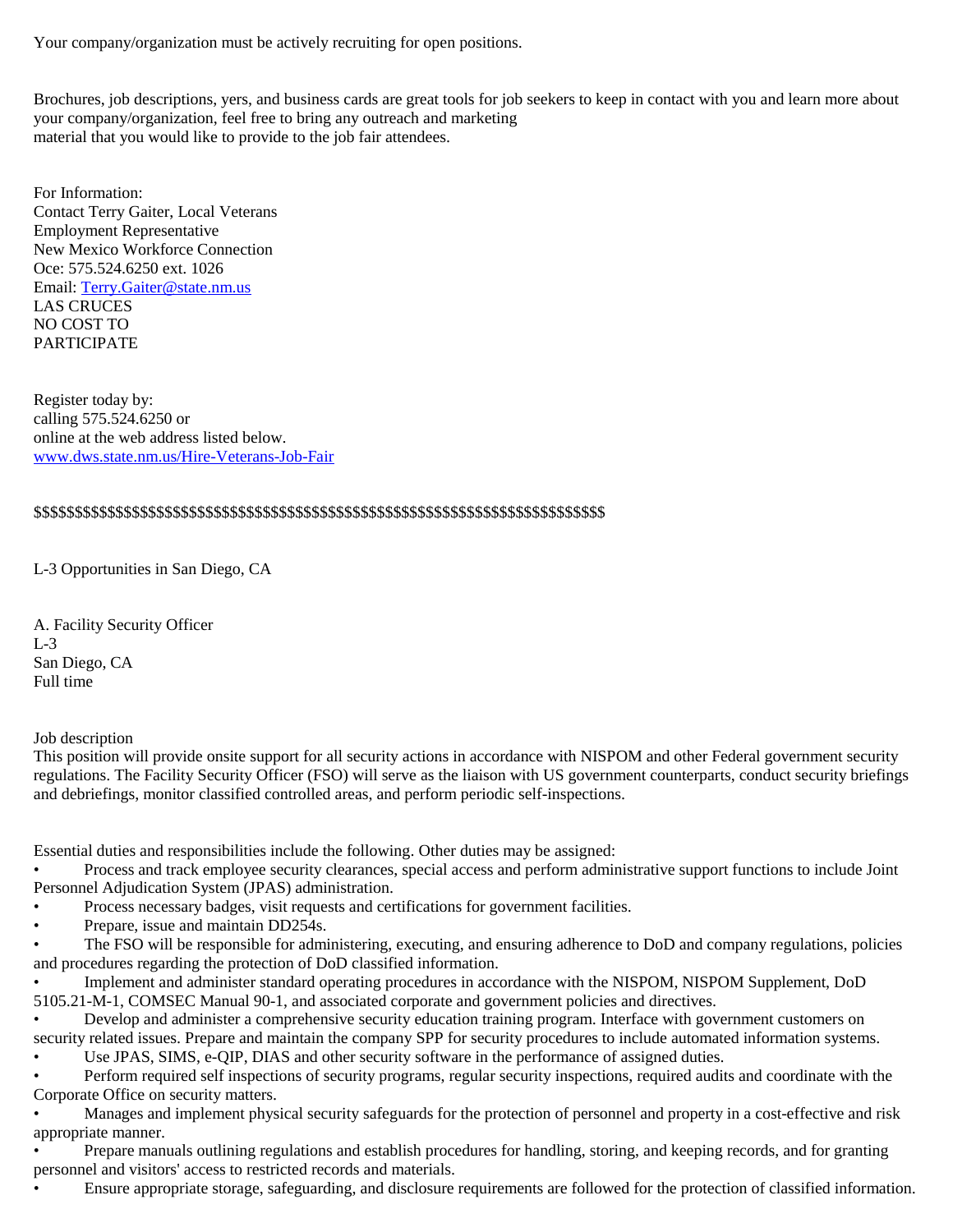• Prepare assessments involving possible security violations and initiates measures to correct security deficiencies.

# Qualifications:

• This position requires a BA or BS degree and at least 5 years of experience with industrial security, NISPOM, COMSEC programs, clearance processing, document control, and physical security; or equivalent combination of education and experience.

- Must possess and maintain a Top Secret clearance.
- Previous experience as an FSO is required.
- Must be proficient with JPAS, EQIP and DIAS.
- Must have experience implementing NISPOM requirements.
- M ust be able to be on-call and available to support after hours for urgent issues.

• Must have s trong interpersonal skills to interface with both corporate and government management, and facilitate solutions that meet multiple demands and priorities.

- Must have experience in development and implementation of security education, training and awareness programs.
- Previous experience as a COMSEC custodian, including managing a COMSEC account, briefings, inventory, audits, equipment, and database is required.
- Must have excellent written and oral communications skills.
- Must be proficient with Microsoft applications.
- Ability to develop, implement and manage a formal Information Systems Security Program is a plus.

For over 45 years, Linkabit employees have enjoyed the opportunity to grow their careers and make an impact as we execute our mission to be the premier communications and signal intercept solutions provider for those who protect freedom around the globe.

B. Program Security Specialist L-3 Carlsbad, CA Full time

Job Description:

L-3 PHOTONICS requires an experienced Program Security Specialist with knowledge, skills and abilities in the Sensitive Compartmented Information (SCI) arena.

Program Security Specialist's adhere to and implement government and/or company security requirements associated with performance on classified contracts at the Top Secret/SCI and collateral levels. The successful candidate will perform duties as a Contractor Program Security officer (CPSO) responsible for establishing, implementing and managing all security requirements and procedures associated with their assigned programs/compartments.

Responsibilities:

The CPSO is accountable for day-to-day implementation and coordination of compartmented security practices as outlined in customer security manuals and security classification guides. The CPSO communicates with customers to obtain rulings, interpretations, and approved deviations for compliance from government customers/regulations. Prepares manuals and/or establishes procedures for handling, storing, and recordkeeping of classified material. Assists staff members in the processing of individuals for personnel security clearances/special accesses; and provides for secure area visit and/or entry control. The CPSO conducts security awareness training and education classes, and provides initial and recurring security briefings; investigates security violations and prepares reports specifying preventative action to be taken. Acts as the physical security focal point in secure area build-outs; and may perform COMSEC custodian duties. Candidate must be able to work closely with government security counterparts, internal/external program managers, and other industry customers/partners to ensure program success. May serve as a COMSEC custodian.

Qualifications:

- •Ability to obtain and retain a TS/SCI Clearance
- •3-5 years SCI program security experience
- •Bachelor's Degree or equivalent job related experience
- •In-depth understanding of DCID/ICD directives and the National Industrial Security Program Operating Manual (NISPOM)
- •Excellent problem solving skills and the understanding of unique security needs for technology integration processes and procedures.
- •Ability to multi-task and perform well as a team player in a challenging up-tempo environment
- •Excellent communication and interpersonal skills a must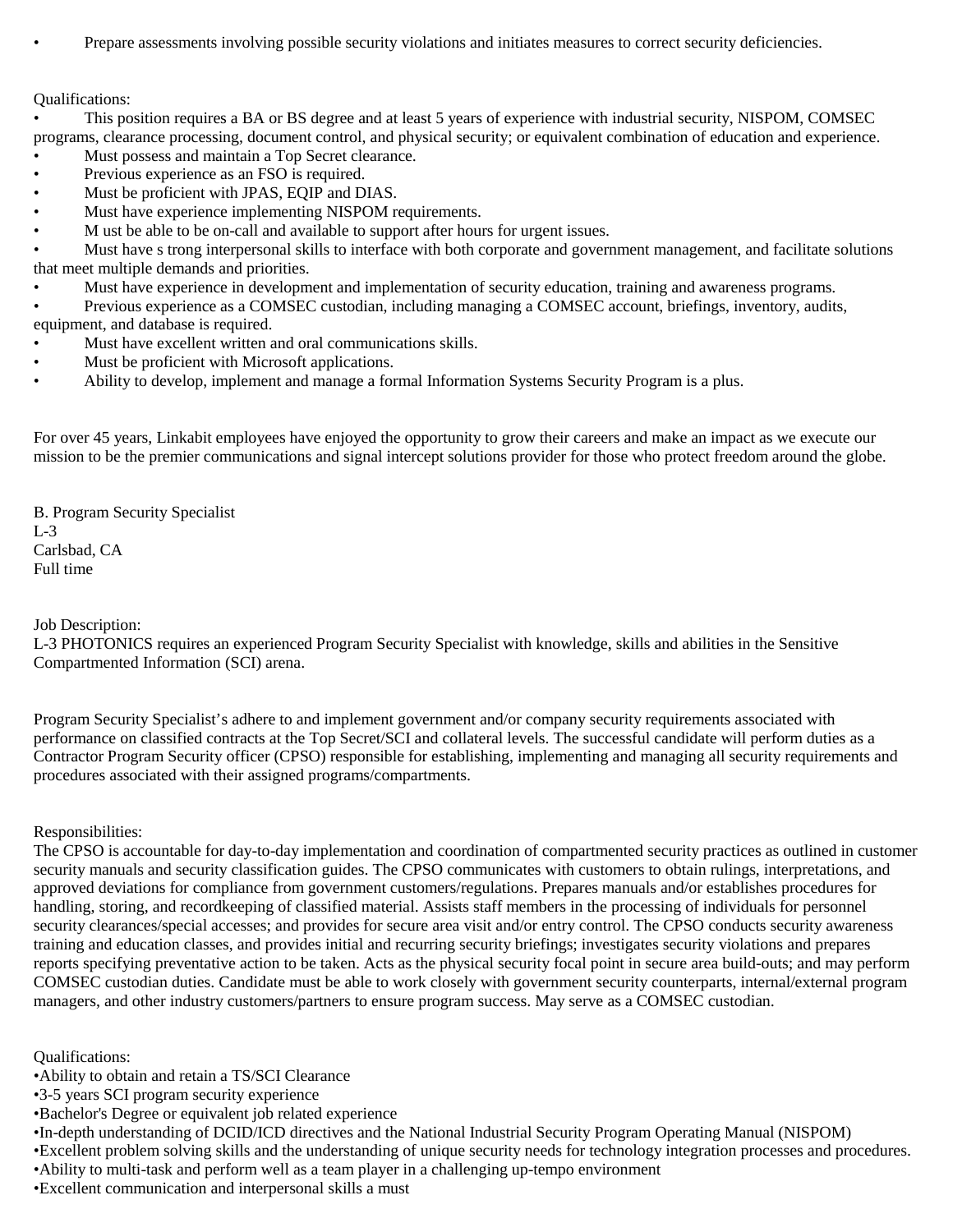### \$\$\$\$\$\$\$\$\$\$\$\$\$\$\$\$\$\$\$\$\$\$\$\$\$\$\$\$\$\$\$\$\$\$\$\$\$\$\$\$\$\$\$\$\$\$\$\$\$\$\$\$\$\$\$\$\$\$\$\$\$\$\$\$\$\$\$\$\$\$\$\$

Program Manager General Atomics San Diego, California Travel Percentage Required: 0% - 25% Clearance Required? No Full time

Job description:

General Atomics (GA), and its affiliated companies, is one of the world's leading resources for high-technology systems development ranging from the nuclear fuel cycle to remotely piloted aircraft, airborne sensors, and advanced electric, electronic, wireless and laser technologies.

We recognize and appreciate the value and contributions of individuals with diverse backgrounds and experiences and welcome all qualified individuals to apply.

We currently have an exciting opportunity for an experienced Program Manager to support the Nuclear Technologies and Materials (NTM) division within our Energy group. This position will report to the Division Director and will be responsible for the planning, managing and technical performance of GA's Accident Tolerant Fuel effort. This position will be a full time program management role over this U.S. Department of Energy program focused on development of more accident tolerant fuel for both current and future nuclear power plants.

# DUTIES AND RESPONSIBILITIES:

•Direct all phases of the program(s) from conceptualization through completion, including acquisition, planning, and managing technical performance to ensure quality, business, and financial objectives are attained. Develop and coordinate program plans or delivery methods which usually serve a single customer.

•Collaborate with technical staff and/or Division/Group executive management to develop and implement current, annual, and longterm technical, schedule, quality, business, and financial objectives for the program(s). May also contribute to the development of Group/Company objectives which have a long-range forecast projected to continue for multiple years.

•Collaborate with engineering to establish design concepts, criteria, and engineering efforts for product research, development, testing, and integration.

•Interact with management and customer representatives regarding programs, operational decisions, scheduling requirements and contractual clarification. Act as primary contact for program issues.

•Influence and coordinate the preparation of proposals, business plans, proposal work statements and specifications, operating budgets, and financial terms/conditions of contract(s). Influence contract acquisitions, negotiations and modifications.

•Ensure technical leadership and excellence is maintained by directing and participating in the planning, attraction, selection, retention, and development of the required management, professional, and technical talent.

•Act as the primary customer contact for program activities and lead program review sessions with customers to discuss cost, schedule, and technical performance.

•Identify program issues and provide leadership in developing solutions such as re-allocation of resources or modifying contract specification.

•Lead the development of new business opportunities and expansion of existing business opportunities. Participate with Group management in pursuing business partnerships, alliances, and joint ventures that enhance the capabilities of the Group/Company and may result in new products, programs and business opportunities.

•Direct the development of and ensure the security of proprietary technology, and maintain the strict confidentiality of sensitive information.

•Responsible for ensuring all laws, regulations and other applicable obligations are observed wherever and whenever business is conducted on behalf of the Company. Responsible for ensuring work is accomplished in a safe manner in accordance with established operating procedures and practices.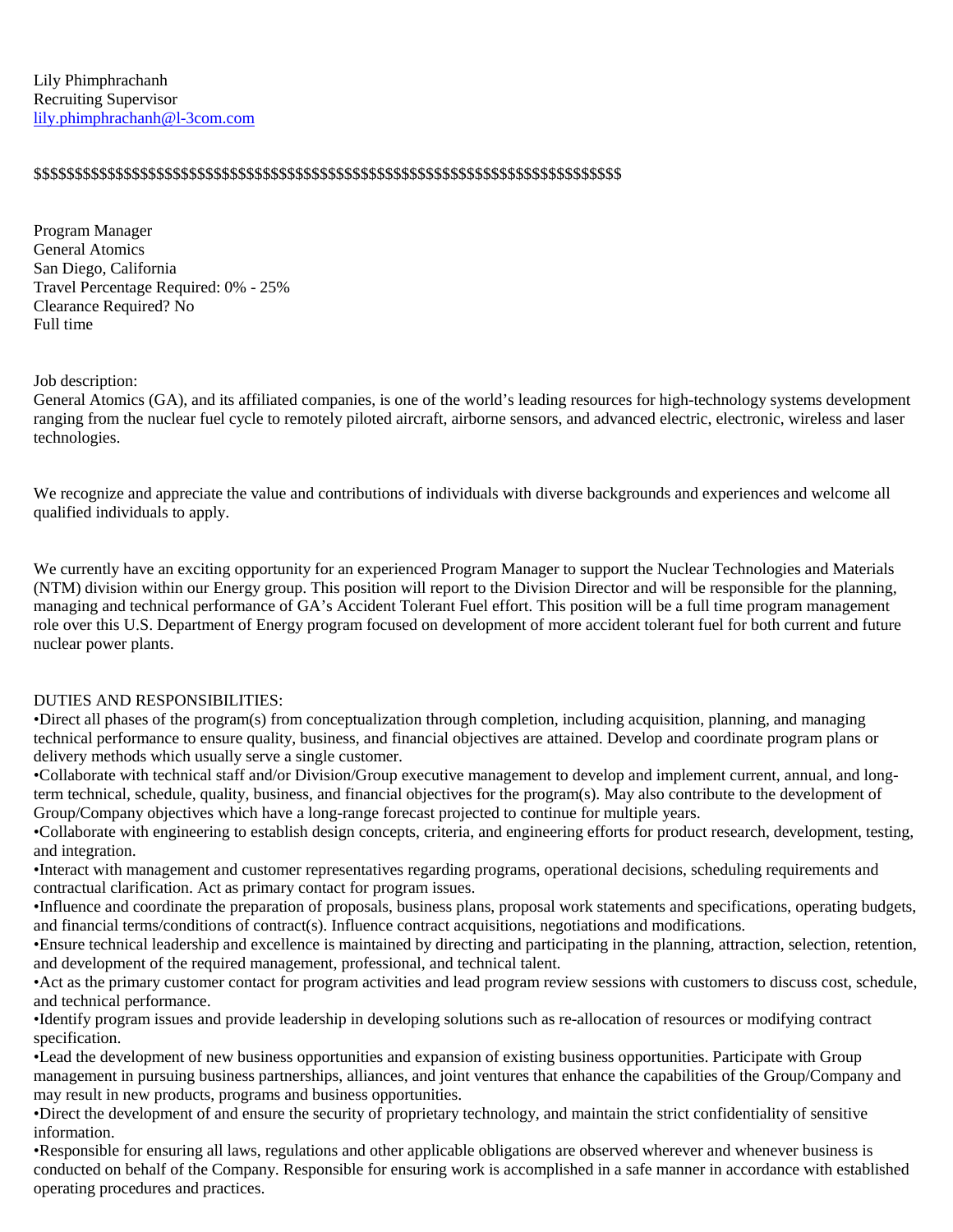•Performs other duties as assigned or required.

Job Qualifications:

• Typically requires a Bachelors, Masters or PhD in engineering, science or a related technical field as well as thirteen or more years of progressively complex program administration experience with at least seven of those years managing programs. May substitute equivalent experience in lieu of education.

• Must demonstrate extensive technical expertise and application of program management principles, concepts, and practice as well as comprehensive program management and leadership skills including organizing, planning, scheduling, and coordinating workloads to meet established deadlines or milestones.

• Must be able to develop solutions to complex problems that require coordination of technologies across program requirements.

• Must have strong communication, leadership, presentation, and interpersonal skills are required to enable an effective interface with other departments, all levels of management, professional and support staff, customers, potential customers, and government representatives.

• Must be customer focused, must be able to work on a self-initiated basis and in a team environment, and able to work extended hours and travel as required.

Desirable experience qualifications include:

- Nuclear fuel cladding technologies, development and fabrication.
- Transitioning a development effort into higher rate fabrication and on into production.
- Fabrication and production of nuclear fuel assemblies.
- Working with advance materials such as silicon carbide.
- Development and fabrication in an NQA-1 QA standard environment.

Chris Gladheim, SPHR Sr Director Talent Acquisition chrisgladheim@gmail.com

# \$\$\$\$\$\$\$\$\$\$\$\$\$\$\$\$\$\$\$\$\$\$\$\$\$\$\$\$\$\$\$\$\$\$\$\$\$\$\$\$\$\$\$\$\$\$\$\$\$\$\$\$\$\$\$\$\$\$\$\$\$\$\$\$\$\$\$\$\$\$\$\$\$\$\$

Jeppesen Sanderson Inc. Opportunities in CO

A. Crew Planning Consultant Jeppesen Sanderson Inc. (A Boeing Company) Greater Denver, CO Area Full time

Summary:

Jeppesen is looking for highly motivated and technically savvy candidates to support our sales team in selling Jeppesen crew planning products. Crew planning includes manpower, pairing, rostering, and fatigue risk management. This position is responsible for supporting our sales teams by providing strong technical value propositions on Jeppesen crew planning products. Key to this position is understanding aviation customer needs, pain points, and business process and translating these into Jeppesen business solutions.

We don't expect candidates who are already experts. We do expect candidates that are highly motivated with the desire to excel and become experts in Jeppesen products and the value they bring to our customers. You would be working with a team of high energy consultants in a destination organization where you are our biggest asset.

Essential Functions:

- •Provides technical consulting and support to technical sales engagements by focusing on value propositions.
- •Supports business consulting studies in team environments
- •Analyzes customer processes in an effort to provide recommended improvements.
- •Present and demonstrate Jeppesen crew planning products to aviation customers.
- •Perform technical benchmarks utilizing Python and Rave languages.
- •Global travel to airline customers.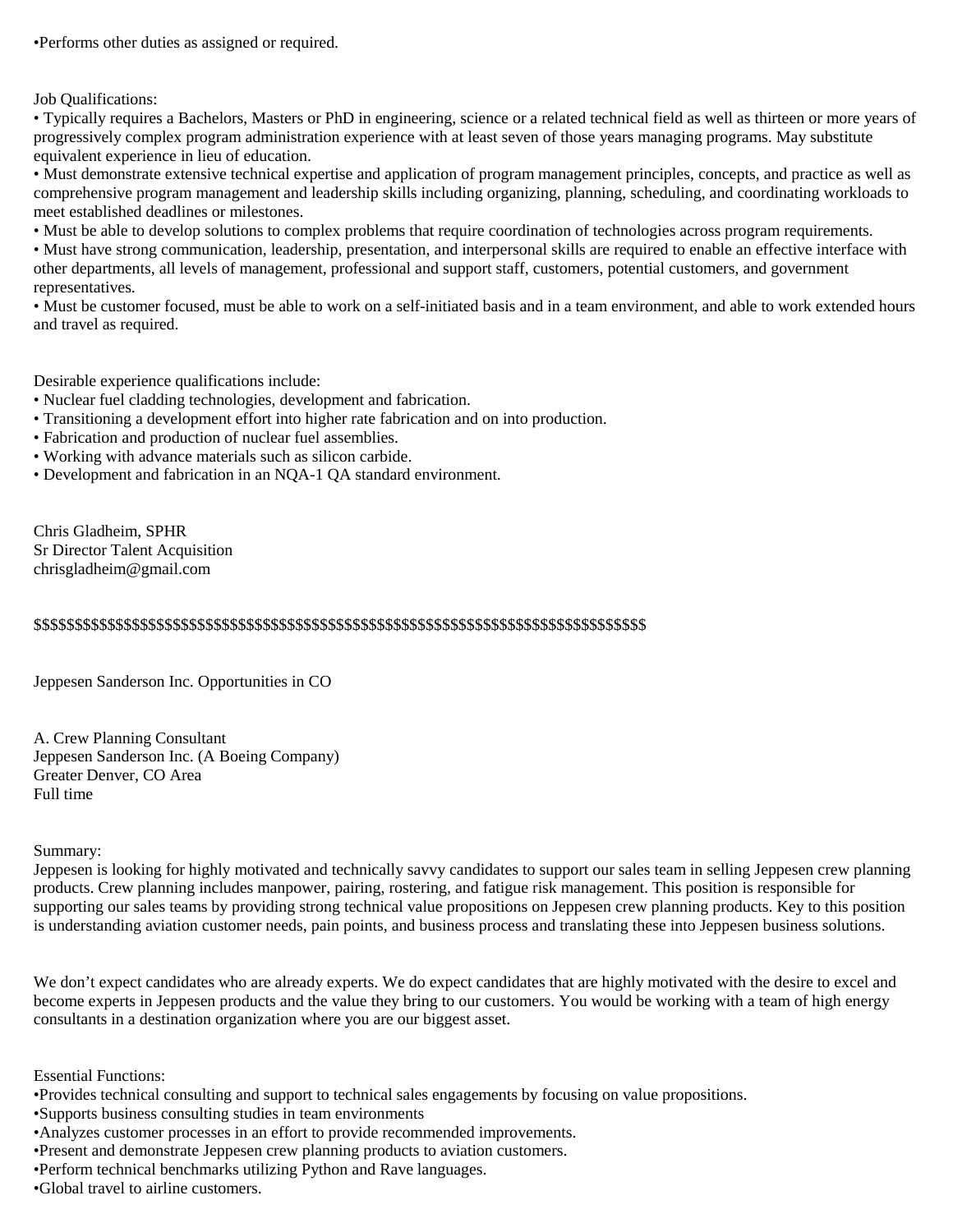Education/Experience:

•A degree in Computer Science/Information Technology, Engineering, Administration, Science & Technology or equivalent.

•Customer facing experience in sales or support roles.

•Knowledge of commercial airline crew planning operations is advantageous.

•Global travel to customer locations.

### Knowledge, Skills, & Abilities:

•Solid communication skills in proposal preparation and presentations

•Able to identify pain points and opportunities for customers and propose solutions that will deliver significant business value •Creative problem solving capability and have strong analytical and listening skills

•Experience in Python and Jeppesen/Carmen RAVE language is highly advantageous, but not required

•Frequent travel will be a key component of this role.

(Relocation may be available with this position) (Working remote may be available with this position)

Jeppesen offers a competitive salary, a comprehensive selection of benefit options, including 401(k) with company match.

B. Web Marketing Specialist 4 Jeppesen Sanderson Inc. (A Boeing Company) Greater Denver, CO Area

# Summary:

Responsible for planning, managing and delivering the global digital content marketing strategy. Work is done with guidance from the Senior Manager of Content Marketing, as well as the Marketing Channel Strategist and the Senior Manager of Product Marketing, in partnership with the full Content Marketing Team and selected vendors. This position is responsible for determining the relevant messaging and content to be communicated through B2B and B2C online marketing and programs, to ensure that the business is fully benefiting from the most current digital trends and capabilities to grow and support the global revenue goals. This position is also responsible for identifying, tracking and reporting KPIs that help identify success or the need to course correct.

Online marketing and programs include product and content marketing websites, microsites, outbound and third-party email campaigns, lead generation programs, customer outreach that is web based, SEO / SEM, Facebook and LinkedIn pages and groups, social media for all market segments and geographies, web vendor relationships and overall web strategy. The candidate must demonstrate success in employing a forward-looking strategy designed to stay ahead of the curve in a rapidly changing technology environment, and be budget / business savvy.

#### Essential Functions:

•Plans, manages and delivers the global digital content marketing strategy, with guidance from leaders from Content, Channel Strategy and Product Marketing.

•Collaborates with internal stakeholders to ensure a deep understanding of the business priorities, goals, branding, strategies, challenges, and opportunities that feed the overall content marketing strategy.

•Determines the relevant messaging and content to be communicated through B2B and B2C online marketing and programs. •Develops content marketing campaigns and content to support the launch of new products and releases and manage the crossfunctional implementation of the plan.

•Identifies, tracks and reports KPIs that help identify success or the need to course correct. These are derived from the available marketing automation, Adobe Analytics and Salesforce analytics tools, as well as sales and product results and feedback.

•Develops partnerships and relationships with internal customers, stakeholders, peers, and direct reports in favor of a fully coordinated and transparent service. Builds strategic partnerships with external agencies and organizations to advance Digital Aviation's position on key issues.

•Keeps up-to-date on the latest content marketing strategies for websites, microsites, outbound and third-party email campaigns, lead generation programs, customer outreach that is web based, SEO / SEM, Facebook and LinkedIn pages and groups, social media for all market segments and geographies, web vendor relationships and overall web strategy.

•Ensures that the business is fully benefiting from the most current digital trends and capabilities to grow and support the global lead generation and revenue goals.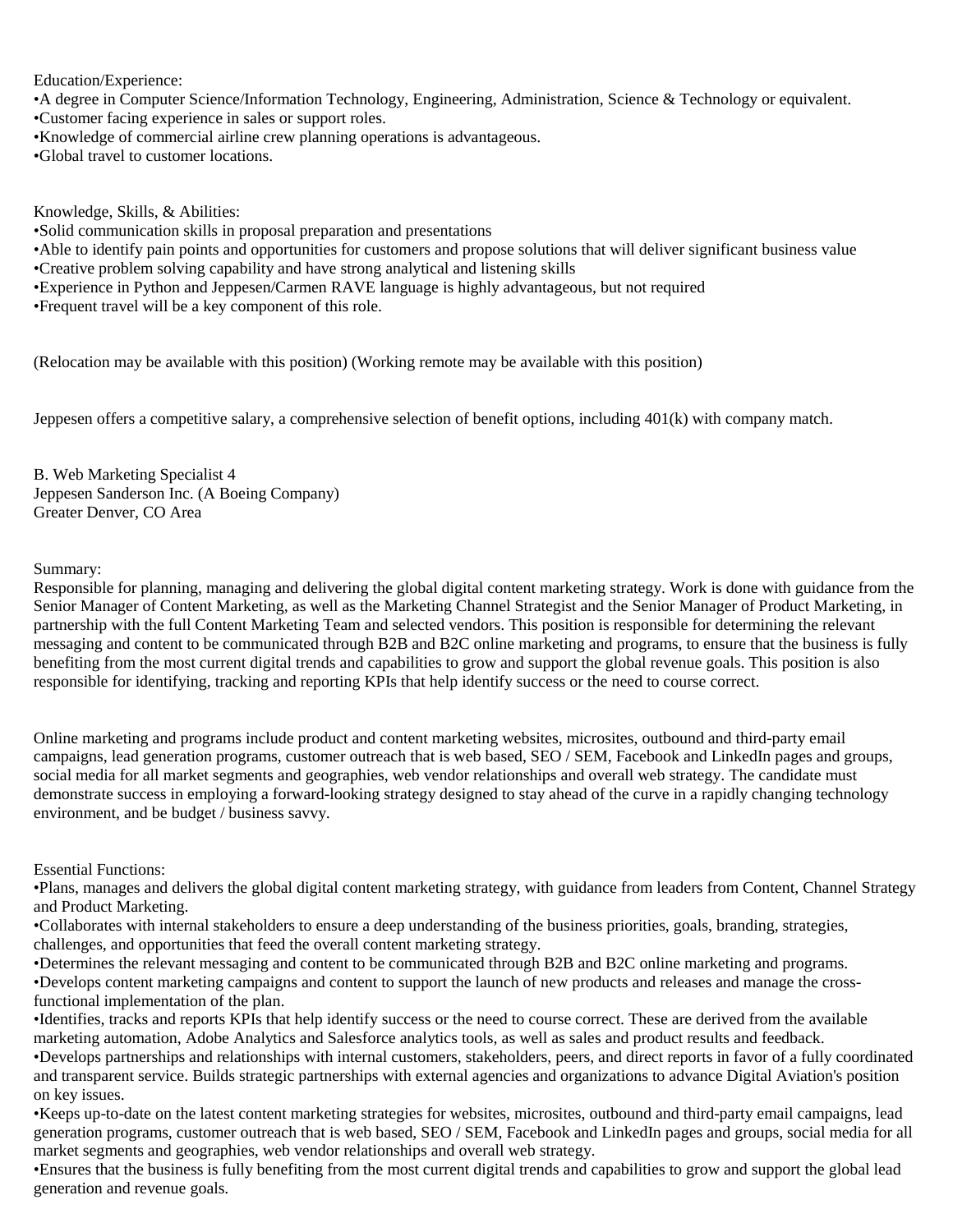Education/Experience:

•Bachelor's degree in business, marketing, communications, public relations, technology or a related field of study and typically 9 or more years of related work experience or an equivalent combination of education and experience. Experience in aviation, digital and content marketing, and web strategy and development strongly preferred.

Knowledge, Skills, & Abilities:

•Ability to accomplish results through a collaborative working relationship with all levels and responsibility areas throughout the organization, including marketing leaders, sales and product subject matter experts and stakeholders, and sales operations, as well as the Creative Services, Product, and Content Marketing teams, and selected digital and creative vendors.

•Develops solutions to complex problems that require ingenuity and innovation. Ensures solutions are consistent with organization objectives.

•Distills numerous strategic and tactical requests and priorities to a strategy and metrics that can be delivered and measured with existing resources, and that will help drive the priority business product and sales goals.

•Works on complex issues where analysis of situations or data requires an in-depth knowledge of the company. Participates in corporate development of methods, techniques, and evaluation criteria for projects, programs and people. Ensures budgets and schedules are met.

•Regularly contributes to the development of new job practices, techniques, and standards. Recognized as a subject matter expert within the department/organization.

(Relocation may be available with this position)

Jeppesen offers a competitive salary, a comprehensive selection of benefit options, including 401(k) with company match.

All job offers are contingent upon successful completion of drug screen and background verification.

Timothy Chavez Sr. Corporate Recruiter chav4@msn.com

# \$\$\$\$\$\$\$\$\$\$\$\$\$\$\$\$\$\$\$\$\$\$\$\$\$\$\$\$\$\$\$\$\$\$\$\$\$\$\$\$\$\$\$\$\$\$\$\$\$\$\$\$\$\$\$\$\$\$\$\$\$\$\$\$\$\$\$\$\$\$

Swiss Screw Machine Operator PEAK Technical Staffing Escondido, CA \$16 an hour Job Type: Full-time

Peak Technical has an immediate need for a Swiss Screw Machine operator.

Job Description:

- •Ability to set-up Screw Machines
- •Ability to deburr own parts
- •Experience in inspecting production
- •Cleaning and maintaining CNC Machine

Minimum Qualifications

•CNC Lathe experience preferred

•High School or GED

•Self motivating with attention to detail

•Good hand eye coordination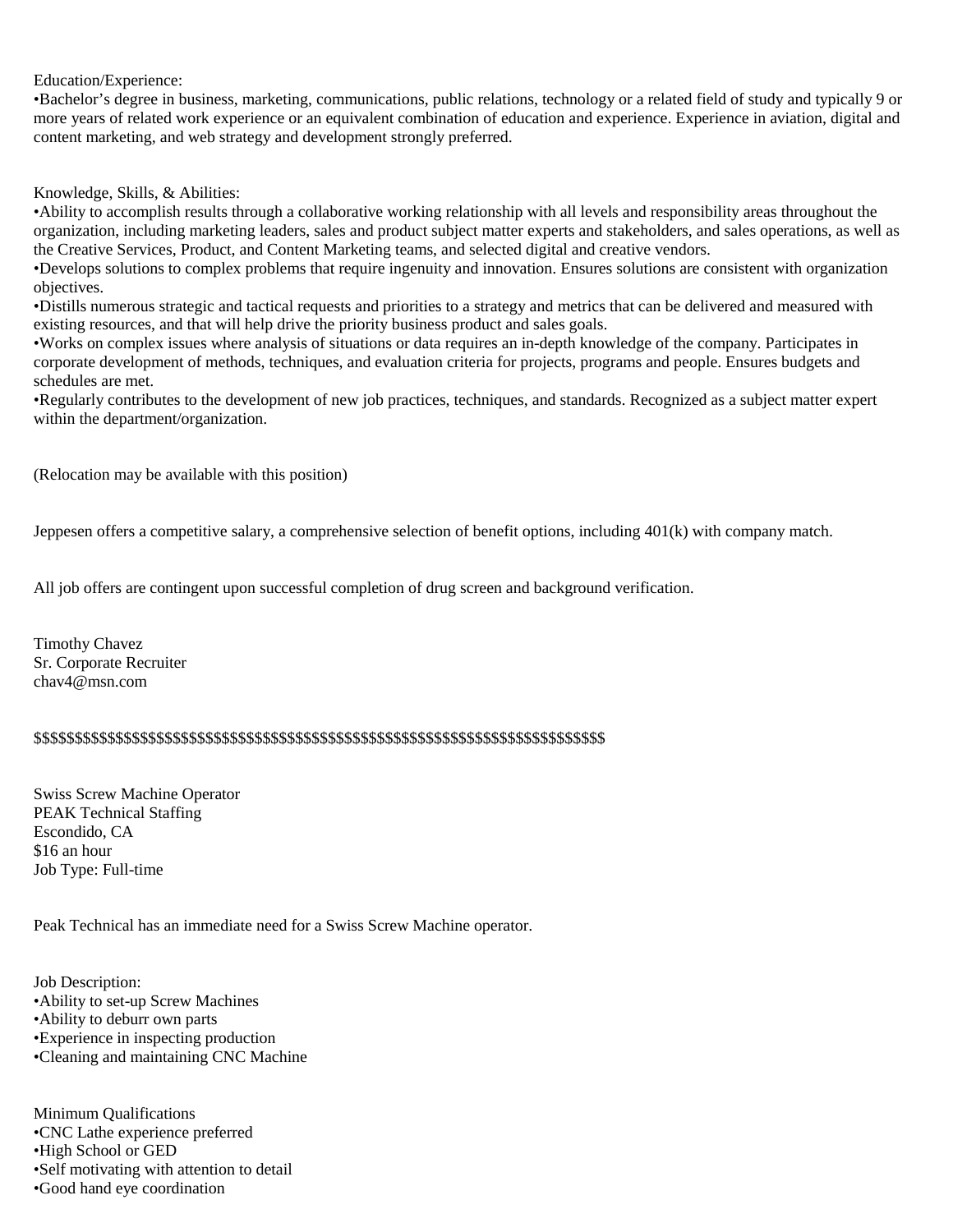•1+ Year Experience with Swiss Screw Machine

Laura Zacarias - San Diego Staffing Manager LauraZacarias@Peaktechnical.com

#### \$\$\$\$\$\$\$\$\$\$\$\$\$\$\$\$\$\$\$\$\$\$\$\$\$\$\$\$\$\$\$\$\$\$\$\$\$\$\$\$\$\$\$\$\$\$\$\$\$\$\$\$\$\$\$\$\$\$\$\$\$\$\$\$\$\$\$\$\$\$\$\$\$\$\$\$

Illumina Opportunities in CA

A. Manufacturing Technician 3 Illumina San Diego, California Full time

Position Summary:

The Manufacturing Technician 3 is a leadership in training position. It supports manufacturing operations and assists Lead with assigning tasks and monitoring progress in order to meet production goals. This position reports to the Fill Manufacturing Supervisor. This is a 3rd shift (10:00-6:30a) role.

All About You

#### Responsibilities:

- Perform duties of Manufacturing Technician
- Coordinate all activities of production personnel
- Create a daily schedule of work assignments for production personnel
- Monitor workflow and control output through work order distribution
- Monitor production outputs to make sure it meets all specifications
- Maintain an organized, safe and efficient work area at all times (5S)
- Assist line personnel in resolving job related problems
- Resolve routine issues and escalate non-standard or critical issues
- Train employees and ensure job performance meets or exceeds standards
- Ensure training is in alignment with department program
- Provide line clearance and other quality review requirements
- Assist management in personnel related matters
- Provide inputs for merit reviews, recommend promotions, interview applicants and report potential problem areas in employee performance
- Develop employees by providing learning opportunities, cross-training opportunities and new challenges whenever possible
- Develop and foster a Team concept on the manufacturing line
- Encourage suggestions from line personnel on ways to improve yield and reduce waste

All listed tasks and responsibilities are deemed as essential functions to this position; however, business conditions may require reasonable accommodations for additional tasks and responsibilities

Requirements:

- 3-6 years relevant experience and education
- Familiarity with standard laboratory practices
- Experience with SOPs, travelers, and ECOs
- Strong communication skills
- Familiarity with lean manufacturing tools and principles
- Experience with ISO 13485, 21 CFR 820, and GMP
- Familiarity with Six Sigma a plus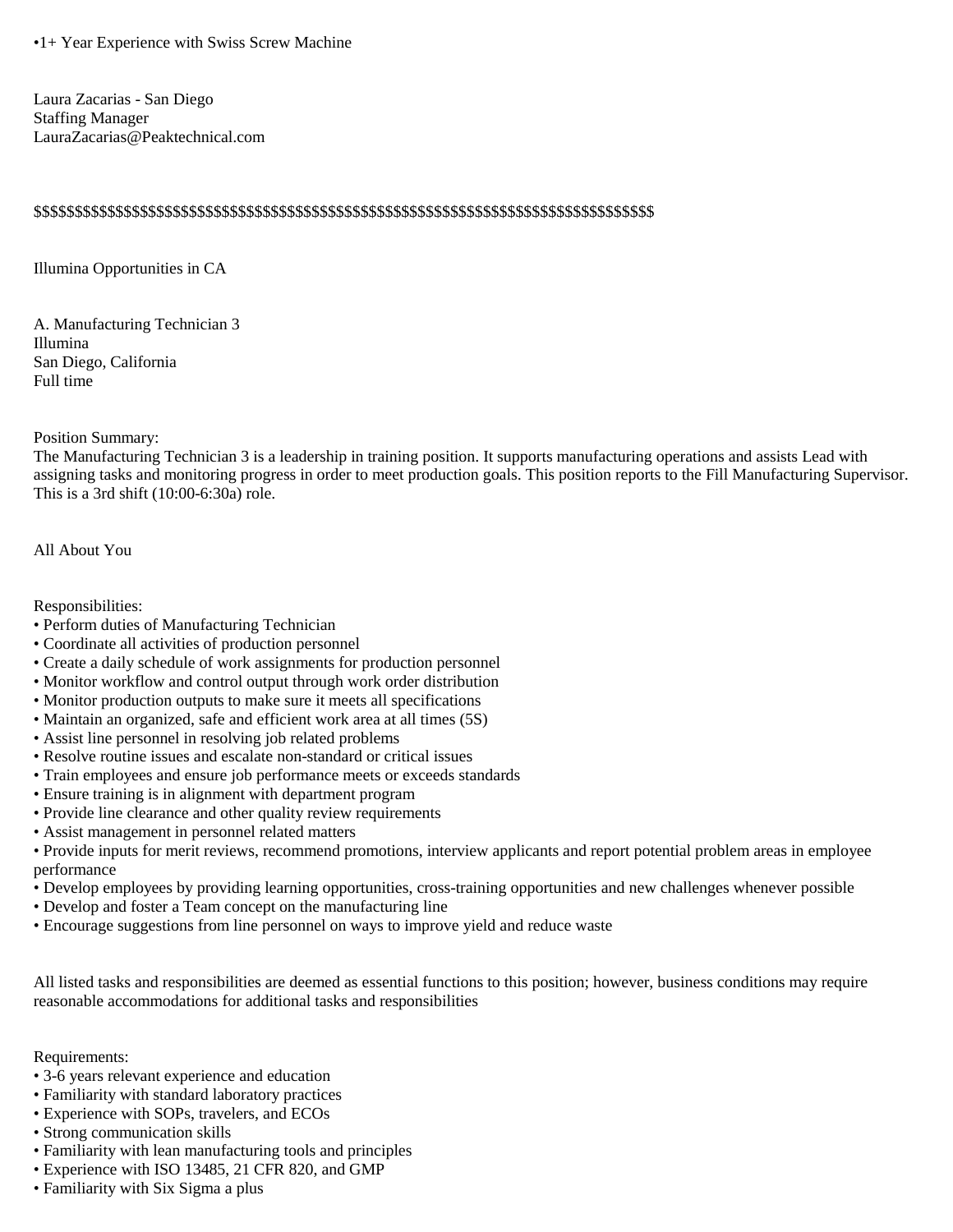Education:

- High school diploma or equivalent required
- Bachelor's degree preferred

B. Supervisor Production Illumina San Diego, California Full time

Position Summary:

Provide effective leadership and supervision for production personnel on a high throughput biotechnology production line. We currently have 2nd (2:00-10:30p) and 3rd shift (10:00-6:30a) openings.

All About You

Responsibilities:

- •Oversee production in Oligo Manufacturing, San Diego
- •Production

Ensure production schedule goals are met:

- •Coordinate with Planning to set production priorities
- •Schedule and manage resources
- •Facilitating efficient shift changeovers
- •Track and report adherence results ; maintain performance metrics
- •Coordinate with Quality, Engineering, Shipping, and Manufacturing groups to deliver results
- •Coordinate with LCM, Quality, and other groups to resolve production delays, identify root cause and implement corrective actions.
- •Coordinate with R&D to schedule product development and new product introduction activities into the production schedule

Inventory Control:

•Maintain inventory compliance

•Execute cycle counts, investigate variances

•Identify root cause and corrective actions to address inventory variances, either through cycle counting or material issues to work orders.

# Quality:

•Ensure review of travelers and batch records are completed correctly on a timely basis

- •Train employees and maintain employee training records
- •Create and revise work instructions, train technicians on the proper use of these documents

Safety:

- •Lead safety team
- •Ensure safety requirements are being met
- •Coordinate with EH&S to achieve safety goals

Leadership:

•Teambuilding

•Talent Acquisition activities which include identifying needs of the department, justification for budget to fill positions, coordinating with HR to market the position, review resumes, conduct interviews and identify and recommend a candidate as the potential hire, and employee orientation to the department and company.

•Performance Management activities include setting performance standards, ensuring employees have appropriate and realistic job goals, providing ongoing feedback about employees' performance, conducting performance appraisals, including assessing how the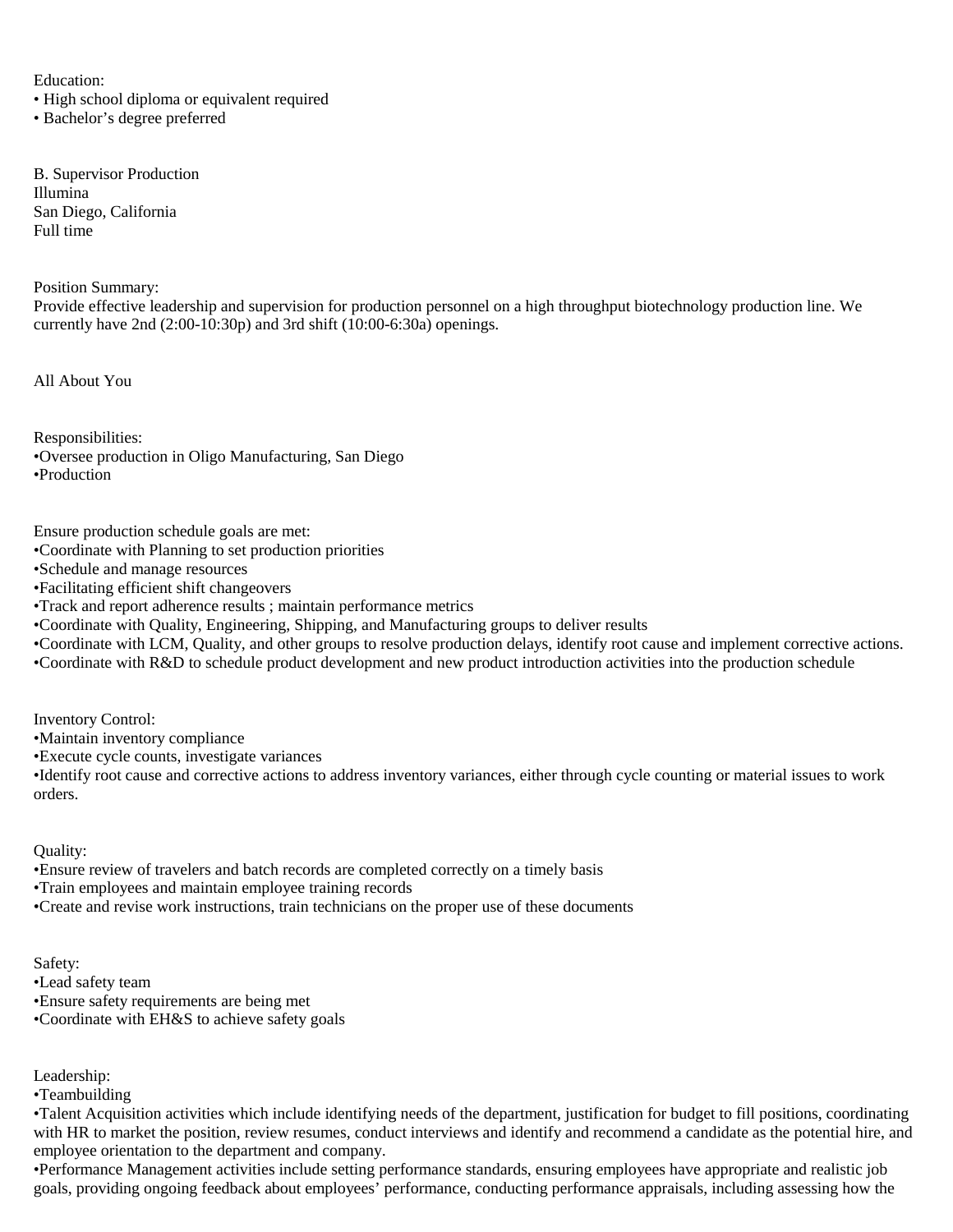employees have performed and how they can improve their performance, developing performance improvement plans if employees' performance is not adequate and providing rewards for employee accomplishments.

•Talent Development activities which include developing training plans with employees to ensure they have the necessary expertise to successfully perform their jobs, provide ongoing guidance to employees, and career counseling to help employees develop and advance in their careers

Regulatory:

- •Ensure compliance to FDA/ISO regulations
- •Maintain audit readiness
- •Coordinate with Quality to achieve goals
- •Drive towards continual improvement

Other duties as may be determined by Management.

All listed tasks and responsibilities are deemed as essential functions to this position; however, business conditions may require reasonable accommodations for additional task and responsibilities.

Requirements:

- •At least 3 years of supervisory experience and 5+ years of experience in a manufacturing and production environment required
- •Demonstrated excellent communication, leadership and interpersonal skills
- •Experience with manufacturing custom products
- •Ability to work in a fast-paced, highly flexible manufacturing environment
- •Medical device / diagnostics experience with ISO 13485 and FDA CFR Part 820
- •Command of GMP regulations as they pertain to clinical diagnostic products and expertise in transitioning processes from R&D to a manufacturing setting
- •Scheduling / planning / inventory control experience
- •SAP experience a plus
- •Automation experience a plus
- •Preference given to third shift and/or 24/7 management experience

Education: •Bachelor's degree required

Jennifer Lonergan Recruiter jlonergan@illumina.com

#### \$\$\$\$\$\$\$\$\$\$\$\$\$\$\$\$\$\$\$\$\$\$\$\$\$\$\$\$\$\$\$\$\$\$\$\$\$\$\$\$\$\$\$\$\$\$\$\$\$\$\$\$\$\$\$\$\$\$\$\$\$\$\$\$\$\$\$\$\$\$\$\$\$\$\$\$\$

Private Risk Advisor - 5286685 Wells Fargo Seattle, WA Full time

#### Job Description:

Wells Fargo's Consumer Lending Group (CLG) is an industry leader in supporting homeowners and consumers. We put customers at the center of all that we do. We make every decision - and design every product and service - with our customers in mind.

It starts with you. We must attract, develop, retain and motivate the most talented people - those who care and who work together as partners across business units and functions. We value and promote diversity and inclusion in every aspect of our business and at every level of our organization.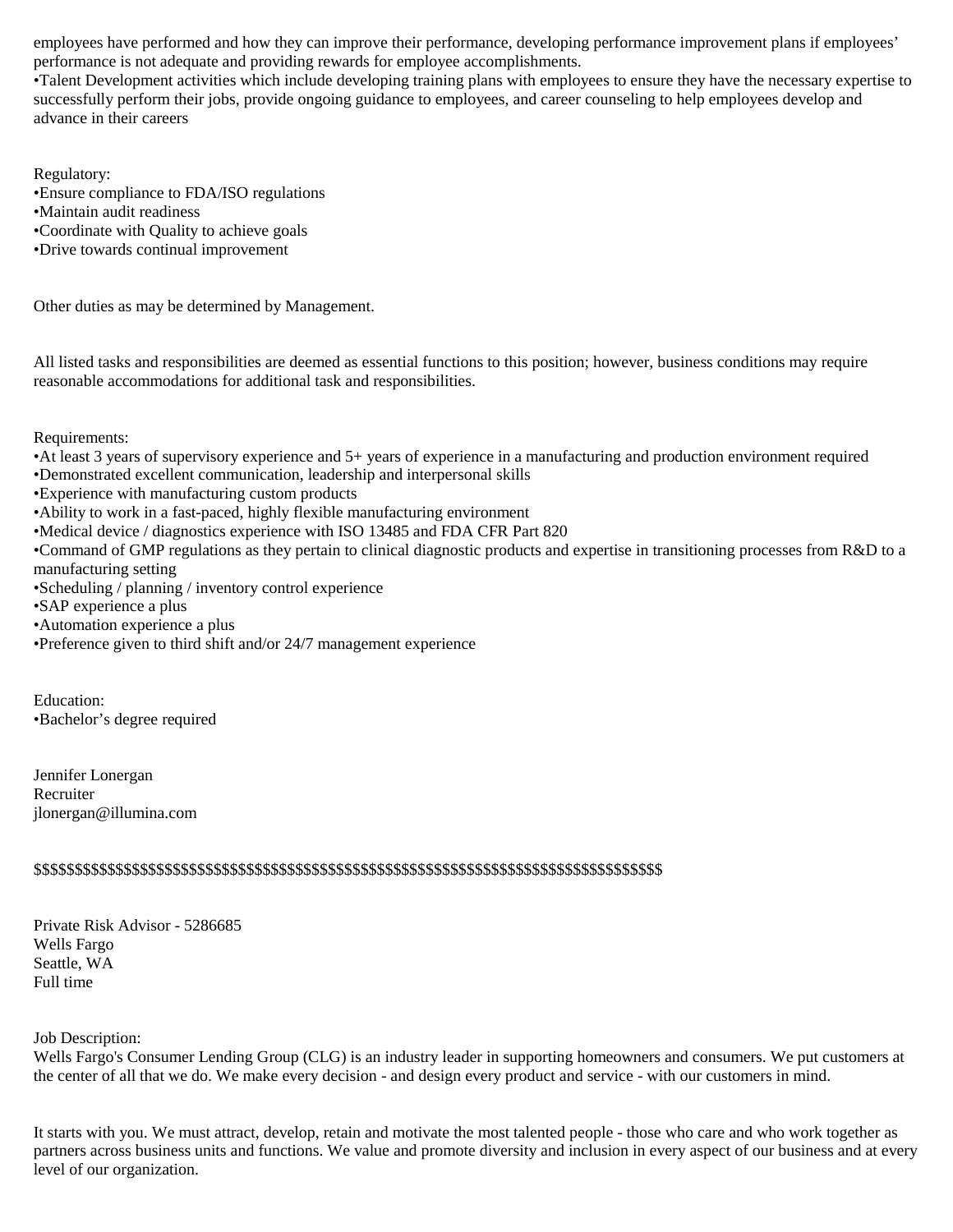The CLG team includes Home Lending, Consumer Credit Card, Personal Loans and Lines, Direct Auto, Dealer Services, Commercial Auto, Retail Services and Education Financial Services including the professional services teams that partner with these businesses - Human Resources, Finance, Credit Risk, and Compliance & Operational Risk.

Join the #1 Mortgage originator and servicer ( Source: Inside Mortgage Finance )

Our Mortgage Origination team builds strong relationships with consumers and referral partners to help our customers reach their personal and financial goals through homeownership.

Wells Fargo Home Mortgage is the nation's leading mortgage lender. We are driven to provide exceptional home loan service to consumers and business partners. With a strong, nationwide branch network, we strive to offer the very best platforms, technology, tools, and compensation. At Wells Fargo, we foster an inclusive, customer focused work environment where innovation is encouraged and performance rewarded. We invest in you, develop your talents, and help you maximize your potential. If we want to be successful in today's world, we must be as diverse, in every respect, as the customers and communities we serve.

We have an immediate opening for a Home Mortgage Consultant (HMC). This individual is responsible for producing high quality loans that meet Wells Fargo Home Mortgage guidelines by building relationships with realtors, builders, financial professionals, bank stores, past customers and other nontraditional sources, while providing excellent customer service. Strong sales and organizational skills are essential. Bi-lingual job seekers are encouraged to apply.

Additional Duties Include:

- •Develop knowledge of company products, policies and procedures, and underwriting requirements
- •Understand real estate appraisals, title reports, and real estate transactions
- •Inform prospective and existing customers of WFHM programs, rates, policies, underwriting requirements, and loan procedures
- •Analyze detailed financial and credit data, matching customer needs with an appropriate loan program and level of risk
- •Receive customer applications, quote the rate and points, and complete follow-up activities with the registration lock-in
- •Develop and maintain a high degree of visibility for WFHM in the marketplace
- •Perform miscellaneous duties as needed and required

This SAFE position has customer contact and job duties which may include the offering/negotiating of terms and/or taking an application for a dwelling secured transaction. As such, this position requires compliance with the S.A.F.E. Mortgage Licensing Act of 2008 and all related regulations. Ongoing employment is contingent upon meeting all such requirements, including acceptable background investigation results. Individuals in a SAFE position also must meet the Loan Originator requirements under Regulation Z (LO) outlined in the job expectations below.

Required Qualifications:

•1+ year of sales experience in financial services, outside sales experience, or a combination of both

Desired Qualifications:

•Basic Microsoft Office skills

•Documented retail residential mortgage fundings over the past 12 months referred primarily from established, local, external sources

- •A BS/BA degree or higher
- •Customer service experience
- •Mortgage industry experience
- •Excellent verbal, written, and interpersonal communication skills
- •Knowledge and understanding of sales prospecting and generating referrals
- •Bilingual speaking proficiency in Spanish/English

Job Expectations:

•This position requires SAFE registration at the time of employment. Wells Fargo will initiate the SAFE registration process immediately after your employment start date. The Nationwide Mortgage Licensing System (NMLS) web site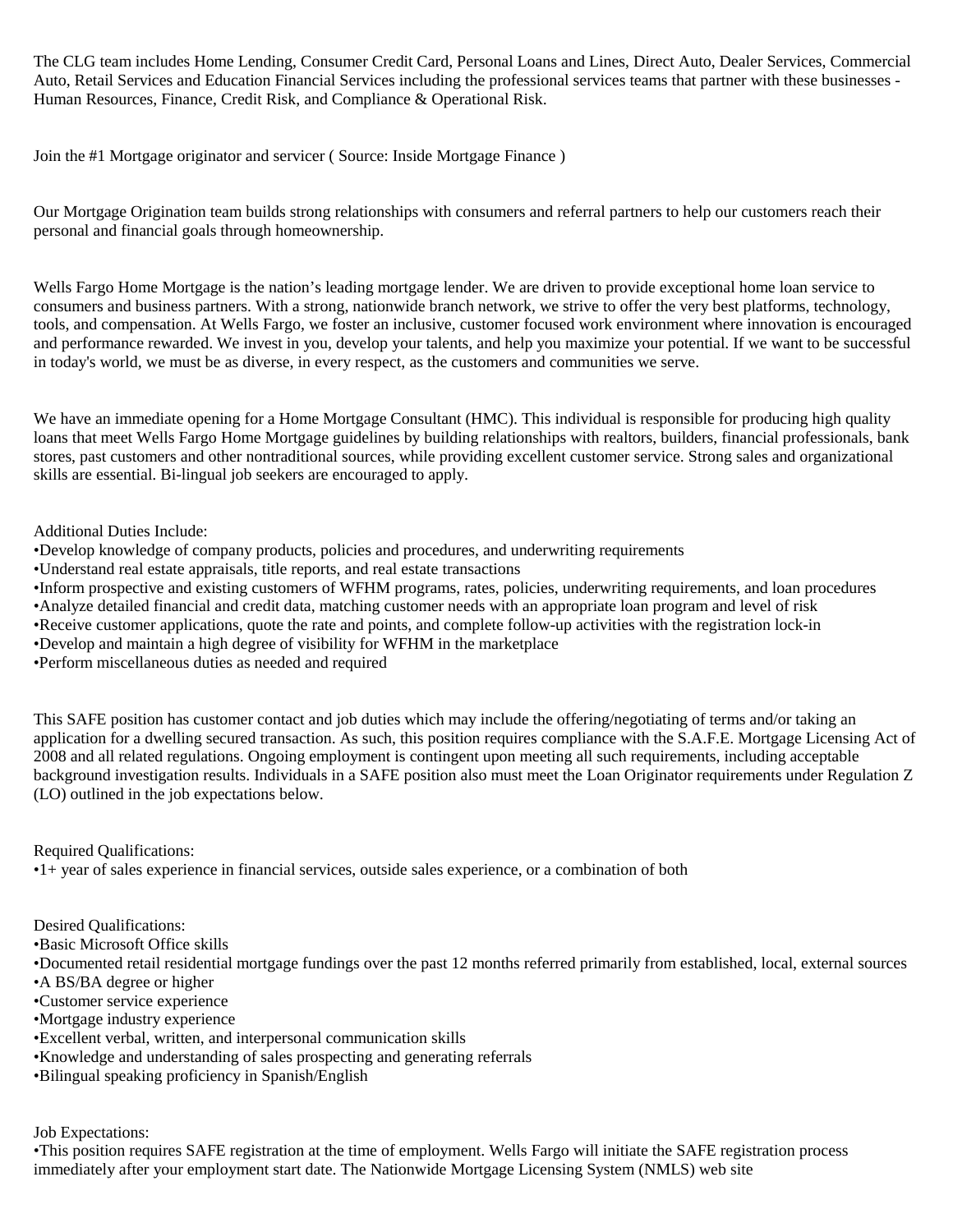(http://fedregistry.nationwidelicensingsystem.org ) provides the MU4R questions and registration required for employment in this position.

•Individuals in Loan Originator (LO) positions must meet the Consumer Financial Protection Bureau qualification requirements and comply with related Wells Fargo policies. The LO qualification requirements include meeting applicable financial responsibility, character, general financial fitness and criminal background standards. A current credit report will be used to assess your financial responsibility and credit fitness, however, a credit score is not included as part of the evaluation. Successful candidates must also meet ongoing regulatory requirements including additional screening, if necessary.

•Ability to lift 20+ pounds

•Reliable transportation

•Ability to work nights, weekends, and/or holidays as needed or scheduled

•This position requires compliance with all mortgage regulatory requirements and Wells Fargo's compliance policies related to these requirements including acceptable background check investigation results. Successful candidates must also meet ongoing regulatory requirements including additional screening and required reporting of certain incidents.

Disclaimer

All offers for employment with Wells Fargo are contingent upon the candidate having successfully completed a criminal background check. Wells Fargo will consider qualified candidates with criminal histories in a manner consistent with the requirements of applicable local, state and Federal law, including Section 19 of the Federal Deposit Insurance Act.

Lori Lamb Recruiter lori.lamb@wellsfargo.com

# \$\$\$\$\$\$\$\$\$\$\$\$\$\$\$\$\$\$\$\$\$\$\$\$\$\$\$\$\$\$\$\$\$\$\$\$\$\$\$\$\$\$\$\$\$\$\$\$\$\$\$\$\$\$\$\$\$\$\$\$\$\$\$\$\$\$\$\$\$\$\$\$\$\$\$\$\$\$\$\$\$\$\$

General Manager Evolution Hospitality Santa Fe, New Mexico Area Full-time

Job description:

We are currently searching for an experienced and dynamic General Manager to lead the team at our property.

As a General Manager, you'll be responsible for effectively leading and managing all aspects of the hotel and for delivering results that contribute to the mission and overall success of the hotel by accomplishing performance objectives focused on driving sales and profitability, guest and associate satisfaction and ensuring that brand standards are met.

Job Responsibilities

Key responsibilities of a General Manager include:

• Functioning as the primary strategic leader of the hotel with responsibility for all aspects of the operation, including guest and associate satisfaction, human resources, financial performance and sales and revenue generation

• Analyzing business results and working with the leadership team to develop effective strategies to address needs. Making key decisions and overseeing execution, removing obstacles to success and ensuring appropriate resources are available to achieve business results.

• Ensuring brand standards are met with the objective of meeting or exceeding guest expectations; communicating follow-up actions to the team as necessary

• Driving the sales culture in the hotel through active involvement in the sales process, including encouraging the leadership team to develop effective revenue management strategies and setting aggressive goals that will drive the property's financial performance.

• Preparing an annual budget and business plan in collaboration with appropriate department heads to ensure the smooth operations of the hotel, set financial goals and plan expenses

- Monitoring actual sales and revenues to determine variance and assess goal accomplishments
- Creating an environment in which all associates have the ability to reach their full potential
- Ensuring that all associate and business decisions are in line with Evolution's Mission, Values and Guiding Principles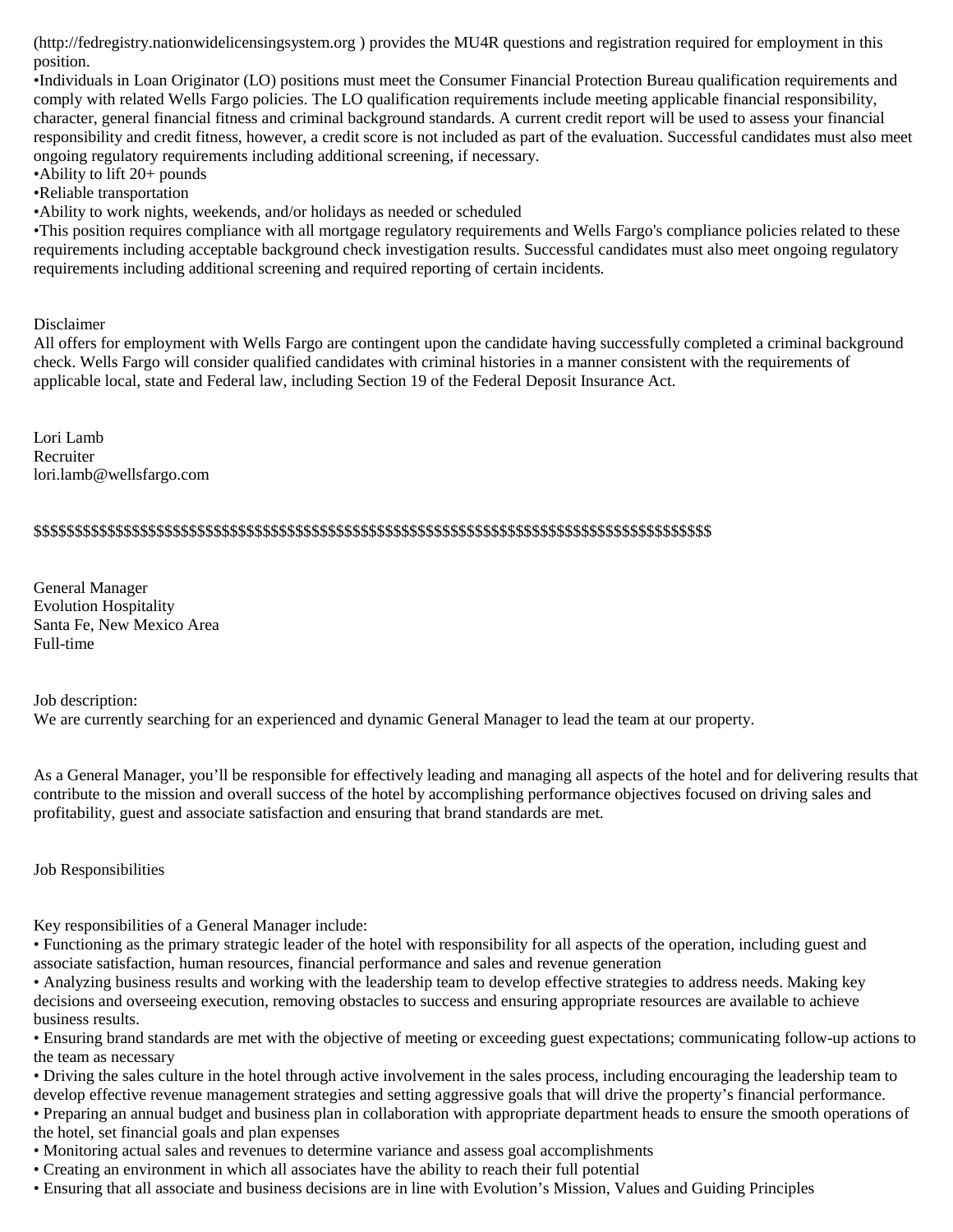Bethany Parthun Sourcing Specialist, Talent Recruitment bethanyp@evolutionhospitality.com

#### \$\$\$\$\$\$\$\$\$\$\$\$\$\$\$\$\$\$\$\$\$\$\$\$\$\$\$\$\$\$\$\$\$\$\$\$\$\$\$\$\$\$\$\$\$\$\$\$\$\$\$\$\$\$\$\$\$\$\$\$\$\$\$\$\$\$\$\$\$\$\$\$\$\$\$\$\$

Financial Advisor serving Military and Civilians First Command Financial Services Colorado Springs, Colorado Area

Today's Military Leaders are Qualified to Help our Clients Right Now

Are you ready to transfer your military career to a civilian career?

At First Command, we offer:

- •Mission-driven Careers helping Real People
- •Camaraderie,Teamwork, and a military styled culture working with former US military professionals
- •Performance-based Incentives
- •Leadership Opportunities
- •Alignment with Your Values
- •Continued Service to active duty, separated and retired veterans and their families, & others
- •Daily Independence and Flexibility
- •Ongoing Training and Professional Development

First Command Financial Services values the work ethic, leadership skills and personal accountability forged in military service. And as we continue to expand our Advisor force, we seek men and women from a variety of military backgrounds to participate in our growth.

If during your time in the Army, you achieved the leadership position of Command Sergeant Major (CSM); Sergeant Major (SGM); Master Sergeant (MSG); First Sergeant (1SG); Sergeant First Class (SFC); Staff Sergeant (SSG); Captain (CPT); Major (MAJ); Lieutenant Colonel (LTC); or Colonel (COL); Warrant Officer (WO1); Chief Warrant Officer (WO2 WO3 WO4 or WO5), you have the leadership experience and the skills that First Command values.

Our current Advisor force consists of a significant number of US veterans from all the branches of military service.

If during your time in the Marine Corps, you achieved the leadership position of Sergeant Major (SgtMaj); Master Gunnery Sergeant (MGySgt); First Sergeant (1stSgt); Master Sergeant (MSgt); Gunnery Sergeant (GySgt); Staff Sergeant (SSgt); Captain (Capt); Major (Maj); Lieutenant Colonel (LtCol); Colonel (Col); Warrant Officer (WO1) or Chief Warrant Officer (WO2 WO3 WO4 or WO5), you have the leadership experience and the skills that First Command values.

If during your time in the Air Force, you achieved the leadership position of Chief Master Sergeant (CMSgt); Senior Master Sergeant (SMSgt); Master Sergeant (MSgt); Technical Sergeant (TSgt); Captain (Capt); Major (Maj); Lieutenant Colonel (LtCol); or Colonel (Col), you have the leadership experience and the skills that First Command values.

If during your time in the Navy, you achieved the leadership position of Master Chief Petty Officer (MCPO); Senior Chief Petty Officer (SCPO); Petty Officer 1st Class (PO1); Chief Petty Officer (CPO); Lieutenant (LT); Lieutenant Commander (LCDR); Commander (CDR); Captain (CAPT), or Chief Warrant Officer (WO2 WO3 WO4 or WO5), you have the leadership experience and the skills that First Command values.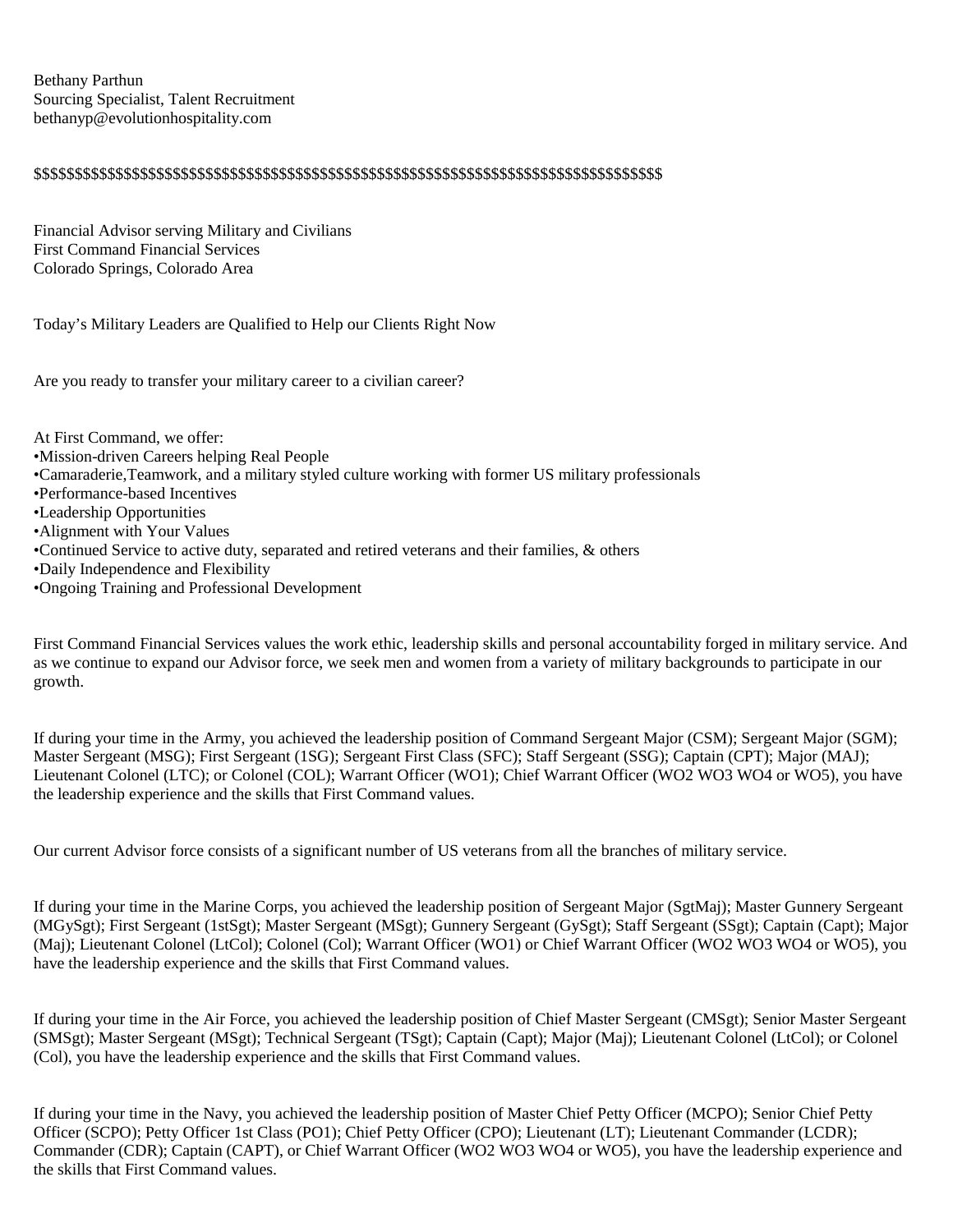If during your time in the Coast Guard, you achieved the leadership position of Command Master Chief Petty Officer (CMC); Master Chief Petty Officer (MCPO); Senior Chief Petty Officer (SCPO); Chief Petty Officer (CPO); Petty Officer 1st Class (PO1); Lieutenant (LT); Lieutenant Commander (LCDR); Commander (CDR); Captain (CAPT), or Chief Warrant Officer (WO2 WO3 or WO4), you have the leadership experience and the skills that First Command values.

Crystal (Kelly) Johnson Recruiting Specialist CKelly@Firstcommand.com

# \$\$\$\$\$\$\$\$\$\$\$\$\$\$\$\$\$\$\$\$\$\$\$\$\$\$\$\$\$\$\$\$\$\$\$\$\$\$\$\$\$\$\$\$\$\$\$\$\$\$\$\$\$\$\$\$\$\$\$\$\$\$\$\$\$\$\$\$\$\$

Network Configuration Manager, C4I System Information Systems SME Titanium Cobra San Diego, CA Security clearance required: MUST have an Active DoD Secret Clearance Education: BS/BA required Experience: 7+ years of U.S. Navy shipboard experience Salary: 80K-95K Amount of travel: 25% ( Pier side / Not underway

Position: Network Configuration Manager, C4I System Information Systems SME

Description:

Provide configuration documentation support of C4I networking systems and attached subsystems, capturing and managing onboard systems interface and baseline configurations in accordance with ISEA and Program Office direction for force-level ships.

Scope of Effort Tasks:

• Provide pre-event and post-event configuration management validation support for all C4I systems onboard designated force level ships. Provide documentation of unique shipboard operational and interoperability baseline settings through the development of graphically rich presentation of the network environment for reference, troubleshooting and training.

• Develop capture plans, execute and evaluation cyber network scan results, document signal flow analysis, conduct system forensic analysis (planned to actual results).

• Provide technical analysis support of system SOVT's completeness and relevancy to SOT testing, prior to each test event, reducing testing overlap and ensuring completeness of system assessments.

• Provide continuous process improvement support of the SOT planning and execution process, while providing recommendations and for systems SOVT.

- Comprehensive Sys Admin and/or a variety of C4I systems knowledge is a plus.
- Provide pre-event (DGSIT) configuration validation support.
- Travel when necessary to support system of systems data collection and validation efforts.

AT Titanium Cobra Solutions it is Our Passion Is Making a Difference - Tactfully Challenging the Status Quo While Successfully and Efficiently Delivering Solutions That Add Real Business Value to an Organization. For more information please visit www.titaniumcobra.com

Why Us?

Titanium Cobra Solutions has built a sustaining reputation and customer expectation for embedding quality assurance methods and process improvement practices into all product and service deliveries. Please send your resume to careers@titaniumcobra.com.

Kendra Achacoso – SD, CA Director Of Human Capital kendra.mckee@titaniumcobra.com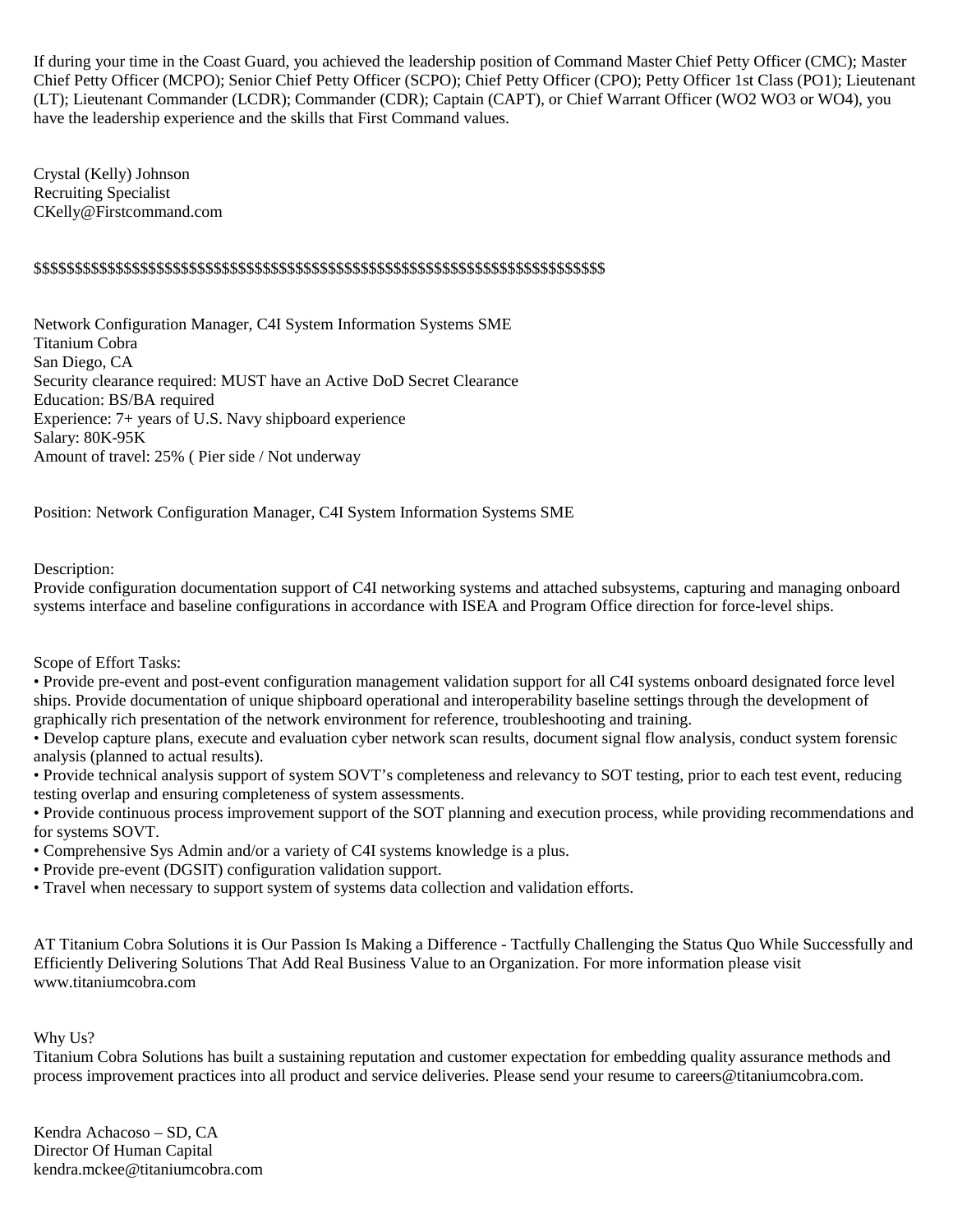#### \$\$\$\$\$\$\$\$\$\$\$\$\$\$\$\$\$\$\$\$\$\$\$\$\$\$\$\$\$\$\$\$\$\$\$\$\$\$\$\$\$\$\$\$\$\$\$\$\$\$\$\$\$\$\$\$\$\$\$\$\$\$\$\$\$\$\$\$\$\$\$\$

Member Services Officer-Teller CA Opportunities

Currently there are openings available in multiple locations, including:

- Lompoc, CA
- Vandenberg Village/Lompoc, CA
- Vandenberg Village/Lompoc, CA (Call Center)
- Arroyo Grande, CA
- Atascadero, CA

The primary purpose of this job (Member Services Officer-Teller CA) is to assist the Credit Union to achieve its mission to make a difference in our neighbors' lives. This is accomplished by providing outstanding service to both internal and external members. An important element of this outstanding service is identifying the financial needs of the member and effectively suggesting solutions that will improve the member's financial life. Additionally, the Member Services Officer (Teller) performs a wide variety of member transactions and duties while providing friendly, accurate, responsive service to our members.

As Member Services Officer, some of your responsibilities will be to:

- Performs basic teller transactions, such as but not limited to deposits, withdrawals, transfers, loan payments
- Prepares authorized account changes
- Processes money orders, traveler's checks and other services
- Explains, promotes and cross sells Credit Union services, products, programs and investment opportunities
- Resolves errors, member problems and/or complaints in a timely manner
- Accurately balances cash and coin and maintains appropriate cash level within limits

Also, some of the qualifications required for the job are:

- Ability to calculate figures and amounts, such as interest, dividends and percentages
- Ability to work cooperatively and establish and maintain effective work relationships while performing duties
- Ability to perform duties accurately and timely, with frequent interruptions.
- Ability to promote and maintain a positive image of the Credit Union to members and employees.
- Ability to be bonded.

Please apply online https://www.military-civilian.com/pages/job/member-services-officer-teller-ca/

Lucy Jensen | Military – Civilian http://www.military-civilian.com (310) 455-2002 | lucy@military-civilian.com

### \$\$\$\$\$\$\$\$\$\$\$\$\$\$\$\$\$\$\$\$\$\$\$\$\$\$\$\$\$\$\$\$\$\$\$\$\$\$\$\$\$\$\$\$\$\$\$\$\$\$\$\$\$\$\$\$\$\$\$\$\$\$\$\$\$\$\$\$\$\$

Commercial Assistant Account Manager Job Order #: 1445 Insurance Resourcing Salary Range: \$45,000.00 - \$65,000.00 Location: Seattle-Bellevue-Everett, Washington

Desired Skills:

Description: Are you ready to take the next step in your commercial insurance career, want to work on large complex accounts,, but your current agency isn't promoting you? If you answered "YES", then check out this new opportunity.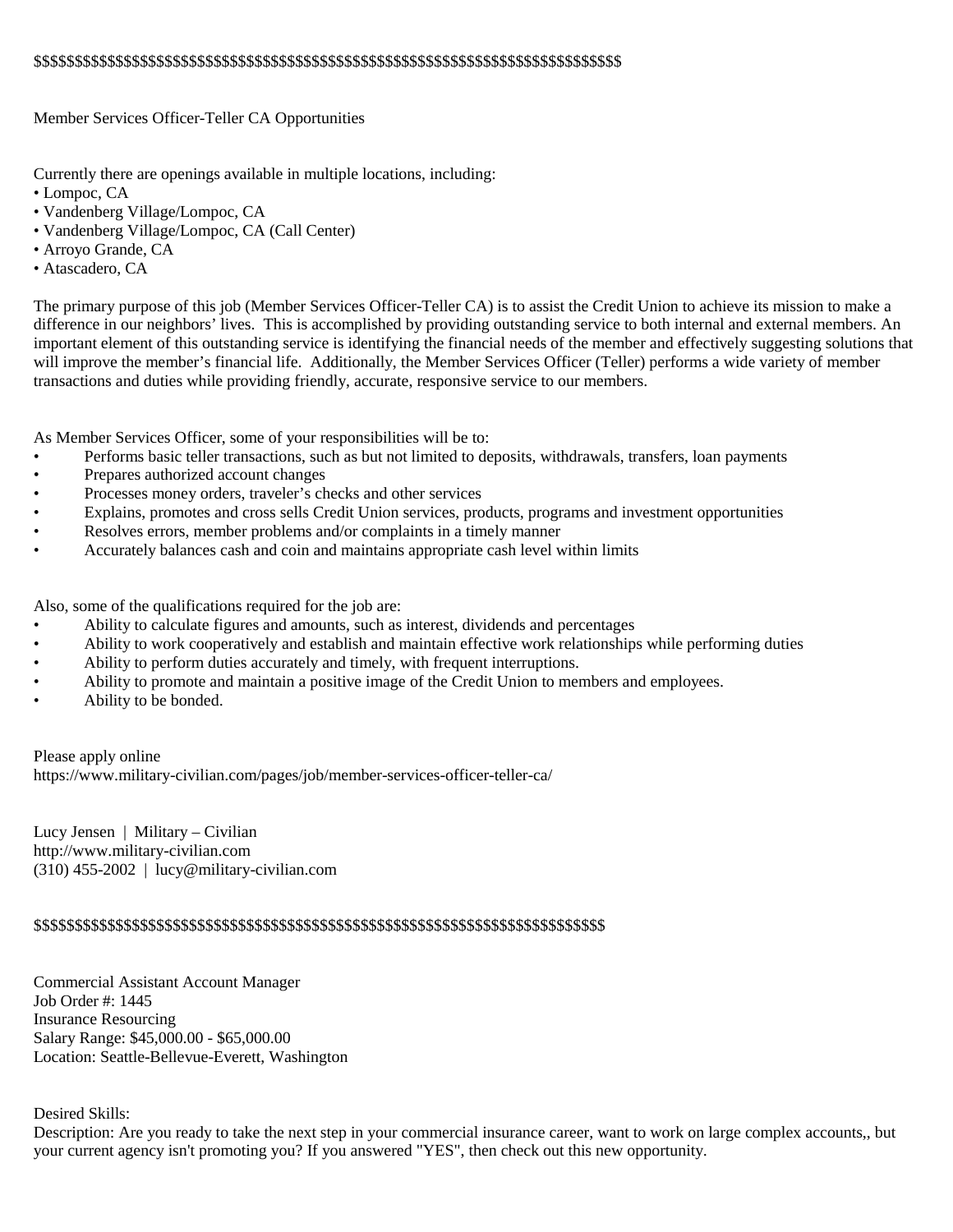This is a great "2nd" commercial insurance job. The client is a well-respected large independent brokerage. This position is designed to provide you mentoring and support to help you advance your commercial insurance coverage knowledge, work on larger complex accounts, and start working towards your insurance designations such as your CISR, CPCU, or CIC. It is an excellent stepping stone allowing you to gain all of the skills to promote into an Account Manager role in the future. There are 3 new spots available due to growth in the department.

The company offers a great salary, benefits, and commitment to ongoing education and paid continuing education. You will be working on Sagitta in a paperless team setting.

### Specific responsibilities include:

Provides direct support to the Commercial Account Managers. Key responsibilities include the accurate and timely issuance of certificates of insurance and maintenance of certificate files, management of databases to include policy information and coverage specification information. Individuals in this role will order, check and process endorsements as well as conduct audits, prepare data sheets for renewal marketing and prepare invoices. You will also prepare loss run reports, order insurance books.

The position requires at least 6 months of commercial lines service experience in either a brokerage or carrier setting or a couple of years of personal lines service experience with desire to move into commercial support, strong Excel and Word skills. Soft skills needed include strong written and verbal communication skills, accuracy, timeliness and ability to work quickly with a sense of urgency and be good with deadlines and multiple priorities. A WA P  $\&$  C license is required.

To apply, email your resume to info@insuranceresourcing.com or call 425-298-0278.

Kary York Insurance Consulting/Recruiting Specialist kyork@insuranceresourcing.com

#### \$\$\$\$\$\$\$\$\$\$\$\$\$\$\$\$\$\$\$\$\$\$\$\$\$\$\$\$\$\$\$\$\$\$\$\$\$\$\$\$\$\$\$\$\$\$\$\$\$\$\$\$\$\$\$\$\$\$\$\$\$\$\$

SpaceX Opportunities in Hawthorne CA

A. Inventory Control Clerk (2nd Shift) SpaceX Hawthorne, CA Full-Time

SpaceX was founded under the belief that a future where humanity is out exploring the stars is fundamentally more exciting than one where we are not. Today SpaceX is actively developing the technologies to make this possible, with the ultimate goal of enabling human life on Mars.

Responsibilities:

•Pick, lift, organize, and move standard hardware, raw material, purchase parts, machined details, and assemblies to support inventory control for the F9 rocket and Dragon spacecraft production.

•Assemble racks, look for parts, organize supplies, and any other tasks directed by inventory control lead and manager.

•Perform picking function to create necessary kits of parts, material, and hardware as required and assuring that all parts are accounted for and available in kit.

•Maintain strict material handling practices in accordance with good practice/procedures.

•Monitor shelf-life storage and maintain proper rotation of stock.

•Perform daily cycle counts.

•Effectively utilize ERP system.

Basic Qualifications: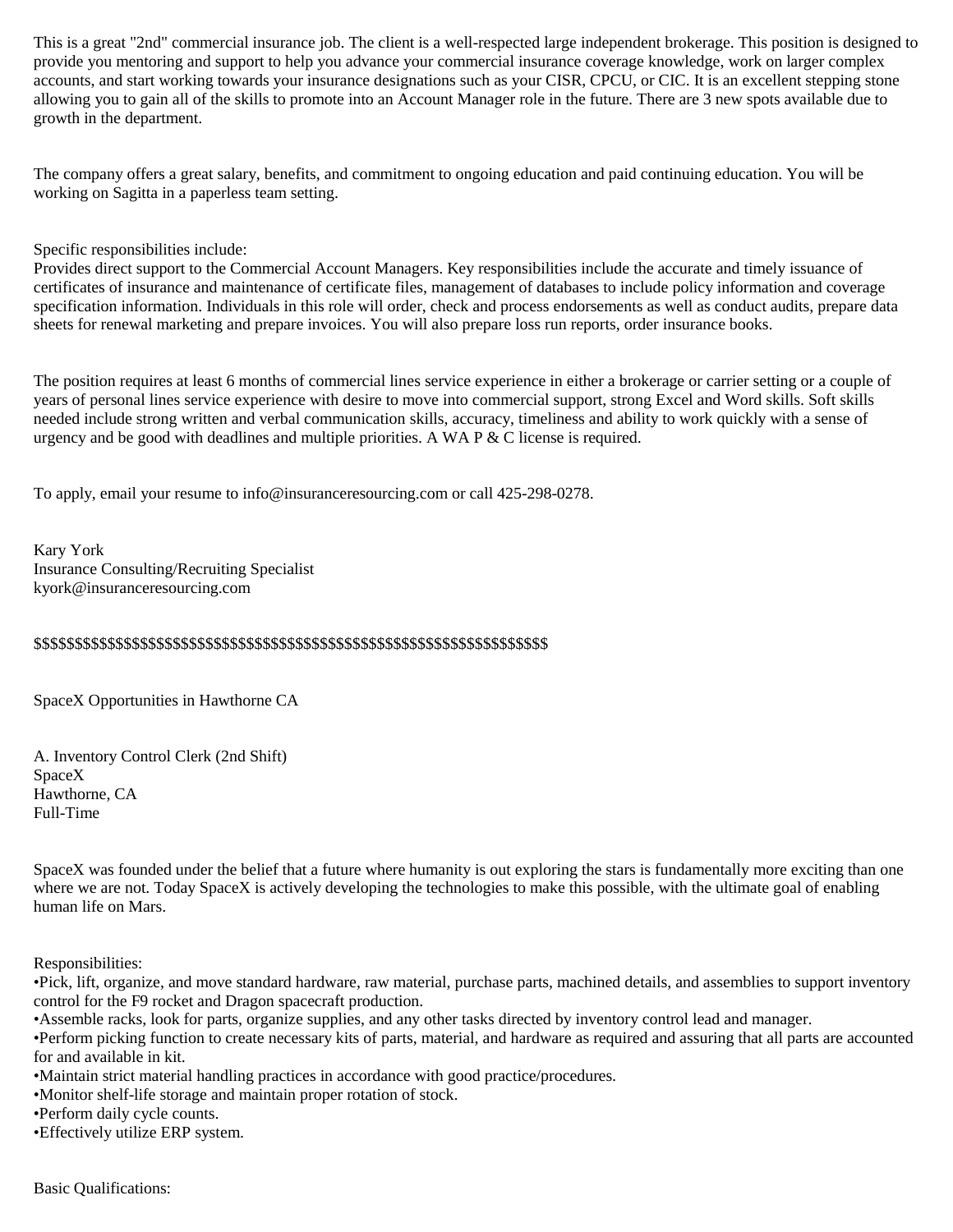•High school diploma or GED is required.

•Minimum of 3 years of inventory control experience.

Preferred Skills and Experience:

•Bachelor's Degree is highly preferred.

•ERP system experience (SAP, Oracle, etc.) is preferred.

•Excellent computer skills including Microsoft Office (Word, Excel, Outlook).

•Experience and understanding of inventory and kitting processes.

•Capability to operate a forklift and other related inventory equipment.

•Experience within the Aerospace, automotive, semiconductor, or electronic fields.

Additional Requirements:

•Ability to lift 25-30 lbs., lifting, standing, climbing, bending, grasping, sitting, pulling, pushing, stooping, stretching, and carrying are generally required to perform the functions of this position.

•Must be open to working all required shift hours, including overtime, and weekends, as needed.

B. CMM Programmer SpaceX Hawthorne, CA, United States Full-Time

Responsibilities:

•Create, maintain and verify CMM programs used for the measurements of manufactured and supplied parts.

•Work in a cross-functional environment utilizing PC-DMIS programming skills as applied to an Articulating Romer ARM and CMMs.

•Analyze drawings, 3D models, and specifications while accurately interpreting the requirements contained therein.

•Work closely with Quality Assurance and Engineering staff to determine and address CMM requirements.

•Retain, sort and organize all programs created to ensure they are readily available and saved to the current revision (in close coordination with Quality Assurance supervision).

•Review and define data collection requirements as they are communicated via customer drawings (blueprints), models, work orders, purchase orders, and customer specifications.

•Performs documentation review and verification of certifications, specifications, and conformance to design and specification requirements.

Basic Qualifications:

•High school diploma or GED is required.

•Minimum of 3 years of precision mechanical inspection experience required.

•Minimum of 3 years of CMM experience required.

Preferred Skills and Experience:

•Aerospace precision inspection experience.

•CMM experience with MODUS software experience highly preferred.

•ISO 9001 / AS9100 experience.

•Romer Arm experience with Verisurf software.

•Solid computer skills in Microsoft Word, Outlook and Excel.

•DCC (Direct Computer Control) experience.

•Statistical process control experience a plus.

•Ability to detect design and drawing flaws.

•Ability to read and interpret engineering drawings and specification using ASME Y14.5. GD&T and skillful use of metrology tools and gauges.

Additional Requirements:

•Ability to lift 25 lbs., lifting, standing, climbing, bending, grasping, sitting, pulling, pushing, stooping, stretching, and carrying are generally required to perform the functions of this position.

•Must be open to working all required shift hours as well as overtime, weekends, and as needed.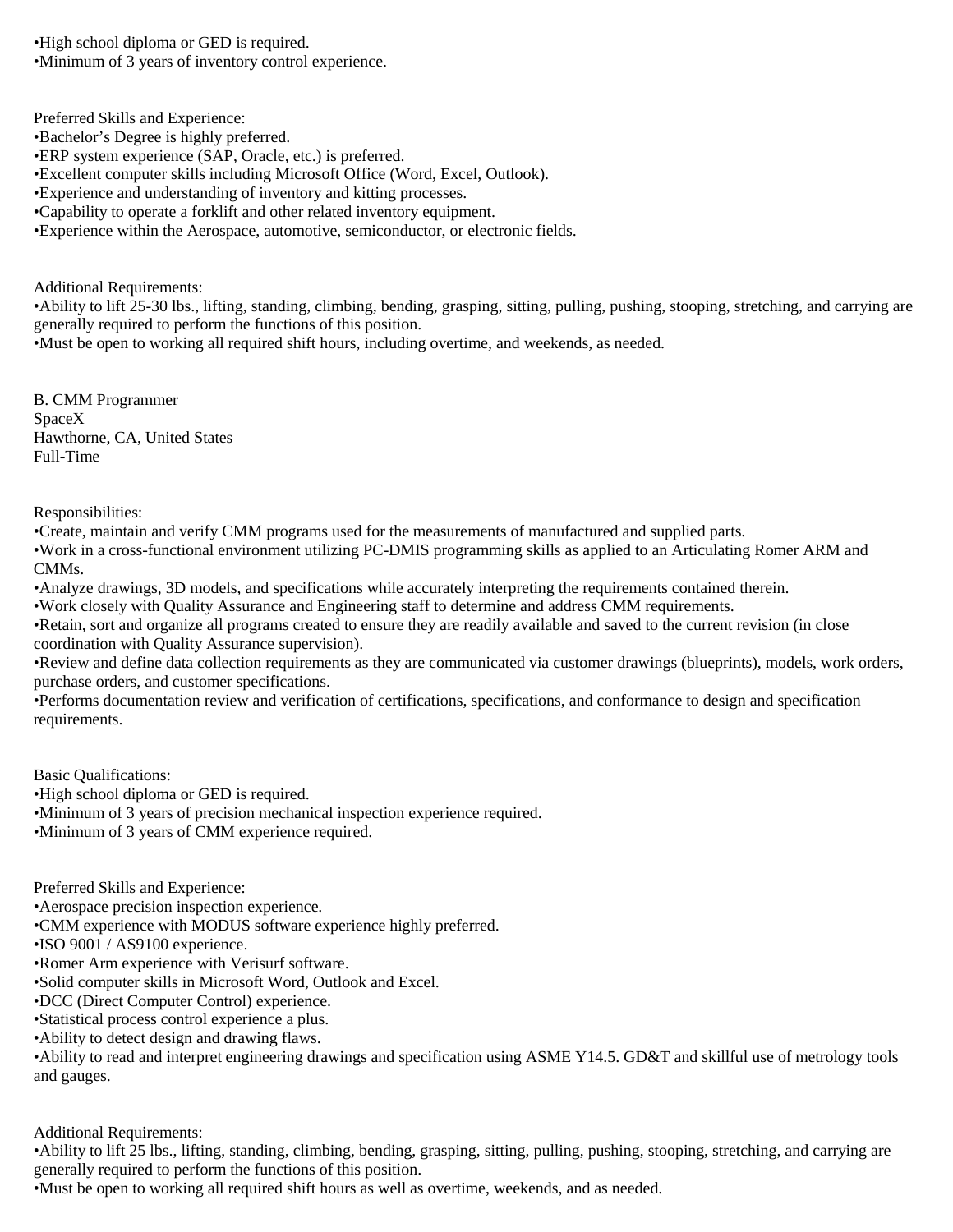Kevin Dich Technical Recruiter kevd101@gmail.com

#### \$\$\$\$\$\$\$\$\$\$\$\$\$\$\$\$\$\$\$\$\$\$\$\$\$\$\$\$\$\$\$\$\$\$\$\$\$\$\$\$\$\$\$\$\$\$\$\$\$\$\$\$\$\$\$\$\$\$\$\$\$\$\$\$

Senior Network Engineer Dexcom San Diego, CA Full-time

Job description

You Will Be Tasked With a Variety Of Challenges Each Day Including;

As a Senior Network Engineer at Dexcom, you will hold a broad and dynamic role on our talented IT Team. By tapping into your IT expertise, you provide a high level of productivity and expertise across all levels of the OSI stack. Exceeding expectations is a minimum expectation. Each day offers new challenges within network/systems engineering in the LAN, WAN, Data Center, and service delivery platforms at an exceptional level minimizing downtime to the infrastructure.

•Configuration, implementation and support of technologies that sustain the overall health and security of the network, the servers and the LAN/WAN infrastructure of the organization.

•Configuration, deployment, management and monitoring of some of the following:

1. Network infrastructure devices, such as routers (Cisco), switches, firewalls (Palo Alto, Cisco), Network Access Control (Forescout) , and miscellaneous network devices such as Cumulus switches;

0 Configuring routing protocols and other network technologies such as BGP, OSPF, EIGRP, VRF, SSL VPN, IPSEC, GRE, L2TPv3, NAT/PAT, PPP, Frame Relay, ATM, MPLS, QoS, STP, HSRP, VTP, Ether channel, WAN Acceleration, ACI, IPv4, IPv6 Knowledge of WAN technologies: DWDM, Frame Relay, OC-X, Ethernet, MPLS, SONET Knowledge of Public DNS

Knowledge of Network Management (SNMP, MIB)

0 Configuration of DMZ, IDS/IPS, Sniffers, Encryption, ACL's, 802.1x Knowledge of Wireless technologies 802.11a/b/g/n, WPA2, WLC, WAP)

2.Virtual Servers and VMWare networking environment – ESXi VSphere 5.5 and 6.0.

3.Systems Management/Monitoring – Solarwinds, MRTG, PRTG

**Oualifications** 

• CCNP (Routing/Switching)

•8+ year of Network Engineering experience in a large globally dispersed environment

•Associate's degree (A. A.) or equivalent from two-year college or technical school

•Requires a minimum of 2 years of related experience with a Bachelor's; or an advanced degree without experience; or equivalent work experience

•Preferred Professional certifications: MCSE, MCSA, MCITP-Exchange, CCNA, VCP

About Dexcom:

Founded in 1999, Dexcom, Inc. provides continuous glucose monitoring technology to help patients and their clinicians better manage diabetes. Since our inception, we have focused on better outcomes for patients, caregivers, and clinicians by delivering solutions for people with diabetes — while empowering our community to take control of diabetes.

Larry Warren Technical Recruiter lwarren@dexcom.com

\$\$\$\$\$\$\$\$\$\$\$\$\$\$\$\$\$\$\$\$\$\$\$\$\$\$\$\$\$\$\$\$\$\$\$\$\$\$\$\$\$\$\$\$\$\$\$\$\$\$\$\$\$\$\$\$\$\$\$\$\$\$\$\$\$\$\$\$

Member Care Specialist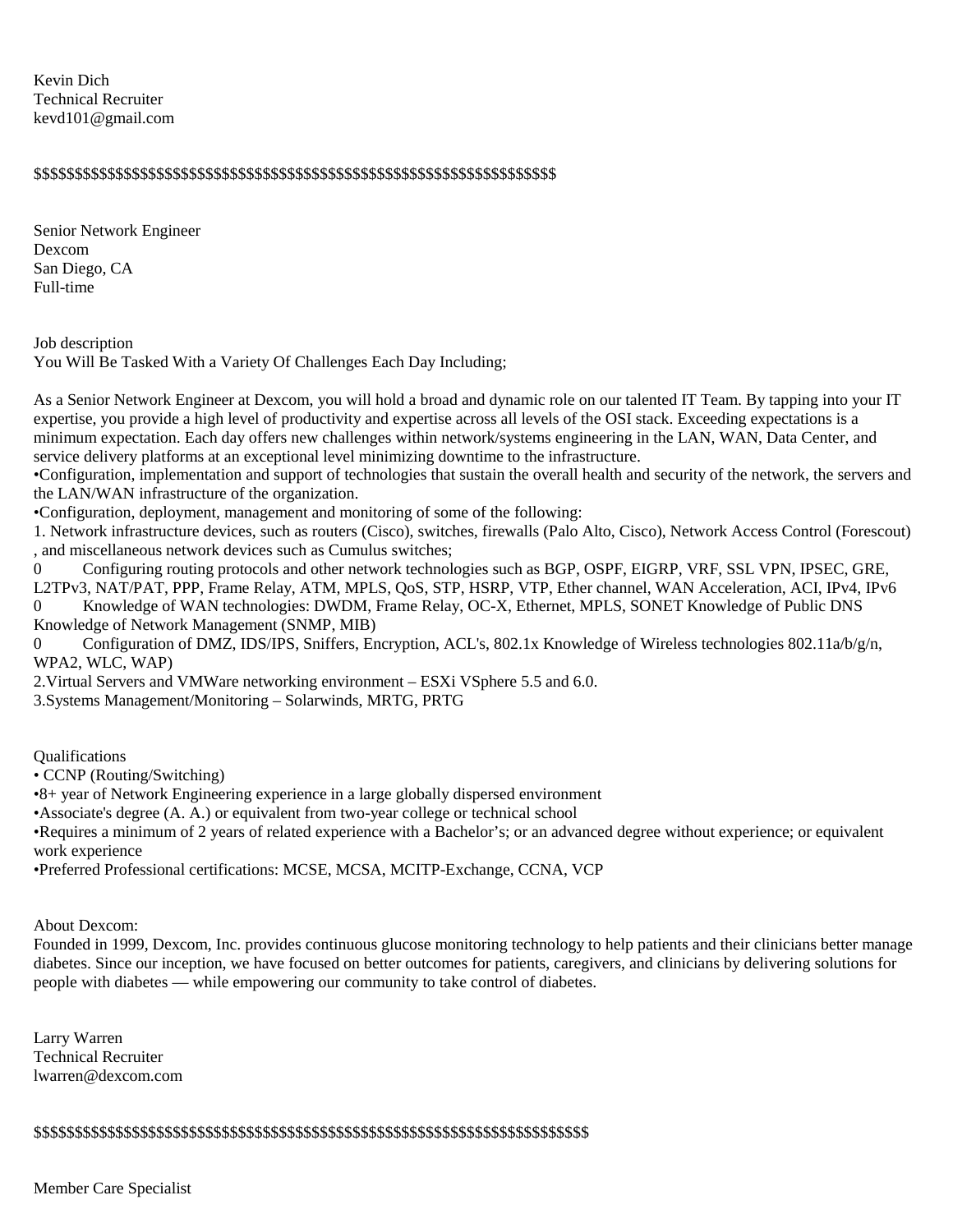24 Hour Fitness Carlsbad, California Full-time

The Member Care Specialist is responsible for providing exceptional customer support to the organization by assisting with a variety of different questions and concerns in an efficient and timely manner by taking ownership for first contact resolution. While performing the functions of this job, the Member Care Specialist will be required to interact with members, club personnel, off-site call center vendor employees and management as required.

# ESSENTIAL DUTIES & RESPONSIBILTIES:

### 1. Member Service Resolution

• Resolve elevated member issues via phone, email, or mail by clarifying the nature of the complaint, determining the cause of the problem, selecting and expediting correction or adjustment, and following up to ensure satisfactory resolution.

- Utilize critical thinking skills and approved levels of discretion/empowerment to diffuse and resolve escalated issues.
- Utilize a variety of customer service software and operating systems to research and resolve member issues.
- Develop and maintain high level of knowledge of customer service inquiry, account maintenance and other internal systems.
- Provide recommendations to management for ways to enhance or improve procedures, processes and overall performance.
- Maintain essential knowledge base of company activities through company and new initiatives utilizing divisional organization charts, club listing, mail and marketing campaigns and agreement knowledge.
- 2. Vendor Relationship:
- Utilize daily reports to identify areas of training for call center agents and communicate to call center management teams
- Consult with contracted call center personnel and field management to ensure satisfaction and complaint resolution.

• Develop business relationships by fostering a spirit of cooperation with company related departments as needed to serve the needs of the field organization, members and contracted off-site call centers.

# ORGANIZATION RELATIONSHIPS:

While performing the functions of this job, the Member Services Specialist interacts with members, team members, off-site call center vendor employees and management, and all levels of 24-Hour Fitness management. This role has no direct report.

#### REQUIRED QUALIFICATIONS

Knowledge, Skills & Abilities:

- Strong verbal and written communication skills.
- Excellent problem solving and reasoning skills while demonstrating accuracy and thoroughness.
- Ability to apply basic accounting and math principles to resolve complex billing and payment issues.
- Thorough knowledge of Microsoft Office applications; Outlook, Word and Excel.
- Ability to maintain focus in a changing and diverse environment; handle multiple assignments, prioritize tasks, and manage timelines.
- Establish priorities, work independently, and proceed with objectives with limited supervision.
- Demonstrate personal initiative and strive to continuously build knowledge and skill set.
- Ability to train others on new processes and procedures.

#### Language Skills:

• Ability to read English and interpret documents such as policy and procedure manuals, memorandums.

• Ability to write and speak (English) effectively for communication with individual members and all levels of other employees within the organization.

# Communications Skills:

• Excellent written and verbal communications skills.

• Ability to listen attentively, speak/write clearly and informatively when communicating with members and team members, business vendors, and other outside agencies.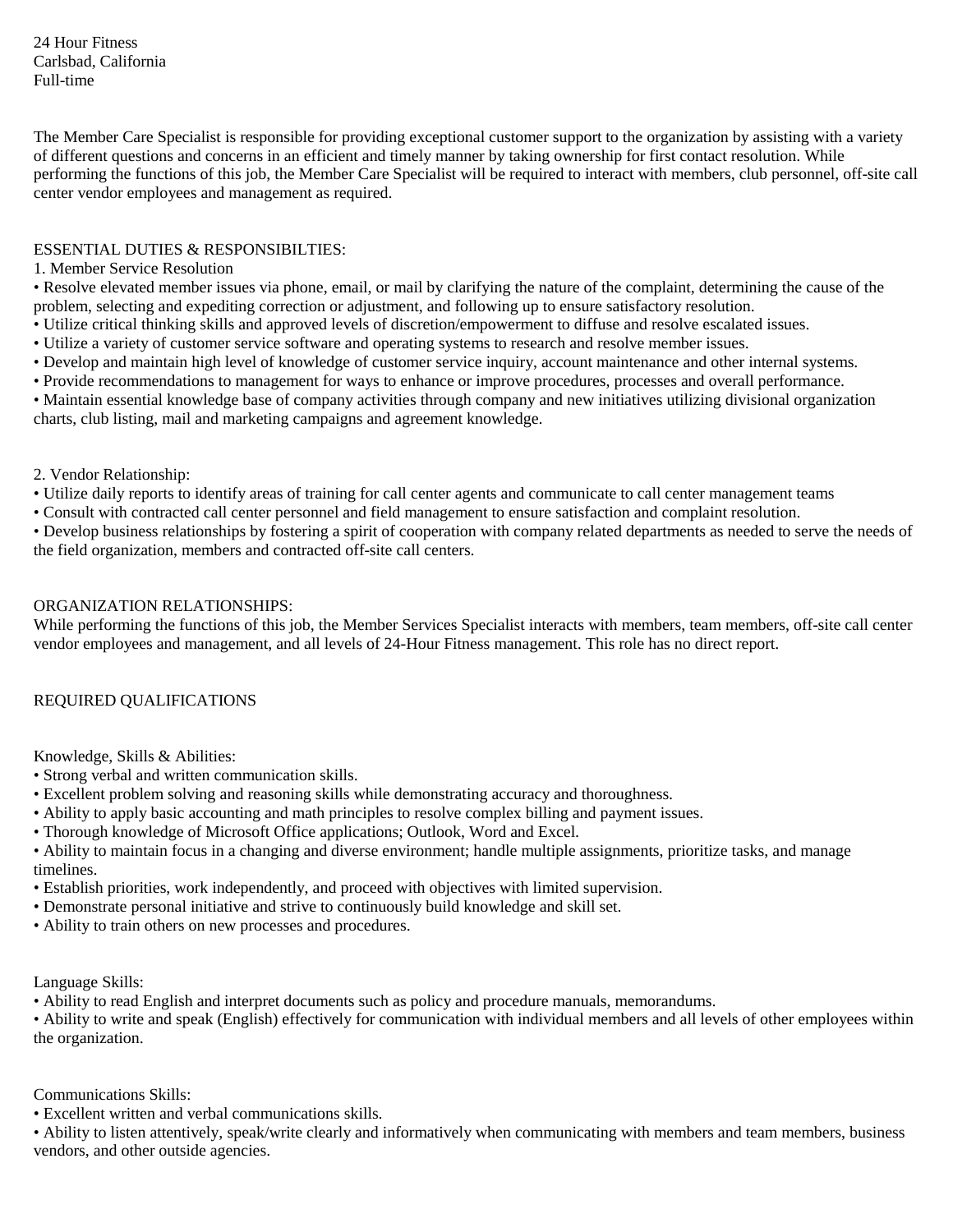Reasoning Ability:

- Use independent judgment and discretion to resolve member issues.
- Ability to interpret a variety of instructions furnished in written, oral or schedule form.

• Ability to define problems, collect data, establish facts, and draw conclusions based on correspondence, calls and/or various computer screens along with numerous companies polices.

Minimum Educational Level/Certifications:

• High School Diploma or General Education Degree (GED).

Minimum Work Experience and Qualifications

• 4+ years of customer service in a senior or expert-level position with responsibility to resolve non-standard customer issues.

Katherine Saxton Sr. Recruiter katherinesaxton6@hotmail.com

# \$\$\$\$\$\$\$\$\$\$\$\$\$\$\$\$\$\$\$\$\$\$\$\$\$\$\$\$\$\$\$\$\$\$\$\$\$\$\$\$\$\$\$\$\$\$\$\$\$\$\$\$\$\$\$\$\$\$\$\$\$\$\$\$\$\$\$\$\$\$\$\$\$\$\$

Manager Sales Operations Verizon Telematics Inc. Greater San Diego, CA Area Full time

The Manager, Sales Support will oversee the Sales Operations Specialist team, report on all aspects of work, manage and coach staff against specific objectives, manage workload balance, ensure regular communication about business initiatives are carefully and clearly communicated, address and resolve escalated internal and external customer queries and complaints, share accountability for managing a departmental budget , interface with other departments for knowledge input, recruit and hire the most qualified applicants to meet the support need of internal and external customers, consistently train team on all aspects of the job, develop and maintain SOS team policies and standards.

Responsibilities:

•Manage and motivate Sales Operations Team - coach against objectives, manage workload, recruit and hire qualified applicants, continuously train team

•Develop and Maintain Sales Operations Team policies and standards; continuous process improvement

•Interface across departments for knowledge input and represent the team in project management or company initiatives

•Address and resolve escalated internal and external customer queries or complaints

•Communicate regularly interdepartmentally and with Sales Operations Team about business initiatives

•Manage and motivate Sales Operations Team - coach against objectives, manage workload, manage Onboarding program, recruit and hire qualified applicants, continuously train team

Qualifications:

•Minimum Three (3) years' experience managing individuals

•BS/BA degree

•Minimum 3 years of experience working for a telecommunications, carrier and/or supporting sales operations function.

•Project Management experience. Ability to manage multiple projects, strong influencing & negotiating skills.

•Requires strong organization and communication skills, attention to detail, ability to multi-task, solve problems, secure buy-in & commitment from cross-functional peers and superiors, and drive results.

•Expert level user skills in MSWord, Excel, Powerpoint, Outlook.

Jay Coulibaly Sr. Corporate Recruiter jay.coulibaly@one.verizon.com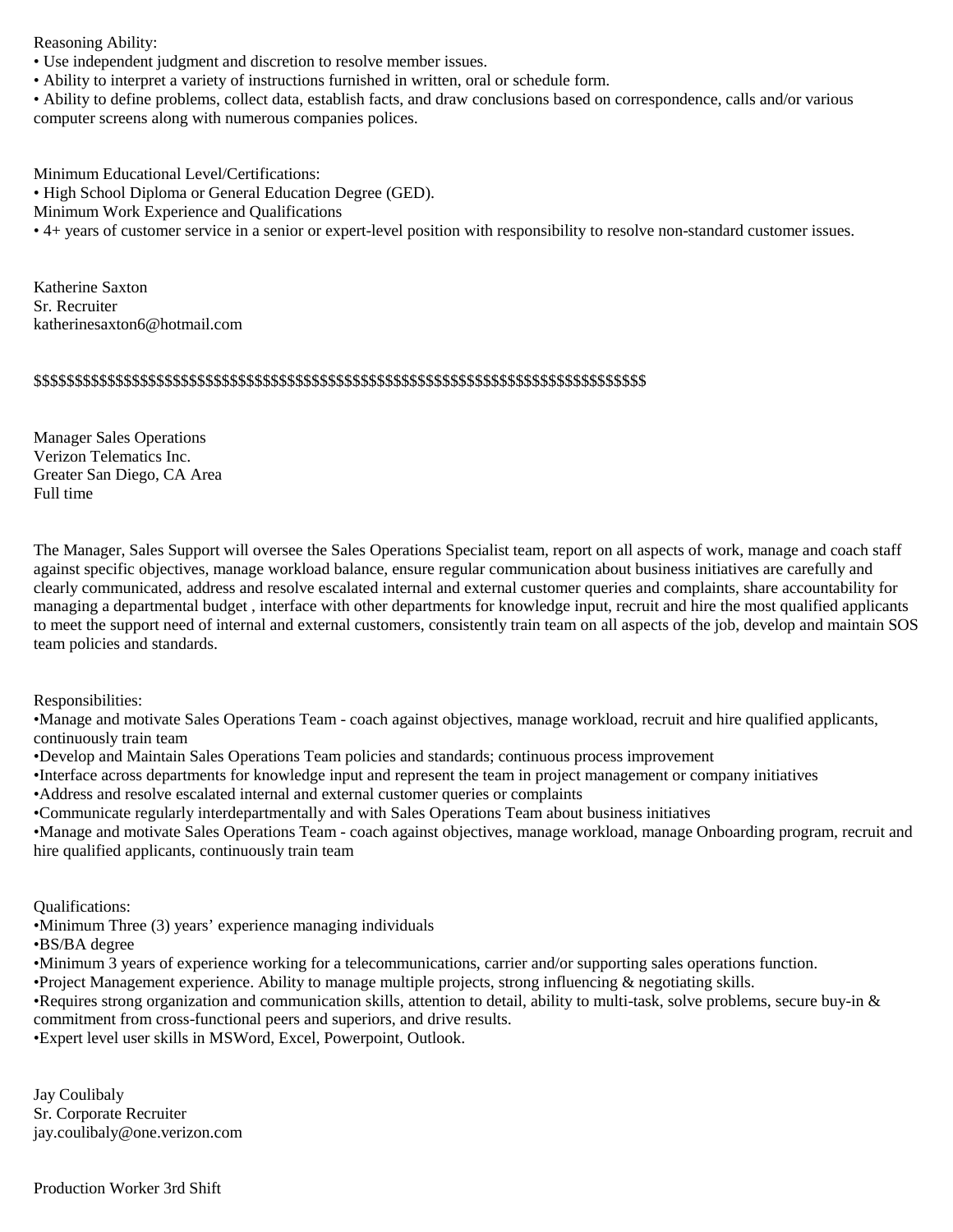Job ID: 1610059115 PDS Tech San Diego (Otay Mesa), California Full-Time Pay \$10.50/per hour Hours: 11:00p.m. – 7:30a.m.

# PLEASE DO NOT HAVE CANDIDATES APPLY ON-LINE:

o Please either have Candidates e-mail me their resume, or you can e-mail me (Pedro Gonzalez) their resume directly. o Resumes need to have FULL LEGAL name as it appears on their social security card, address, telephone number and e-mail address.

Description:

PDS Tech is seeking a Production Worker for an open position in San Diego, California.

In your role, you will:

Job Description:

- •Assembles fabricated parts at floor stations.
- •Tests and calibrates parts and mechanisms to meet tolerances and product specifications.
- •Uses hand tools and power tools to assemble units according to product specifications.
- •Identifies units that fail tests or tolerance levels and repairs as necessary.

Qualifications:

- •May be required to complete an apprenticeship and/or formal training in area of specialty.
- •May require 0-2 years of experience in the field or in a related area.
- •Has knowledge of commonly-used concepts, practices, and procedures within a particular field.

Qualifications:

Requires a high school diploma or its equivalent. May be required to complete an apprenticeship and/or formal training in area of specialty. May require 0-2 years of experience in the field or in a related area. Has knowledge of commonly-used concepts, practices, and procedures within a particular field.

More Details:

This position may require you to submit to and pass a drug test and/or background check. If this is a hands-on position, you may also be required to pass a safety and productivity examination.

PDS Tech, Inc. will comply with all applicable federal and state laws governing the use of such background checks and drug tests.

Founded in 1977, PDS Tech, Inc. is one of the nation's premier specialty staffing firms with 31 offices nationwide. We offer a full range of benefits including:

- •Health insurance
- •Paid holidays
- •Weekly payroll
- •Immediate 401(k) eligibility
- •Completion Bonuses
- •Training
- •Please note availability of benefits may vary by position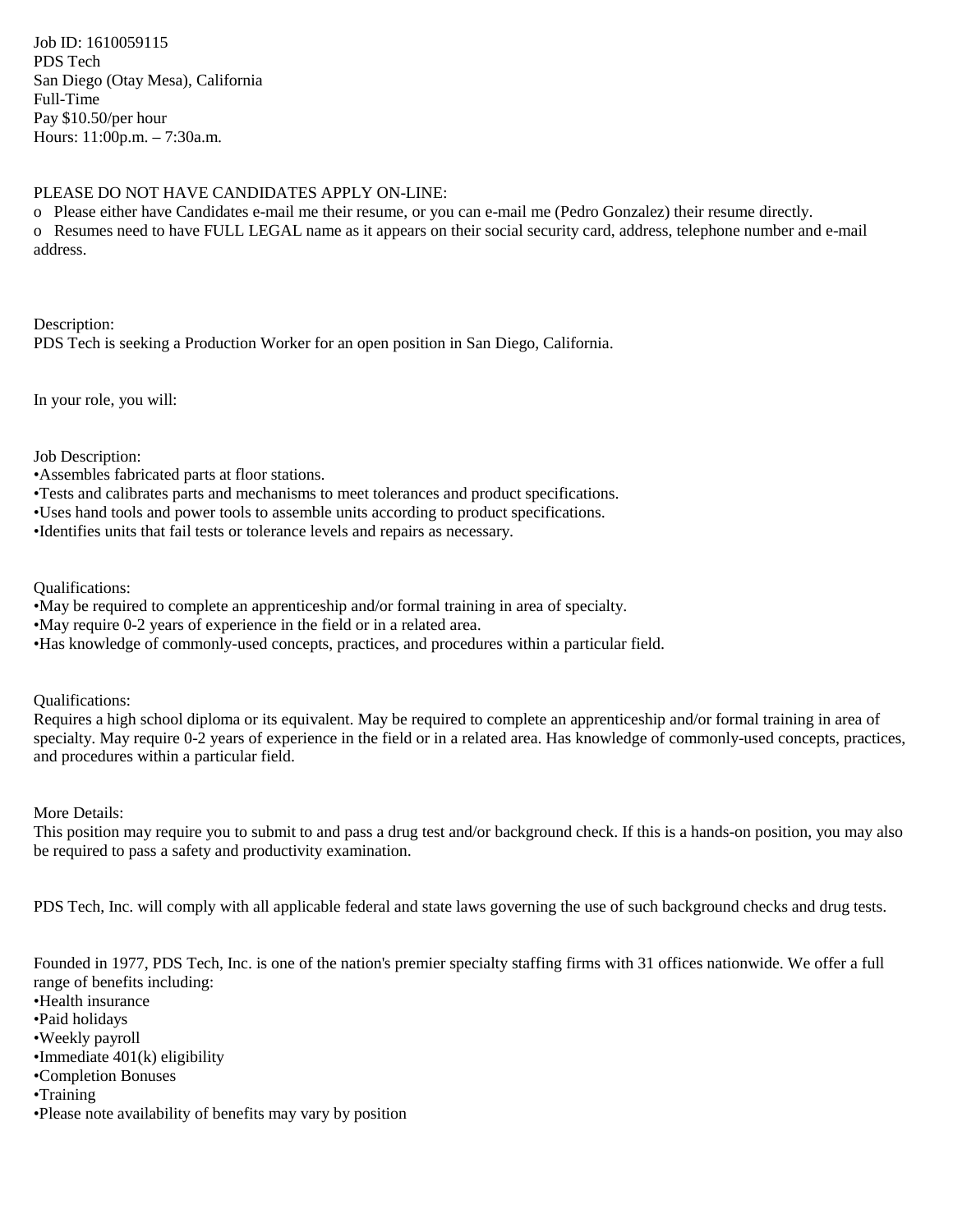PDS specializes in Engineering and IT arenas including Aerospace, Defense, Electronics, Telecommunications, Automotive, and Energy just to name a few. Our reputation, track record, and years of continuous growth reflect the commitment to quality that our employees and clients experience first-hand. To find out more about PDS, check out http://www.pdstech.com/

Pedro Gonzalez On-Site Coordinator – San Diego PDS Tech, Inc. e-mail: pgonzalez@pdstech.com

# \$\$\$\$\$\$\$\$\$\$\$\$\$\$\$\$\$\$\$\$\$\$\$\$\$\$\$\$\$\$\$\$\$\$\$\$\$\$\$\$\$\$\$\$\$\$\$\$\$\$\$\$\$\$\$\$\$\$\$\$\$\$\$\$\$\$\$\$\$\$\$\$\$\$\$\$\$\$\$\$\$\$\$\$\$\$\$\$\$

# FIND YOUR NEXT CAREER WITHOUT LEAVING YOUR HOME.

Don't miss MOAA's next virtual career fair.

Looking to connect with employers that aren't in your location? Are you willing to relocate to another area for the best fit job? Do you want to meet employers, but have limited time? MOAA has found that virtual career fairs are very effective in connecting talented military and veterans with great companies who value your skills and experience.

If you've never tried a virtual career fair, here's your chance! MOAA's next "live event" is Wednesday, November 9, from 12 p.m. - 4 p.m. EDT. This event features an assortment of national companies offering a wide array of career opportunities from all employment sectors with a special emphasis on the healthcare industry.

The virtual career fair is free and open to all job-seeking military, veterans, and spouses. Space in these virtual events is limited. Please visit: www.moaa.org/virtualcareerfair to register and learn more!

MOAA Virtual Career Fair

Highlighting Healthcare Industry Opportunities

Open to all transitioning servicemembers, veterans, and spouses!

MOAA's Virtual Career Fair: Looking to connect with healthcare opportunities that aren't in your location? Are you willing to relocate to another area for the best fit job? Do you want to meet employers, but have limited time? MOAA has found that Virtual Career Fairs are very effective in connecting talented military and veterans with great companies who value your skills. And, because of the ease of connecting and low cost (time and money), virtual career fairs are proving effective and on the rise.

To increase your chances of connecting with a great company take these important steps:

•Be sure to upload a photo, current resume and your LinkedIn URL

•Research the companies prior and identify "best fit companies" you'd like to work for

•Keep conversations flowing with short text chats to "create the connection"

•Follow-up with companies of greatest interest

MOAA's free Virtual Career Fair is specifically tailored for military personnel seeking positions within the healthcare industry, but also is open to all job-seeking military, veterans, and spouses. Space in these virtual events is limited so register today.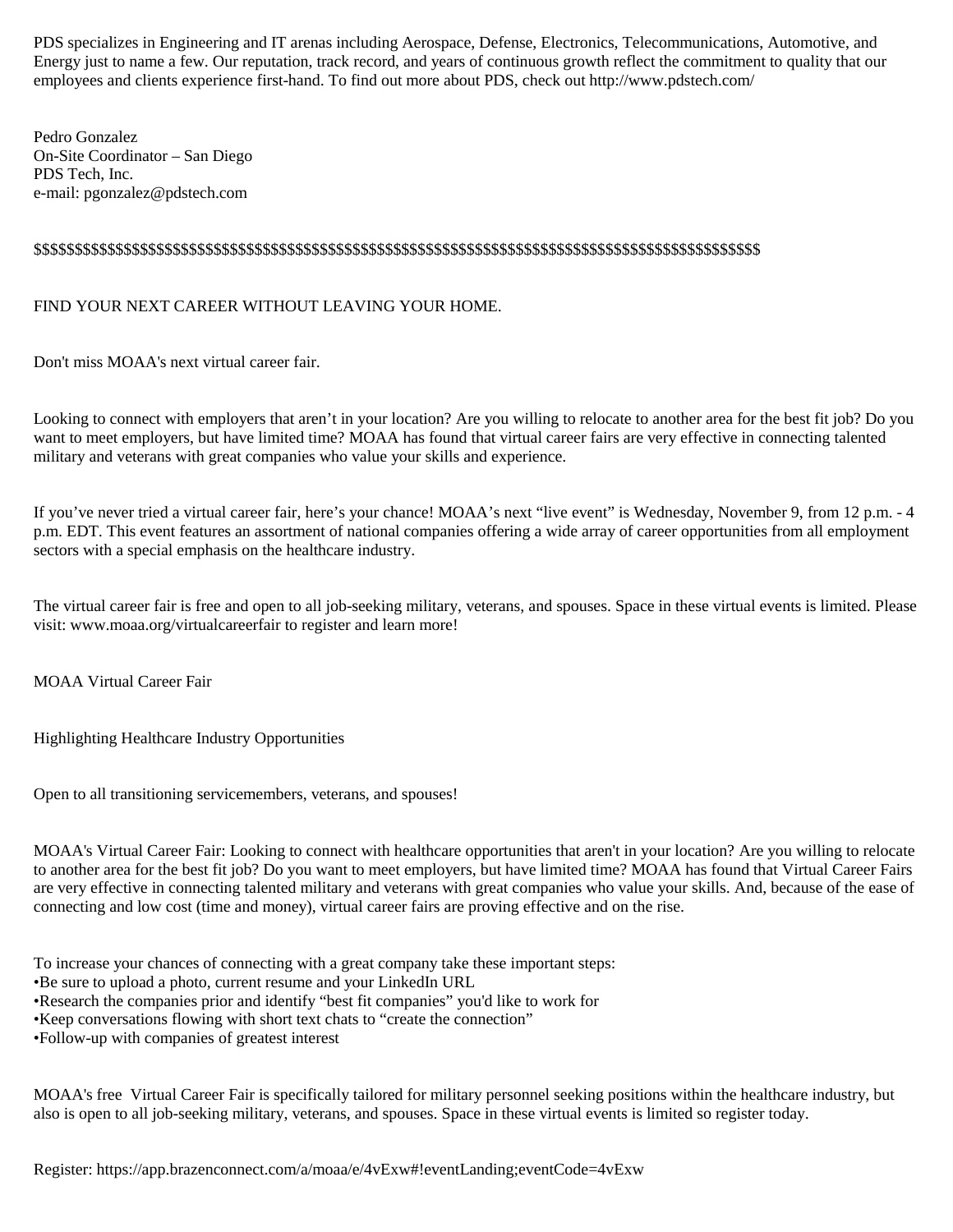#### \$\$\$\$\$\$\$\$\$\$\$\$\$\$\$\$\$\$\$\$\$\$\$\$\$\$\$\$\$\$\$\$\$\$\$\$\$\$\$\$\$\$\$\$\$\$\$\$\$\$\$\$\$\$\$\$\$\$\$\$\$\$\$\$\$\$\$\$\$\$\$\$\$\$\$\$\$\$\$\$\$\$\$\$\$\$\$\$\$

Retail Customer Service Associate Job Number: 1919435BR FedEx Office Encinitas, California Employment Type: Regular Full-Time Shift: Any

# Position Summary

The Retail Customer Service Associate consistently delivers a positive customer experience to all customers, utilizing consultative skills to anticipate customer needs, suggest alternatives and provide solutions. This customer service focused team member is knowledgeable in all areas of the Center's business, including print, signs & graphics, and shipping. They will be responsible for taking orders, coordinating activities in the Center, providing pricing and product information, and recommending appropriate FedEx Office products and services. The Retail Customer Service Associate will operate and maintain a wide variety of equipment, move boxes and equipment, stock materials, manage the production queue and output, manage complex projects, manage retail supply, and complete assigned tasks based on priority.

General Duties and Responsibilities:

(This is a representative list of the general duties the position may be asked to perform, and is not intended to be all-inclusive)

People:

- •Follows instructions of supervisors and assists other team members in performing center functions
- •Assists in the training of center team members

Service:

- •Demonstrates consultative behaviors in a retail environment to understand each customer's individualized need
- •Provides customer expertise in printing, signs and graphics and shipping product lines and can recommend appropriate FedEx Office products and services
- •Provides an outstanding customer service experience by using consultative skills to anticipate customer needs, suggest alternatives, and find solutions to meet customer needs
- •Ensures all customer problems are resolved quickly and to the satisfaction of the customer
- •Takes complex customer orders using order systems and provides accurate pricing information
- •Assembles parcels and prepares goods for shipping by wrapping items in insulation, inserting items into shipping containers, weighing packages, and affixing labels to parcels
- •Sets up and operates printing, binding, and other related equipment using customer supplied original media and documents
- •Maintains a safe, clean and orderly retail Center

#### Profit:

- •Ensures confidentiality of customer data and careful handling of documents, media, and packages
- •Processes financial transactions using a Point of Sale terminal (POS),including handling cash and making change
- •Cleans, repairs, and stocks all retail center printing and shipping equipment and supplies to provide optimal performance and availability
- •Stays current on retail Center merchandising materials and ensures proper display of all retail area product and signage
- •Takes preemptive action to prevent errors and waste
- •Completes required financial paperwork and may assist with financial reporting including daily sales, close-outs and bank deposits •Follows FedEx Office standard operating procedures as well as adhering to legal, HR, safety , customer service and security policies and procedures

Self Management:

- •Performs multiple tasks at the same time
- •Looks for opportunities to improve knowledge and skills within the retail Center
- •Able to operate with minimal supervision
- •Adheres to all FedEx Office team member and retail center standards, as outlined in the team member handbook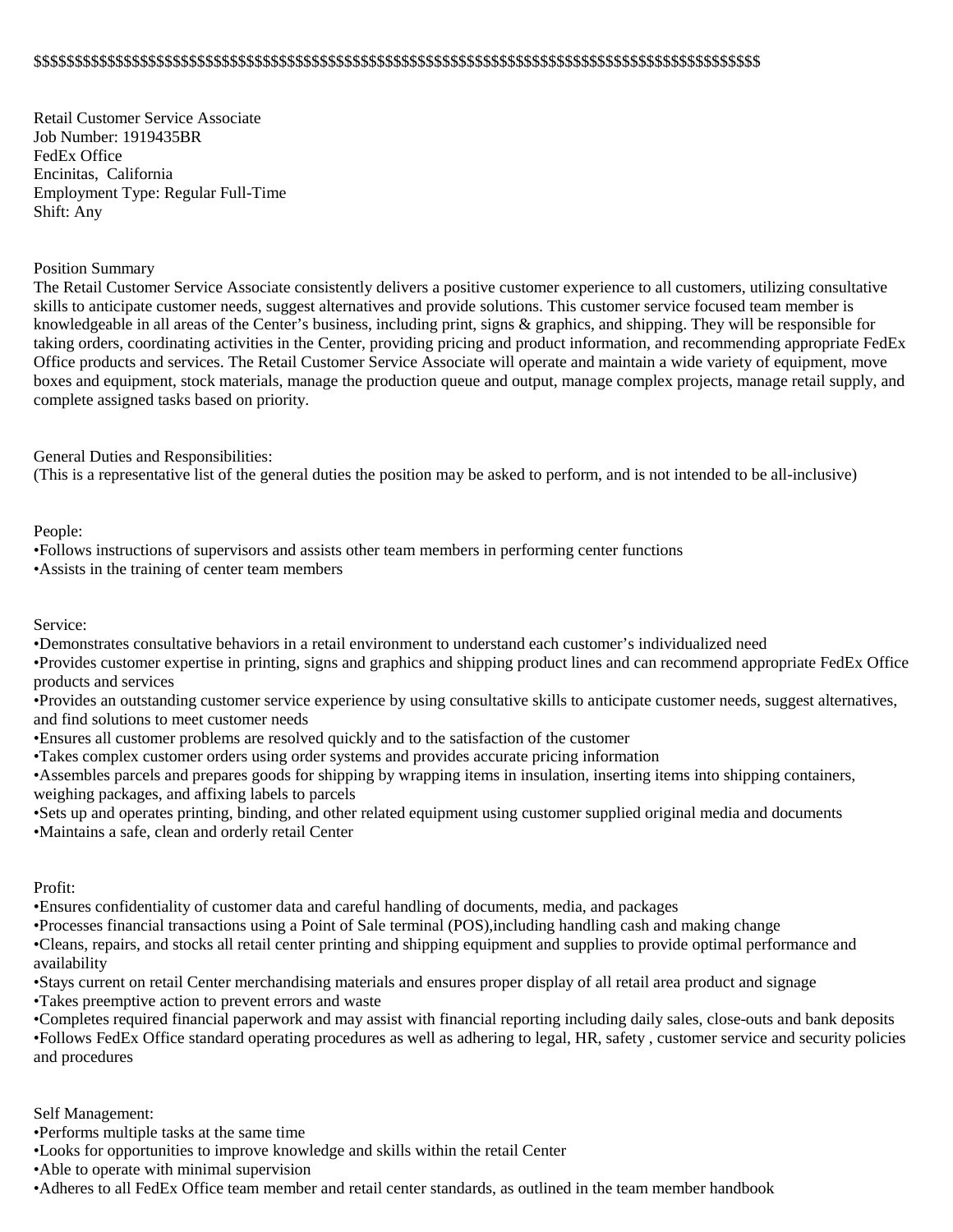•All other duties as needed or required

Minimum Qualifications and Requirements:

•High school diploma or equivalent education

•6+ months of specialized experience

•Excellent verbal and written communication skills

•For new hires, must meet all FedEx Office employment qualifications in force at time of hiring

•For current FedEx Office team members, must meet hiring criteria for the position and transfer requirements as outlined in the Team Member Handbook

Essential Functions ESSENTIAL FUNCTIONS:

•Ability to stand during entire shift, excluding meal and rest periods

•Ability to move and lift 55 pounds

•Ability, on a consistent basis, to bend/twist at the waist and knees

•Ability, on a consistent basis, to communicate effectively with customers, vendors, and other team members

•Ability, on a consistent basis, to perform work activities requiring cooperation and instruction

•Ability, on a consistent basis, to function in a fast-paced environment, under substantial pressure

•Ability, on a consistent basis, to maintain attention and concentration for extended periods of time

•Ability, on a consistent basis, to work with minimal supervision

•Ability, on a consistent basis, to report regularly to work and maintain established business hours in order to support the FedEx Office business; regular attendance and/or reporting could include regular attendance at a physical location and/or maintaining established business hours depending on the scope and nature of the position

Quality Driven Management (QDM):

(Quality Driven Management strives to deliver market-leading customer experience, business excellence, and financial return through a Quality-oriented culture and day-to-day application of Quality science.)•Suggests areas for improvement in internal processes along with possible solutions

•Works with management to reduce company costs/wastes, and to optimize profitability in areas of responsibility

•Applies Quality concepts presented at training during daily activities

•Supports FedEx Office Quality initiatives

David Aldridge Recruiter david.aldridge@fedex.com

#### \$\$\$\$\$\$\$\$\$\$\$\$\$\$\$\$\$\$\$\$\$\$\$\$\$\$\$\$\$\$\$\$\$\$\$\$\$\$\$\$\$\$\$\$\$\$\$\$\$\$\$\$\$\$\$\$\$\$\$\$\$\$\$\$\$\$\$\$\$\$\$\$\$

Program Manager Intuit San Diego, CA **Contract** 

Description:

Come join the Consumer Tax Group's Analytics Team as an Analytics Program Manager! As part of the Analytics PMO, you'll facilitate the customer care analytics feature prioritization, dependencies, execution and road map. In addition, you'll partners with our data engineering team to drive the availability of data that is on time, error free, and analyst ready for the business to make decisions.

Responsibilities:

•Works with the analytics and data engineering leaders to prioritize feature work and issues across all analytics areas (i.e. product, marketing, care, customer, testing) to allow the Data2 feature team focus on the highest priority work for the business

•Drives the Critical KPI Tableau dashboard process for Customer Care assisted dashboards

•Facilitates cross-functional programs or set of projects across all phases of planning, implementation and production readiness and support. Set and meet deadlines with quality deliverables, effectively adapting and modifying plans based on changing conditions or data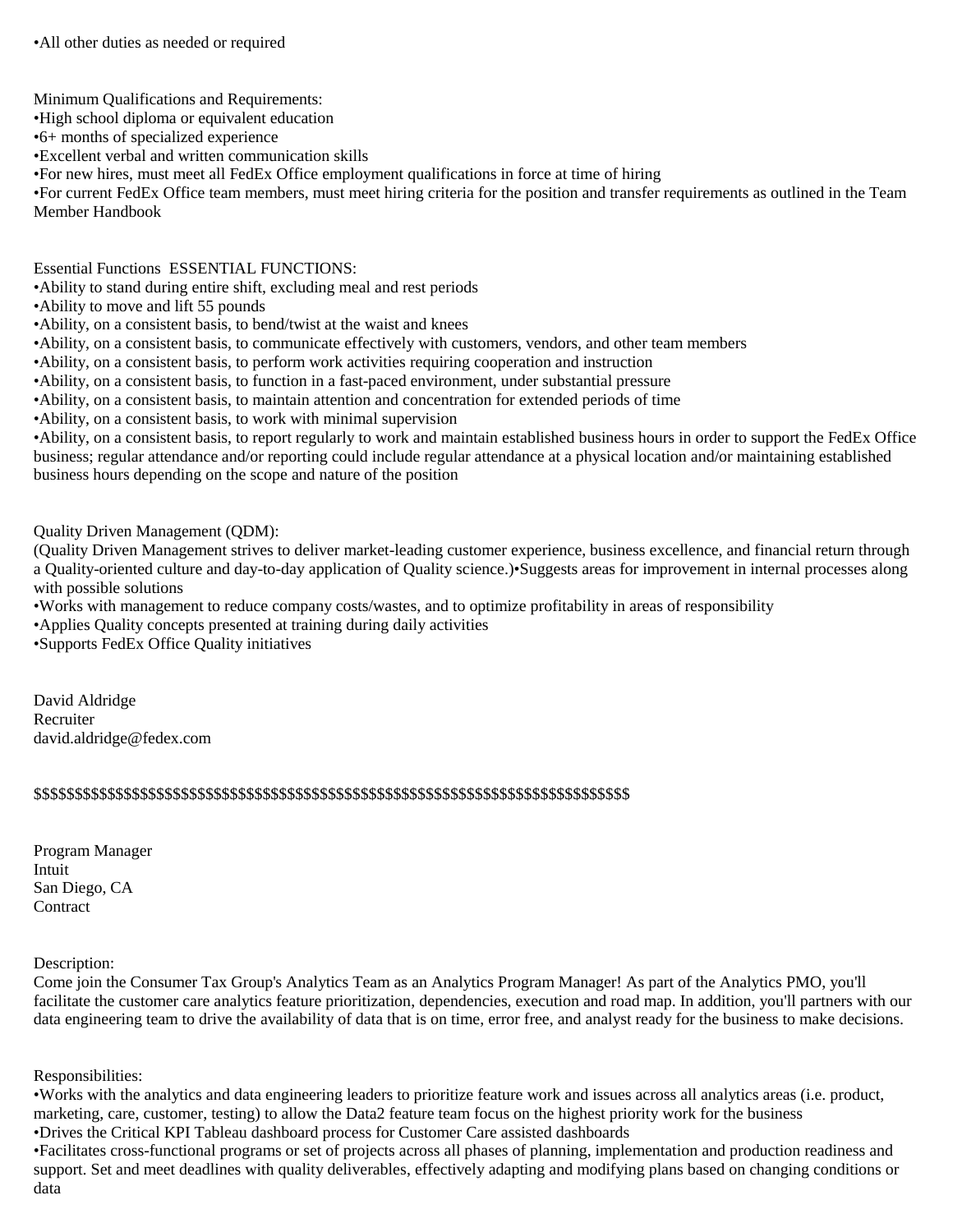•Connect all of the pieces of initiatives by thinking end-to-end, while leveraging all available assets to solve problems and create value for both short and long horizons

•Anticipate, identify, document and manage key program risks, propose and drive appropriate mitigation and contingency plans •Use exceptional cross-functional partnering skills with the ability to gain shared vision and "influence without authority " on challenging decisions and priority trade-offs. Partners include organizations who are driving the user experience, marketing, product

development, external partnerships and others to deliver on key capabilities •Anticipate, recognize, and work through resistance or setbacks, work well with others when conflicts arise, ensure alignment with objectives, find common ground and promote understanding of alternative viewpoints before driving for closure and cooperation

# Qualifications:

•7+ years program management experience with focus on delivering cross-functional programs, multiple complex software application projects or analytics/business intelligence systems. Agile and PMI certifications are strongly desired

•Tableau 9.x desktop or Tableau site admin experience strongly preferred

•Analytics/business intelligence systems experience strongly preferred

•Driven, high energy, technically curious, adaptable, extreme attention to detail, very high level of personal accountability, a strong level of interpersonal communication skills and emotional intelligence skills

•Demonstrated ability to work in an extremely fast-paced environment, proactively driving cross-functional projects independently and building consensus without authority

•Excellent written and verbal communication skills including ability to convey appropriate level of information concisely given subject and audience. Communicate equally well with technical and non-technical personnel

•Preferably has experience working in an agile software development environment - delivering to a strategy via incremental releases with a blend of business and technical knowledge, and able to mentor, teach and implement into existing teams

•Self-starter who is able to demonstrate creativity given that little or no precedents may exist

Required experience: •program management, Tableau, Agile: 7 years

Bianca Pouttu Talent Acquisition Recruiter bianca\_pouttu@intuit.com

# \$\$\$\$\$\$\$\$\$\$\$\$\$\$\$\$\$\$\$\$\$\$\$\$\$\$\$\$\$\$\$\$\$\$\$\$\$\$\$\$\$\$\$\$\$\$\$\$\$\$\$\$\$\$\$\$\$\$\$\$\$\$\$\$\$\$\$\$\$\$\$\$\$\$\$\$\$\$\$

Employment Specialist Requisition ID: 1095 Interfaith Community Services Escondido, CA Salary Range: 15 To 16 Hourly Worker Category :Temp or Seasonal

This position is responsible for developing employment opportunities for Veterans in the San Diego County region, and for providing employment readiness workshops and classes to Interfaith Veteran clients at the North County offices.

#### ESSENTIAL DUTIES AND RESPONSIBILITIES:

•Assists Job Developer in researching current workforce trends and market demands for the San Diego region

•Identifies employment and training opportunities for Veterans based on results obtained through employment screening processes •Assists Job Developer in identifying opportunities for Veteran workforce training, internships, and apprenticeships based on regional labor needs

•Collaborates with Interfaith case managers who work directly with job seekers

•Networks with businesses in the San Diego County community to locate job placement opportunities, meets with employers, and attends job fairs and networking events

•Assists Job Developer with Coordinating, advertising and overseeing onsite hiring events at Interfaith

•Follows up with employers regarding status of applications of Interfaith job seekers

•Sets up business orientations; assists in developing flyers, brochures and other methods to advertise program and job placement activities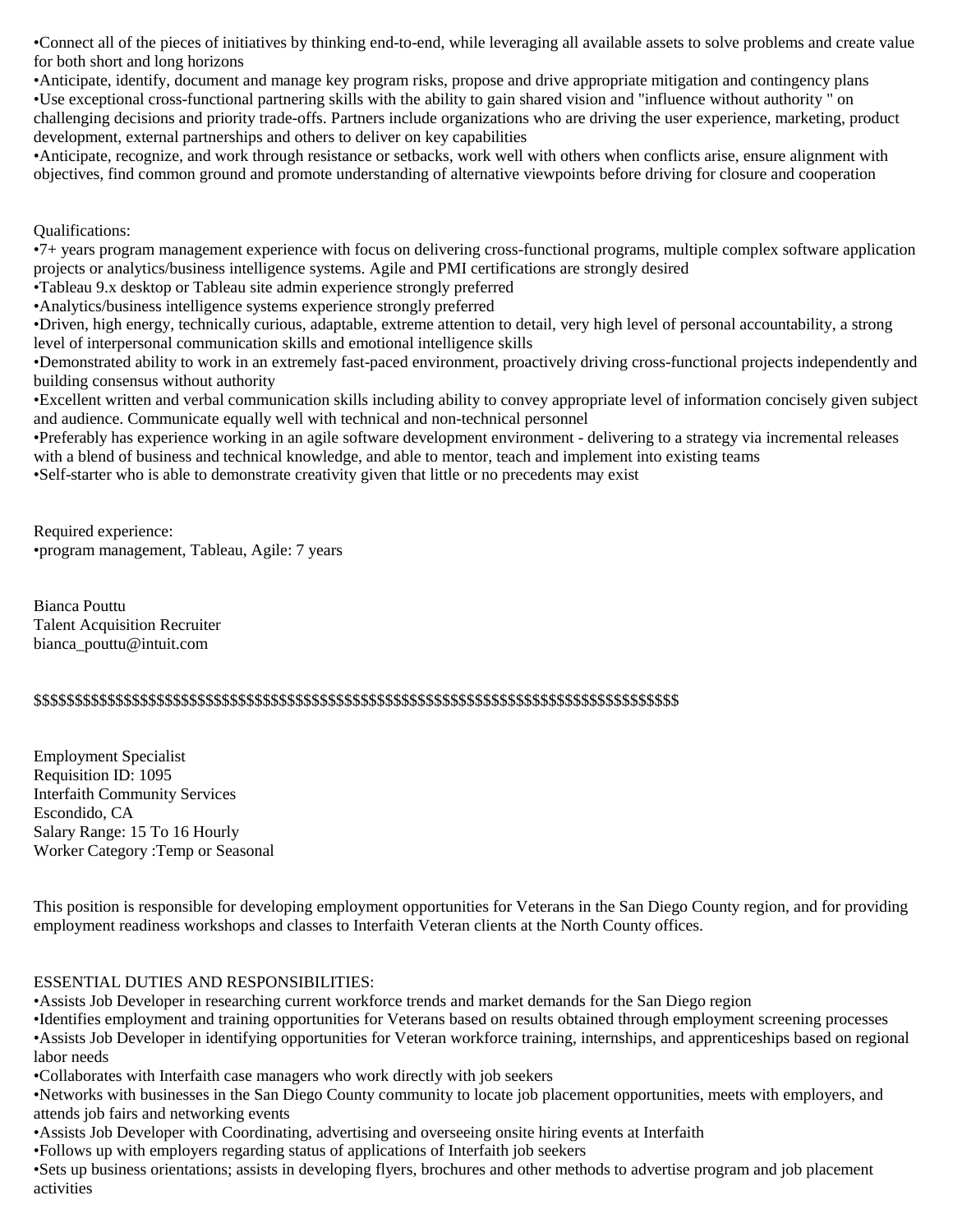•Maintains contact with various trade schools and professional/community organizations that are involved in job placement/training activities

•Assists in the development of progress reports and program evaluation

•Creates, coordinates and/or provides work readiness workshops, mock interviews, and feedback to clients and Case Managers

•Assists clients with development of resumes, covers letters, applications and job search plans.

•Recruits, trains, and supervises employment services volunteers for workshop facilitator and other volunteer positions

•Provides research and writing assistance for Employment Services grant opportunities

•Other duties as assigned by supervisor

# EDUCATION/YEARS EXPERIENCE:

High School Diploma or equivalent required. Bachelor's Degree in Business or related field preferred. Experience working with at-risk veteran population preferred. Any combination of training and experience which demonstrates ability to perform the duties as described; experience in job placement in either private or public agencies desirable.

# LICENSES/CERTIFICATIONS

Must have reliable transportation and possess and maintain a valid California driver's license including proof of personal vehicle insurance coverage and insurability under the Company's insurance carrier standards.

# ADDITIONAL REQUIREMENTS:

Must successfully pass a criminal background and exclusion/disbarment check, as well as successfully pass a pre-employment physical examination and drug screen.

Jason Cardenas Veteran Employment Services jcardenas@interfaithservices.org

# \$\$\$\$\$\$\$\$\$\$\$\$\$\$\$\$\$\$\$\$\$\$\$\$\$\$\$\$\$\$\$\$\$\$\$\$\$\$\$\$\$\$\$\$\$\$\$\$\$\$\$\$\$\$\$\$\$\$\$\$\$\$\$\$\$\$\$\$\$\$\$\$\$\$\$\$\$\$\$

Marriott Marquis San Diego Marina Opportunities

A. Engineer 1 Job Number: 16001LTS Marriott Hotels Resorts San Diego, CA Schedule Full-time Job Category: Engineering and Facilities Maintenance Position Type Non-Management/Hourly

Description: Marriott International portfolio of brands includes both JW Marriott and Marriott Hotels.

Marriott Hotels, Marriott International's flagship brand with more than 500 global locations, is advancing the art of hosting so that our guests can travel brilliantly. As a host with Marriott Hotels, you will help keep this promise by delivering premium choices, sophisticated style, and well-crafted details. With your skills and imagination, together we will innovate and reinvent the future of travel.

JW Marriott is part of Marriott International's luxury portfolio and consists of more than 70 beautiful properties in gateway cities and distinctive resort locations around the world. Our associates deliver sophisticated and warmly authentic service in a comfortable and luxurious atmosphere that cultivates fulfilling experiences for both our associates and our guests.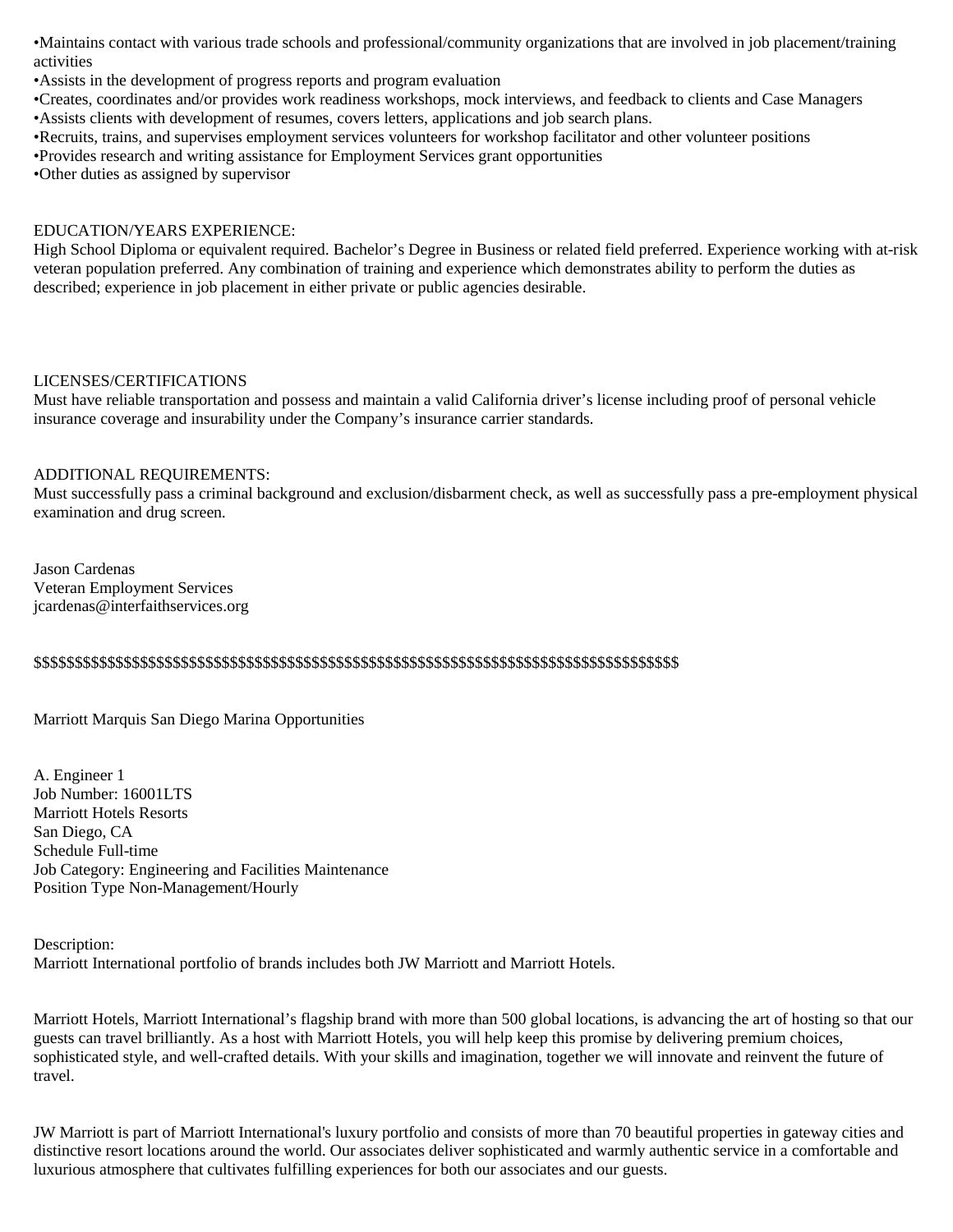Job Summary:

Respond and attend to guest repair requests. Communicate with guests/customers to resolve maintenance issues. Perform preventive maintenance on tools and kitchen and mechanical room equipment, including cleaning and lubrication. Visually inspect tools, equipment, or machines. Carry equipment (e.g., tools, radio). Identify, locate, and operate all shut-off valves for equipment and all utility shut-offs for buildings. Maintain maintenance inventory and requisition parts and supplies as needed. Communicate each day's activities and problems that occur to the other shifts using approved communication programs and standards. Display basic knowledge or ability to acquire knowledge in the following categories: air conditioning and refrigeration, electrical, mechanical, plumbing, pneumatic/electronic systems and controls, carpentry and finish skills, kitchen equipment, vehicles, energy conservation, and/or general building. Perform all surface preparation, painting, minor drywall and wood trim repair, light bulb and A/C filter replacement and the complete and thorough clean up of the painting or repair area. Test, troubleshoot and perform basic repair on all types of equipment, plumbing (e.g., plunge toilets and unclog drains), electrical components including lamps, cosmetic items, extension cords, vacuum cleaners, internet devices, replace electrical switches and outlets, and other guestroom items. Program TV's and perform general housekeeping and engineering-related inventory duties. Use the Lockout/Tagout system before performing any maintenance work. Perform repairs on interior and exterior landscaping as well as external landscaping sprinklers, Display basic computer skills including inputting air handler schedules and making temperature changes.

B. Maintenance Job Number: 16001LU3 Marriott Hotels Resorts San Diego, CA Schedule Full-time Job Category Engineering and Facilities Maintenance Position Type Non-Management/Hourly

Description: Marriott International portfolio of brands includes both JW Marriott and Marriott Hotels.

Marriott Hotels, Marriott International's flagship brand with more than 500 global locations, is advancing the art of hosting so that our guests can travel brilliantly. As a host with Marriott Hotels, you will help keep this promise by delivering premium choices, sophisticated style, and well-crafted details. With your skills and imagination, together we will innovate and reinvent the future of travel.

JW Marriott is part of Marriott International's luxury portfolio and consists of more than 70 beautiful properties in gateway cities and distinctive resort locations around the world. Our associates deliver sophisticated and warmly authentic service in a comfortable and luxurious atmosphere that cultivates fulfilling experiences for both our associates and our guests.

Job Summary:

Perform scheduled preventative maintenance in guest rooms (CARE, RPM, GCPM), meeting rooms, and/or public spaces as required, including flipping/inspecting mattresses, box springs and assembling bed frames, vacuuming behind and underneath furniture, spot cleaning carpets and upholstery, dusting, touch-up painting, touch-up furniture ensuring that all necessary hardware and appliances are present in the room and in working order, replacing light fixtures, and inspecting and repairing grout and caulking. Maintain, repair and clean all guest rooms in accordance with the property room preventative maintenance procedures and standard guidelines. Perform miscellaneous minor repairs such as tightening loose toilet seats, changing light bulbs, and patching holes in walls. Perform general cleaning of all guestroom surfaces to include tub, wall tile, hard floors, walls, windows, mirrors. Report any serious maintenance problems, unusual findings, or safety hazards immediately to the manager/supervisor.

C. Maintenance Supervisor Job Number: 16001LV0 Marriott Hotels Resorts San Diego, CA Schedule Full-time Job Category: Engineering and Facilities Maintenance Position Type Non-Management/Hourly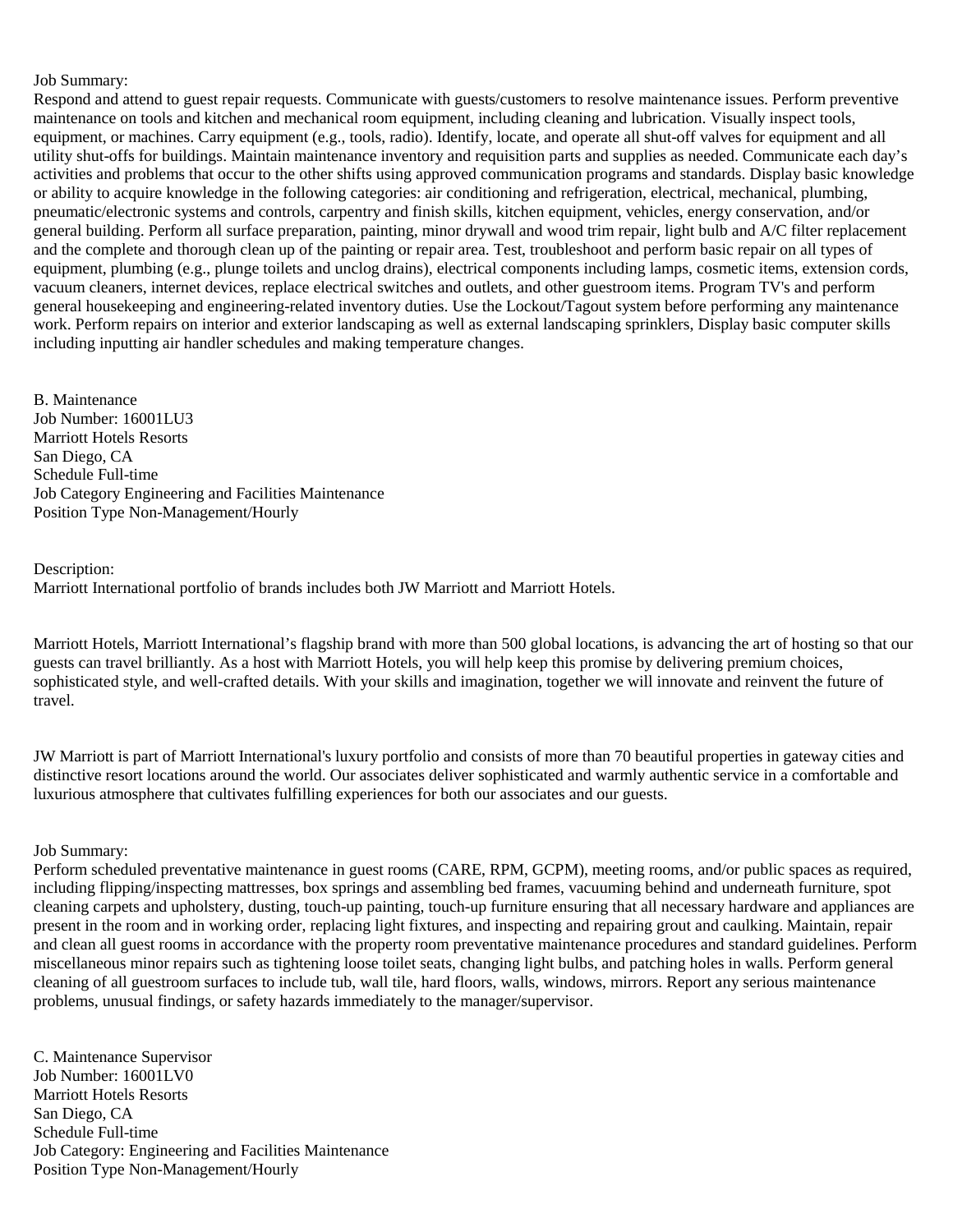Description:

Marriott International portfolio of brands includes both JW Marriott and Marriott Hotels.

Marriott Hotels, Marriott International's flagship brand with more than 500 global locations, is advancing the art of hosting so that our guests can travel brilliantly. As a host with Marriott Hotels, you will help keep this promise by delivering premium choices, sophisticated style, and well-crafted details. With your skills and imagination, together we will innovate and reinvent the future of travel.

JW Marriott is part of Marriott International's luxury portfolio and consists of more than 70 beautiful properties in gateway cities and distinctive resort locations around the world. Our associates deliver sophisticated and warmly authentic service in a comfortable and luxurious atmosphere that cultivates fulfilling experiences for both our associates and our guests.

#### Job Summary:

Complete the life safety checklist, including the fire-pump run test and generator run test. Inspect fire sprinkler valves and alarm systems. Assist in development of disaster response protocols. Respond and attend to guest repair requests. Assist management in hiring, training, scheduling, evaluating, counseling, disciplining, and motivating and coaching employees.

Follow all company and safety and security policies and procedures; report any maintenance problems, safety hazards, accidents, or injuries; complete safety training and certifications; and properly store flammable materials. Ensure uniform and personal appearance are clean and professional, maintain confidentiality of proprietary information, and protect company assets. Welcome and acknowledge all guests according to company standards, anticipate and address guests' service needs, assist individuals with disabilities, and thank guests with genuine appreciation. Adhere to quality expectations and standards. Develop and maintain positive working relationships with others, support team to reach common goals, and listen and respond appropriately to the concerns of other employees. Speak with others using clear and professional language. Move, lift, carry, push, pull, and place objects weighing less than or equal to 50 pounds without assistance and heavier lifting or movement tasks with assistance. Move up and down stairs, service ramps, and/or ladders. Reach overhead and below the knees, including bending, twisting, pulling, and stooping. Enter and locate workrelated information using computers. Perform other reasonable job duties as requested.

BECKY FRIBERG human resource generalist becky.friberg@marriott.com

#### \$\$\$\$\$\$\$\$\$\$\$\$\$\$\$\$\$\$\$\$\$\$\$\$\$\$\$\$\$\$\$\$\$\$\$\$\$\$\$\$\$\$\$\$\$\$\$\$\$\$\$\$\$\$\$\$\$\$\$\$\$\$\$\$\$\$\$\$\$\$\$\$\$\$\$\$\$\$\$\$\$

Director, SAP Operations McKesson San Francisco, California Full-time

# Current Need:

The Director , SAP Basis - Operations is responsible for managing all aspects of the SAP – Ops team including application and database support, maintenance and small enhancements. This team is responsible for supporting and monitoring SAP related environments in partnership with an AMS provider. The Director is responsible for establishing and adhering to operational best practice policies and procedures as well as managing day to day escalations of technical support of SAP platform. The scope of technical landscape includes but is not limited to ECC, SCM, CRM, BW, HANA and Oracle.

#### Position Description:

•Manages high performing Basis staff; provides leadership, strategy and direction to personnel responsible for SAP application support and delivery. Builds collaborative relationships with key business partners and colleagues. Acts as central point of contact for ERP Platform related matters.

•Interfaces with Infrastructure leadership on alignment, improving accountability and join problem resolution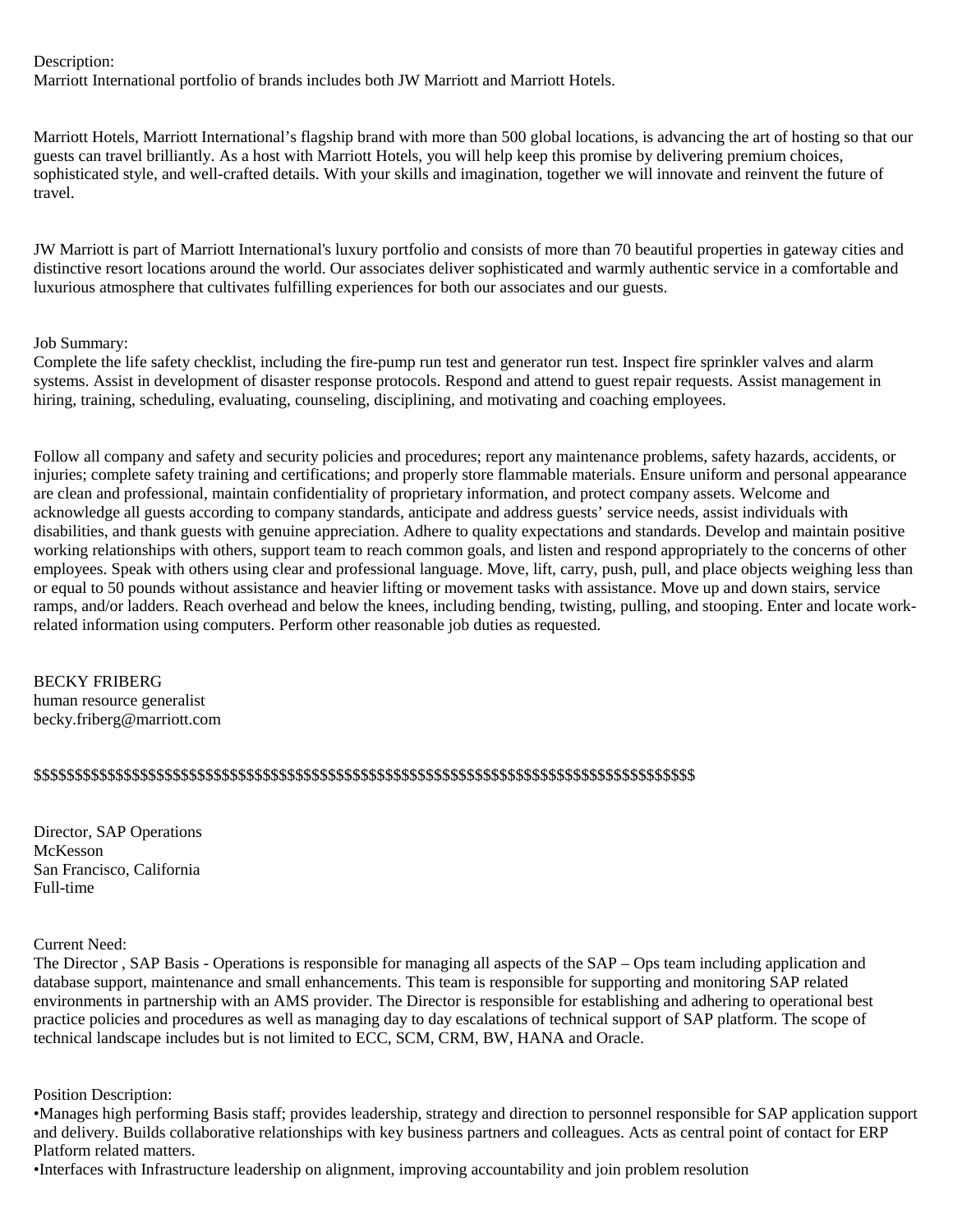•Provides technical expertise, direction, and oversight on day to day operations. Develops and maintains technical infrastructure and landscape for SAP environment and helps reduce cost of SAP operations. Supports demand management process through release and cutover oversight and ensures alignment with enterprise security policies. Acts as escalation point for problem resolution and prioritization. Assists IT partners with all functional and technical SAP upgrades. Participates in architectural decisions. •Anticipates and responds to organizational and regulatory initiatives. Must understand and implement necessary procedures required to facilitate completion of operational changes. Also, supports and oversees internal and external audits of SAP environment. •Ability to work and collaborate with multiple teams and business units in a complex organization to achieve results including regular reporting of KPIs and SLAs

•Strong organizational, multi-tasking, and time-management skills.

•Solid analytical skills, experience solving practical issues and engaging cross functional teams of multiple process partners to gain consensus.

•Excellent written, verbal and interpersonal communication skills.

•Accountable for 24 x 7 operations and support of very critical SAP systems and databases

Minimum Requirements:

•6+ years specific systems experience including 5+ years managerial experience

Critical Skills:

•6+ years of relevant experience in leading SAP or IT operations

•Ideal leader should have prior experience working with outsourced provider for Level 1, 2 and 3 support and be familiar with ITIL Service Operations processes

•Proven experience in navigating complex organizations, creative problem solving, and rational experimentation

- •At ease in establishing senior-level working relationships and communications
- •Ability to translate complex technical topics into easy to understand concepts
- •Ability to manage escalations and communications during critical outages and activities

•Strong Team Development experience

•Ability to work and collaborate with multiple teams on incidents, problems and minor enhancements

•Leadership skills with very strong customer focus, positive attitude and results oriented

•Strong organizational, multi-tasking, and time-management skills.

•Solid analytical skills, experience solving practical issues and engaging cross functional teams of multiple process partners to gain consensus.

•Ability to work and collaborate with multiple teams and business units in a complex organization to achieve results.

•Empower teams to lead and delegate

Additional Knowledge & Skills:

•Thorough knowledge of SAP or IT operations as it relates to the management position.

Education: •4-year degree in computer science or related field or equivalent experience

Benefits & Company Statement:

McKesson believes superior performance – individual and team – that helps us drive innovations and solutions to promote better health should be recognized and rewarded. We provide a competitive compensation program to attract, retain and motivate a highperformance workforce, and it's flexible enough to meet the different needs of our diverse employee population.

Melissa Sheldon Sr. Recruiter melissa.sheldon@mckesson.com

#### \$\$\$\$\$\$\$\$\$\$\$\$\$\$\$\$\$\$\$\$\$\$\$\$\$\$\$\$\$\$\$\$\$\$\$\$\$\$\$\$\$\$\$\$\$\$\$\$\$\$\$\$\$\$\$\$\$\$\$\$\$\$\$\$\$\$\$\$\$\$\$\$\$\$

Outside Sales Consultant ID: 2016-2441 Coverall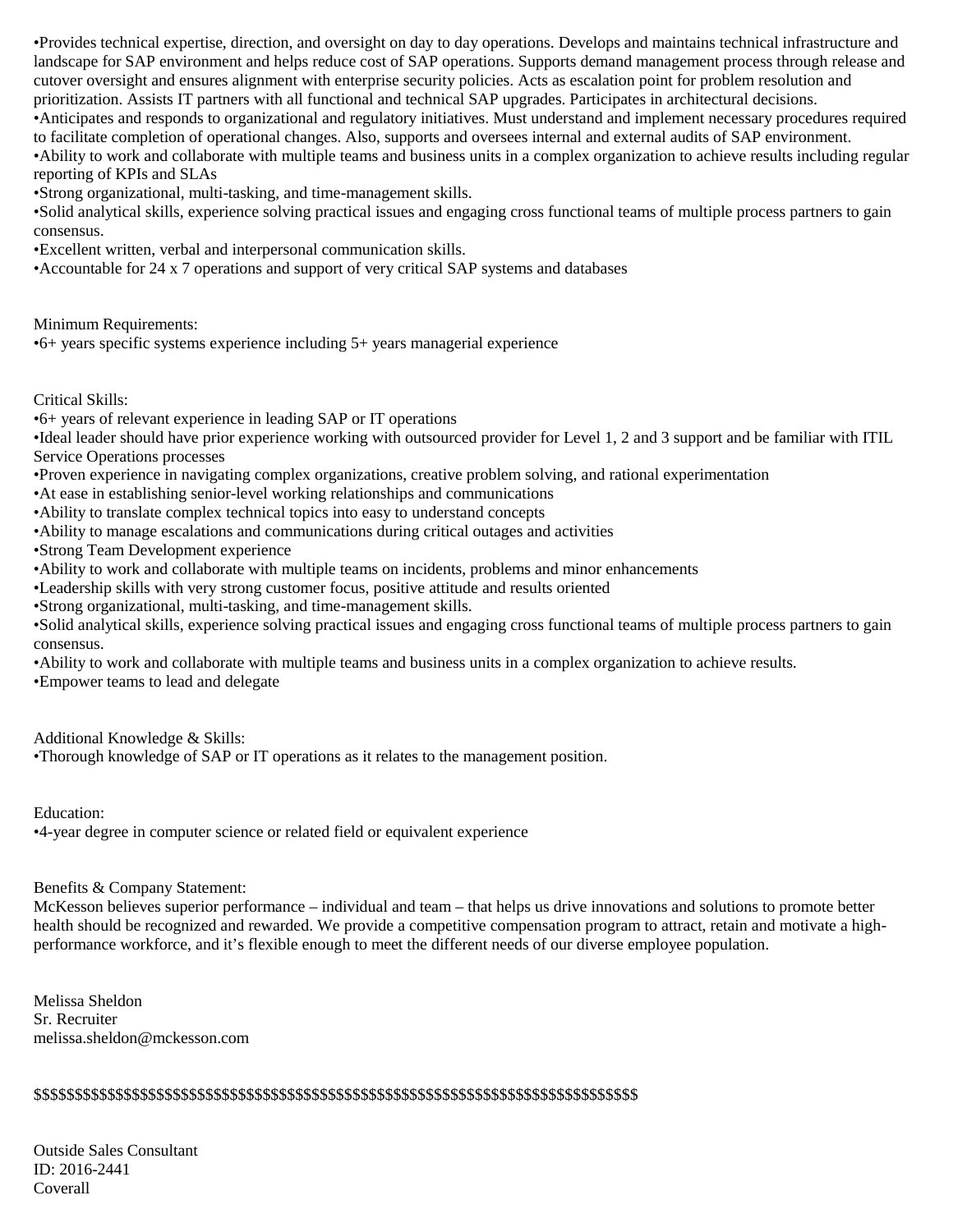Portland, OR # of Openings 1 Full-time

### Overview:

Your future starts today! Join a growing company of more than 500 Coverall Team Members that has a passion for quality work, passion for progress and innovation, and having some fun along the way. Coverall Core Values are the underlying guiding principles that drive our culture and we live every day.

# Who You Are:

You are highly motivated, competitive, and persuasive, possessing strong written and verbal communication skills. You like to set the bar high and work towards surpassing it. A talented negotiator with a knack for closing the sale. You are an organized go-getter that remains calm and upbeat in all types of situations. You work independently yet easily within a team environment.

Enjoy recognition and reward for your efforts - hard work pays off at Coverall! Our lucrative commission structure, combined with a salary plus commission and bonus incentives, puts you in control of your income! Advancement can happen quickly for outstanding performers.

# What you'll do:

Make an impact by using your influential sales skills to convert prospective customers into new account starts. You'll meet and work prospects, forming business relationships through networking, face-to-face canvassing, cold calling and other methods. Conducting sales presentations allows you to tap into your excellent customer service and listening abilities. Generate proposals and effectively follow through to negotiation then closing.

Day-to-day responsibilities:

- •Run scheduled appointments
- •Prepare proposals and contracts for potential customers
- •Create and deliver professional on-site sales presentations
- •Develop strong relationships with clients and team
- •Effectively negotiate and close business
- •Maintain accurate records, enter data in CRM, prepare reports as requested
- •Other duties that may be assigned to meet business needs

Qualifications:

What You Bring to the Table:

- •College degree
- •1-2 years B2B sales experience
- •Solid work ethic, goal driven and self-motivated
- •Reliable transportation, valid driver's license, proof of insurance
- •Exceptionally organized, effective at time management, and demonstrated follow-up abilities
- •Strong communicator with excellent customer relations skills
- •Basic to intermediate computer skills including MS Office (Word, Excel, PowerPoint)
- •Able to pass background check

What We Bring to the Table:

- •Base salary + commission + bonus incentives
- •Vehicle reimbursemnet Program
- •Comprehensive benefit package including medical, dental, disability, life, and 401K
- •Paid holidays and vacation, personal time off
- •Tuition assistance program
- •Training program
- •Cell phone and tablet
- •Career Ladder and advancement opportunities- Company policy of "promote from within"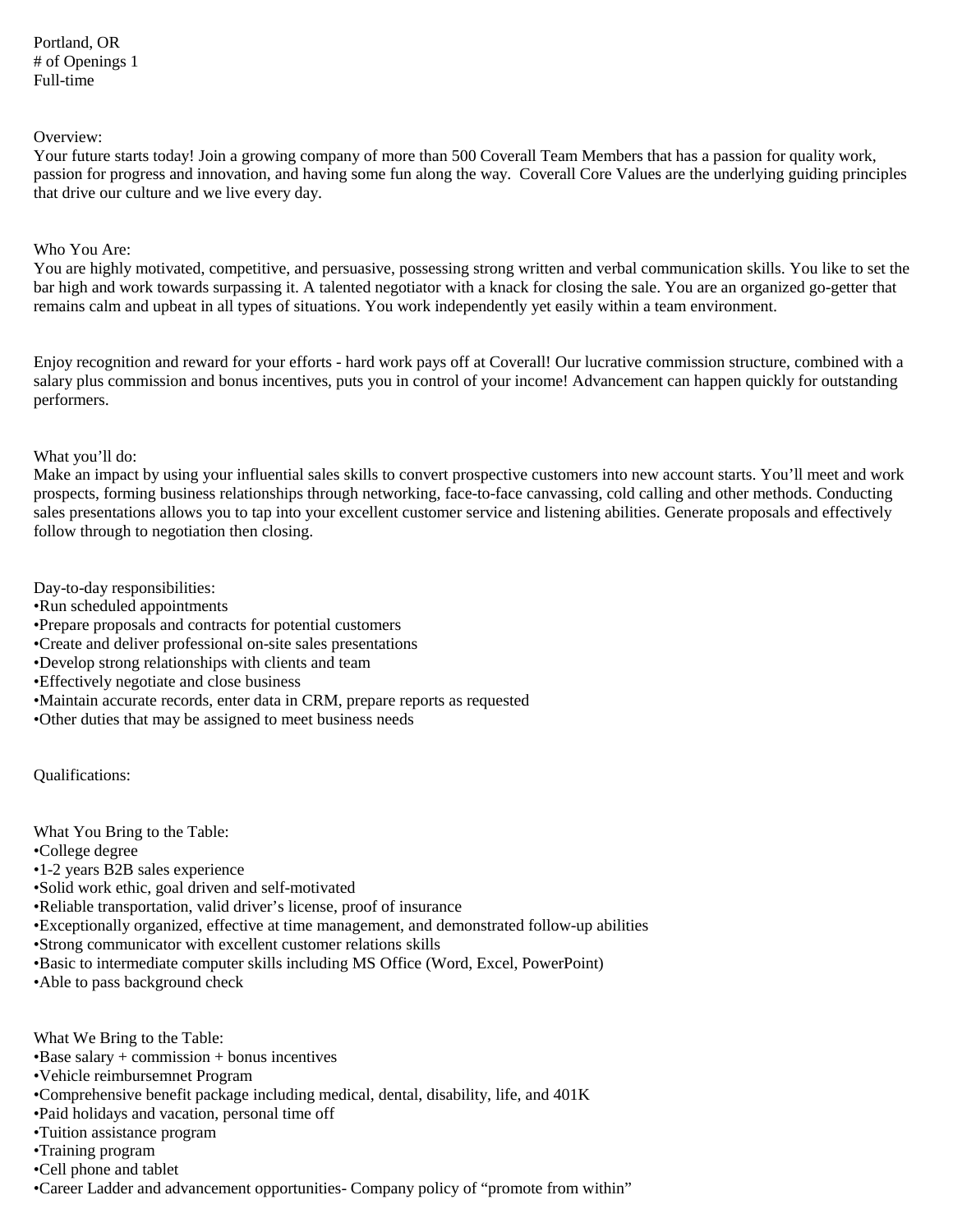Who We Are:

Coverall is a worldwide leader in the commercial cleaning industry, dedicated to supporting over 8,000 independently owned and operated Coverall Franchised Businesses who service more than 40,000 customers in 90 markets. With over 30 years of innovation and expertise, we are proud to sell and market the Coverall brand and process. Coverall is dedicated to nurturing a collaborative, fun and high-performance culture that inspires the very best from its 500+ employees. If you're looking to hit the ground running and make an impact on the business while accelerating your career, we want you!

Mona Abbate, PHR Recruiting Manager mona.abbate@coverall.com

#### \$\$\$\$\$\$\$\$\$\$\$\$\$\$\$\$\$\$\$\$\$\$\$\$\$\$\$\$\$\$\$\$\$\$\$\$\$\$\$\$\$\$\$\$\$\$\$\$\$\$\$\$\$\$\$\$\$\$\$\$\$\$\$\$\$\$\$\$\$\$\$\$\$\$\$\$\$\$\$\$\$

IT Network Engineer UC San Diego Health Greater San Diego, CA Area Full-time

Job description:

The UCSD Health Network Engineer will manage many technical areas with a focus on the following: Cisco switches, routers, firewalls, wireless controllers and wireless access points, LAN, WAN, DR, Data Center topology and design. Gather requirements from business stakeholders. Design and architect network solutions. Research new technologies and methodologies. Develop and document specifications, researching vendors and solutions for comparison, and estimating initial and recurring costs associated with these solutions. Incident/Problem Management of Network Systems and Technologies. Own and manage multiple incidents. Work with 3rd party service providers to address outages and service disruptions. Respond to business critical emergencies both during and after business hours. Determine action plans to address issues, communicating proactively with service users and stakeholders. Develop and implement procedures for management, including reporting of performance KPI's. Perform regular compliance audits of systems. Document and maintain the current environment for operational and planning purposes. Management of key network and telecommunications vendors

Involves operation of the campus, medical center or Office of the President communications network including telecommunications. Plans, designs, develops, installs and maintains communications network systems for the campus, medical center or Office of the President or a unit. Applies advanced professional communications concepts, industry practices and relevant policies, procedures and objectives to resolve highly complex issues where analysis of situations or data requires an in-depth evaluation of variable factors. Determines methods, techniques and evaluation criteria to obtain results.

Desired Skills & Expertise:

•Bachelor's degree in related area and / or equivalent experience / training.

•Five (5) or more years of relevant experience.

•Professional experience, and proven success, managing communication and network systems.

•Advanced knowledge of professional communications and network systems in the completion of diverse assignments.

# Preferred Skills & Expertise:

•Experience with Cisco ASA firewalls, Nexus/Catalyst core and edge switches, routers, wireless controllers and wireless access points, VSS, VPC, Cisco switch stacking.

•Experience with Layer 2/3 access layer support and design; BGP routing, OSPF, EIGRP, NHRP, LISP, OTV, VXLAN, ACI, SDN, VRF's, L2/L3 Multicast, PBR, STP, LACP and other high availability configurations and advanced network implementations.

•QOS/VLAN configuration.

•Firewall, NAT, VPN, IP-SEC configurations.

•Solarwinds, Netflow, Cisco Prime and other network monitoring tools; Cisco ISE, 802.1x, SGT .

•DHCP, DNS (Infoblox, Microsoft, etc).

•Network load balancers (Netscaler, F5, etc).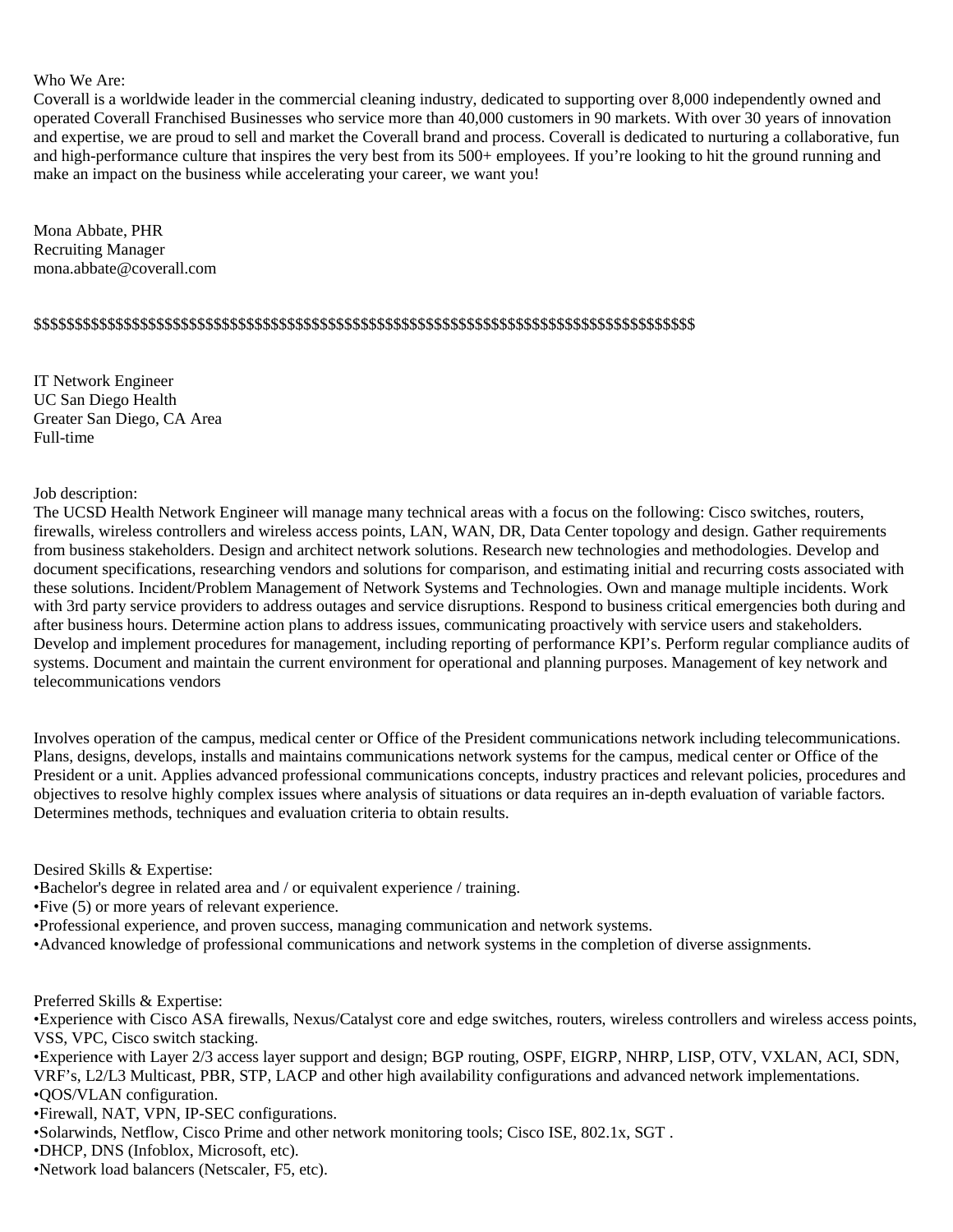•Knowledgeable in use of standard troubleshooting tools and such as Ping, telnet, dig, traceroute, whois, netstat, Ethercap, wireshark, nmap, tcpdump, and misc other Packet sniffers

•Cisco certifications (CCNA, CCNP, CCDP, CCIE).

•Experience in a healthcare environment.

Danielle Scaglione Talent Acquisition Coordinator dscaglione@ucsd.edu

#### \$\$\$\$\$\$\$\$\$\$\$\$\$\$\$\$\$\$\$\$\$\$\$\$\$\$\$\$\$\$\$\$\$\$\$\$\$\$\$\$\$\$\$\$\$\$\$\$\$\$\$\$\$\$\$\$\$\$\$\$\$\$\$\$\$\$\$\$\$\$\$\$\$\$\$

Executive Steward - Hilton San Diego Bayfront Requisition ID: HOT03AAJ Hilton Worldwide San Diego, California

An Executive Steward is responsible for managing and directing stewarding operations to ensure designated food and beverage outlets have necessary supplies and equipment in the hotel's continuing effort to deliver outstanding guest service and financial profitability.

What will I be doing?

As an Executive Steward, you would be responsible for managing and directing stewarding operations to ensure designated food and beverage outlets have necessary supplies and equipment in the hotel's continuing effort to deliver outstanding guest service and financial profitability. Specifically, you will be responsible for performing the following tasks to the highest standards: •Manage all stewarding operations to include, but not limited to, inventory management, maintenance of sanitation and cleanliness standards, systems management, budget and forecasting, health inspections, safety initiatives, , report generation, department management, meeting participation and facilitation, implementation of policies and procedures, cost controls and overall profitability •Lead staff in daily coordination and distribution of big four items: china, glassware, linen and silver

•Oversee equipment storage and distribution according to established standards

•Monitor and develop team member performance to include, but not limited to, providing supervision and professional development, scheduling, conducting counselling and evaluations and delivering recognition and reward

•Recruit, interview and train team members

•Ensure compliance with health, safety, sanitation and alcohol awareness standards and prepare for health inspections

What are we looking for?

Since being founded in 1919, Hilton has been a leader in the hospitality industry. Today, Hilton remains a beacon of innovation, quality, and success. This continued leadership is the result of our Team Members staying true to our Vision, Mission, and Values. Specifically, we look for demonstration of these Values:

•Hospitality - We're passionate about delivering exceptional guest experiences.

•Integrity - We do the right thing, all the time.

- •Leadership We're leaders in our industry and in our communities.
- •Teamwork We're team players in everything we do.
- •Ownership We're the owners of our actions and decisions.

•Now - We operate with a sense of urgency and discipline

In addition, we look for the demonstration of the following key attributes:

- •Quality
- •Productivity
- •Dependability
- •Customer Focus
- •Adaptability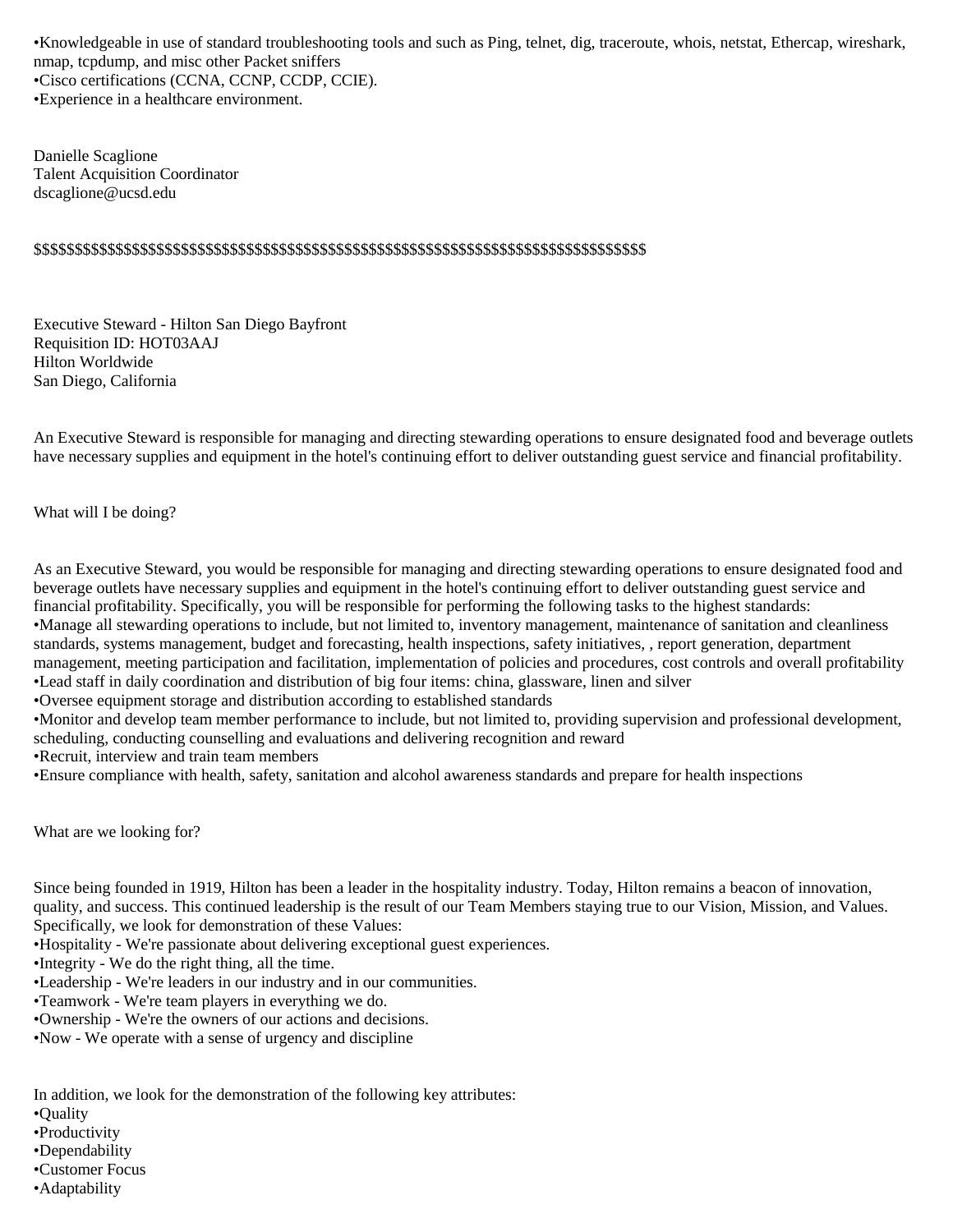What will it be like to work for Hilton?

Hilton is the leading global hospitality company, spanning the lodging sector from luxurious full-service hotels and resorts to extended-stay suites and mid-priced hotels. For nearly a century, Hilton has offered business and leisure travelers the finest in accommodations, service, amenities and value. Hilton is dedicated to continuing its tradition of providing exceptional guest experiences across its global brands . Our vision "to fill the earth with the light and warmth of hospitality" unites us as a team to create remarkable hospitality experiences around the world every day. And, our amazing Team Members are at the heart of it all!

Abie Chong Recruiter, Military Programs abie.chong@hilton.com

# \$\$\$\$\$\$\$\$\$\$\$\$\$\$\$\$\$\$\$\$\$\$\$\$\$\$\$\$\$\$\$\$\$\$\$\$\$\$\$\$\$\$\$\$\$\$\$\$\$\$\$\$\$\$\$\$\$\$\$\$\$\$\$\$\$\$\$\$\$\$\$\$\$\$\$\$\$\$\$\$\$\$\$\$\$

Project Manager Terex Corporation Long Beach, California Full-time

# OVERVIEW:

Terex is a global manufacturer of lifting and material processing products and services that deliver lifecycle solutions to maximize customer return on investment. Terex delivers lifecycle solutions to a broad range of industries, including construction, infrastructure, manufacturing, shipping, transportation, refining, energy, utility, quarrying and mining. Terex reports in three business segments: Aerial Work Platforms; Cranes; and Materials Processing. Terex offers financial products and services to assist in the acquisition of Terex equipment through Terex Financial Services. For more information about Terex, its products and services, visit www.terex.com and/or www.facebook.com/TerexCorporation .

Terex is a diverse and inclusive environment. We are an equal opportunity employer, dedicated to hiring a diverse workforce; including individuals with disabilities and United States qualified protected veterans.

# RESPONSIBILITIES:

Coordination/Processing of complaints and technical problems:

•Appraisal of damages for warranty claims and, if applicable, preparation of failure report and assessment of whether information should be sent to claims management.

•Structured compilation and critical inspection of the scope of deliveries and services for the elimination of complaints and/or coordination of the further procedure and solutions during fault elimination with other support technicians and the respective relevant departments

•Creation, definition and control of the whole time schedule for the elimination of complaints

•Verification and recording of warranty claims in the case of complaints and warranty replacements in his area of authority and with the support of the relevant departments

•C onsultation and coordination of permanently changing availabilities (e.g. cranes, equipment) for actions required with customers or branch representatives on site (e.g. coordination of personnel and resources)

Testing and Montoring of Interfaces with the customer - vendor:

•Coordination and consultation with service providers commissioned by the customer and/or Terex Port Solutions with regard to engineering and logistics

•Coordination and consultation with persons / service providers commissioned by the customer for complaint elimination, repair or upgrades

•Ensuring acceptance by the customer of the work carried out and documentation of this acceptance on a form / acceptance certificate •Specification and monitoring of deadlines relating to the work to be carried out and acceptance between customer representatives and **Terex**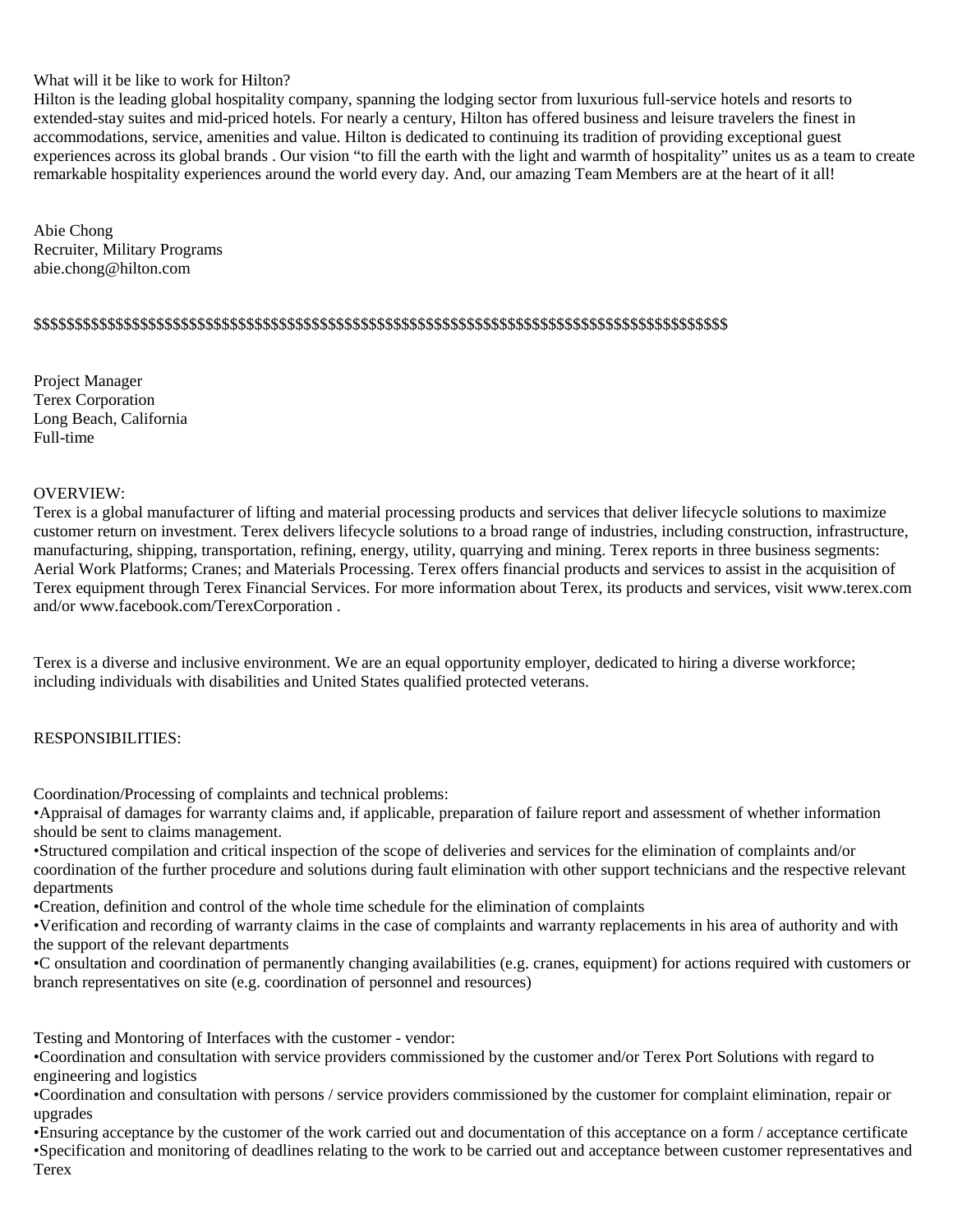Monitoring and Coordination of implementation within the Company:

•Monitoring of actions and deadlines for the fulfilment of warranties, repairs or upgrades in planning, in production, works assembly and shipping

•Monitoring and coordination of corrective measures for the remedy of defects, deviations and other issues in consultation with the relevant departments

•Punctual, cost-optimized coordination of the shipping of construction components/assemblies when required

Handling of spare parts management and Repairs:

•Identification of components

•Creation of spare parts offers and delivery of parts, especially for existing framework contracts

•Implementation of technical solutions (e.g. suspension units, brake hoses) for spare/replacement parts (ordering and compilation of technical documents and quotations) in co-operation and, if required, in agreement with Design & Engineering and Spare Parts Sales concerning technical practicability and feasibility, and the associated costs

•Initiation or processing of all measures necessary for local repair of the damage, for technical claims settlement of insurance claims as specified in the fault report and recording of the parts supplied and the work carried out

•Professional invoice auditing of incoming invoices

Coordination of personnel assignments:

•Critical examination and decision on the necessity of an on-site assignment of personnel (if the problem cannot be resolved by remote diagnostics) in consultation with the respective relevant departments or branches regarding assignment, personnel and technical execution on site

•Scheduling of the assignment with the customer (equipment downtime, availability of test weights, customer personnel etc.)

BASIC QUALIFICATIONS:

•Bachelor Degree - Business

•2 years experience with SAP

# PREFERRED QUALIFICATIONS:

•MS Office, MS Project, and File Maker

•Knowledge of the standard operating procedures according to DIN ISO 9001.

•Fluent in German

Cindy Langer Real Senior Recruiter/POC Specialized Recruitment cynthia.real@randstadsourceright.com

#### \$\$\$\$\$\$\$\$\$\$\$\$\$\$\$\$\$\$\$\$\$\$\$\$\$\$\$\$\$\$\$\$\$\$\$\$\$\$\$\$\$\$\$\$\$\$\$\$\$\$\$\$\$\$\$\$\$\$\$\$\$\$\$\$\$\$\$\$\$\$\$\$\$\$\$\$\$\$\$\$\$\$\$\$\$

Energy Engineer Req #: 2365 Cumming Corporation Los Angeles, CA Type: Regular Full-Time

Overview:

At Cumming Corporation, you will have an opportunity to make your mark! As part of our industry leading growth, we are rapidly expanding our Energy & Sustainability Consulting services and seeking an Energy Engineer that can make a tangible difference on the company's bottom line! Cumming has an entrepreneurial spirit and track record of recognizing and rewarding performance over tenure and politics. We work hard and enjoy what we do, while also not forgetting to have some fun along the way. Meet our Los Angeles team in the video below.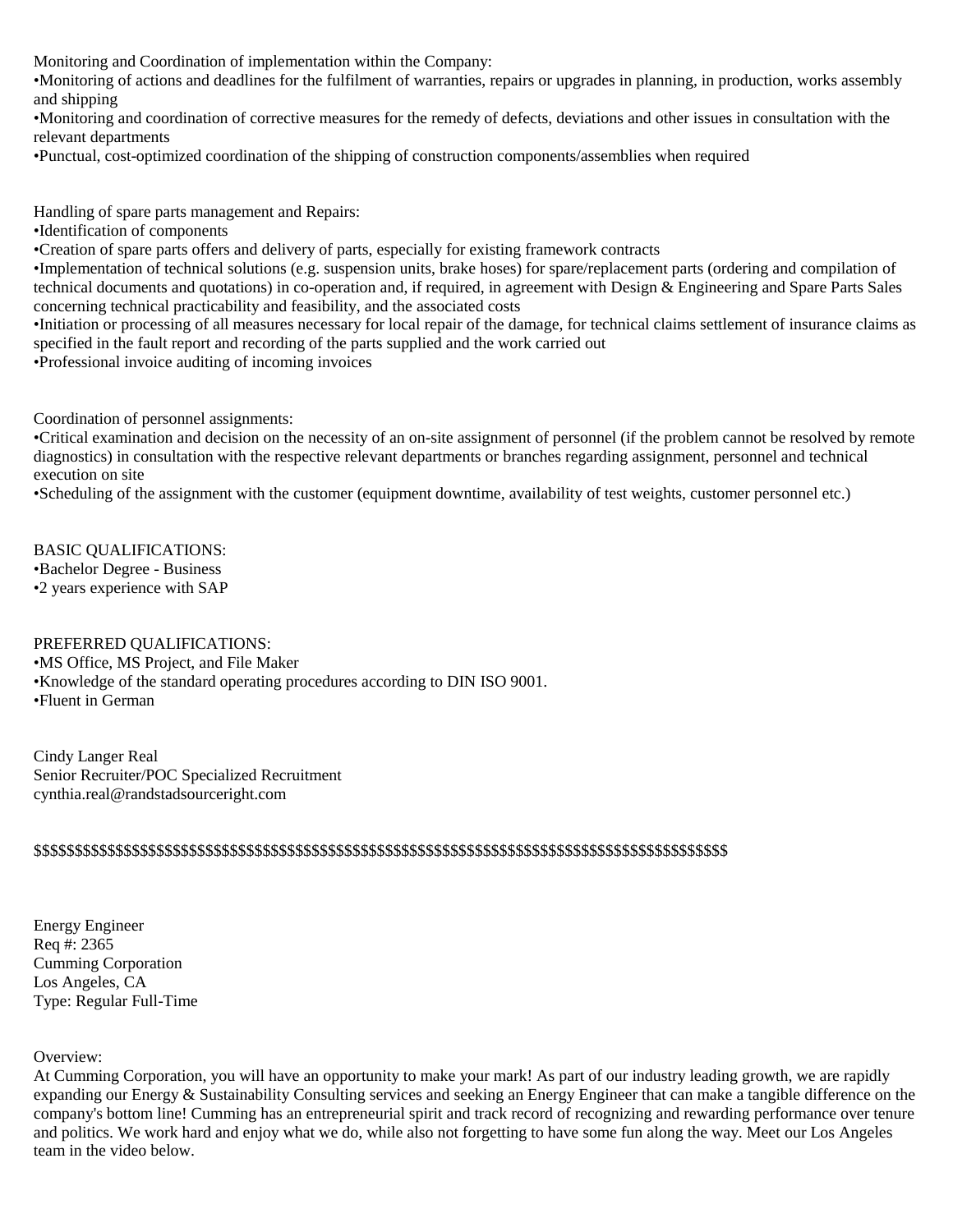The Energy Engineer position is responsible for providing project and construction management services for a variety of energy clients and projects managed by Cumming. Our energy client portfolio largely supports the CA Clean Jobs Act (Proposition 39) and K-12 School District clients, as well as, other public agency and private energy programs. Responsibilities include coordination of energy audit services (ASHRAE Level 2 and 3) and resolution of building maintenance, lighting, controls, and HVAC systems for energy efficiency projects. This position is also responsible for coordination with utility account representatives for electric and gas utility usage and rebate and incentive programs

# Responsibilities:

\* Conduct level I, II, III energy audits per ASHRAE standards and whole-building energy modeling of multiple asset types including: K-12 schools, institutional, apartment, office, industrial, medical, and retail

\* Conduct feasibility analysis of renewable energy generation projects

\* Conduct site walkthroughs and assessments to identify project opportunities

\* Directs preparation of work plans, supervises project teams, and manages project scope, budget and schedule

\* Performs or provides review on a variety of engineering work in the initial planning and design phases of projects. Independently evaluates, selects and uses standards, techniques, procedures and criteria for technical projects

\* May also support procurement and construction phases or projects with engineering knowledge and experience

\* Utilizes a combination of project management, technical, business management, strategic and business development skills to develop and execute business with utility, commercial/industrial, and state and local clients with goals for revenue, cash management, and direct margin, and achieving client satisfaction/repeat business

\* Perform and review facility audits, feasibility studies and reports, related to both program implementation and turnkey projects

\* Conducting project fieldwork, analysis, and report production using standard resources and templates and custom tool development

\* Review calculations and assumptions used to estimate or measure savings due to energy efficiency and green building projects

\* Functions as seller-doer directly affecting the revenue, profitability, cash flow, and repeat business of the company through the ability to develop client relationships and lead associate teams in successfully delivering a quality product or service to the client

# Qualifications:

\* Bachelors Degree in Engineering and 5-7 years of experience in energy efficiency and /or performance contracting or Master's degree in Engineering and 3 years of related experience (preferred)

\* Professional Engineer required \* Has direct experience providing technical energy efficiency services on California Investor Owned Utility demand side management programs; Is knowledgeable of applicable policies and calculation methodologies to ensure product compliance with utility and CPUC program rules and policies

\* Certified Energy Manager or EMIT a plus \* Excellent verbal and written communication, math and problem solving skills

\* Ability to work both independently and in a team environment

\* Willingness to travel 25%

Knowledge & Abilities:

\* Knowledge of building systems, including HVAC systems, chillers, boilers, variable speed drive applications

\* Working knowledge of building automation systems \* Working knowledge about building envelope and lighting systems

\* Familiarity with energy modeling programs such as eQuest, Energy Pro, and Energy Plus

\* Familiarity with a variety of energy saving calculations, strategies and projects

Have more questions?

Chat with a Recruiter on our careers website! It takes 5 minutes to apply to this job and we will provide feedback within 5 days.

Keywords:

project manager, energy, energy project manager, audits, ashrae, prop 39, proposition 39, LEED, equest, energy pro, energy plus, certified energy manager, professional engineer, higher education, education, construction management, construction, architecture, engineering, etc.

Scott Weaver Director, Talent Acquisition & Development/Recruiting Leader sweaver@ccorpusa.com